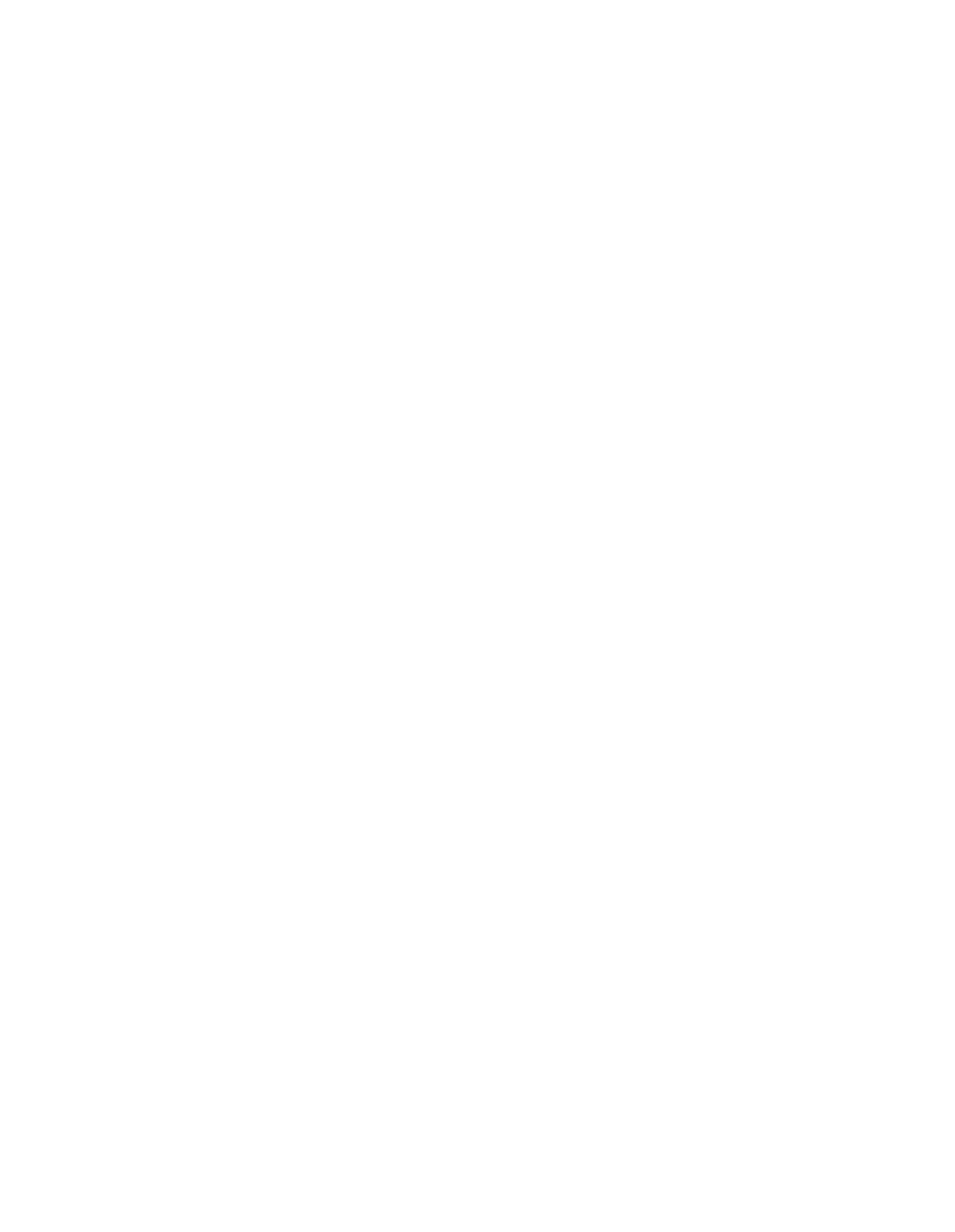# CHAPTER ELEVEN

# THE MAIN SCRIPT

## **Defining the Operating Environment**

Like any Perl script, the first line of the main script lets the Web server know to execute this script using the Perl interpreter and where it is located. As discussed in Chapter 1, you may have to modify this line to reflect the location of the Perl interpreter on your local server.

#!/usr/local/bin/perl

Next, Perl is told to bypass its own buffer so that the information generated by this script will be sent immediately to the browser.

 $| \xi | = 1;$ 

Then, the HTTP header is sent to the browser. This is done early for two reasons. First, it will be easier to debug the script while making modifications or customizing because we will be able to see exactly what the script is doing and avoid the unhelpful "500 Server Error" warnings.

Secondly, the HTTP header is sent out early so that the browser will not "time out" in case the script takes a long time to complete its work.

print "Content-type: text/html\n\n";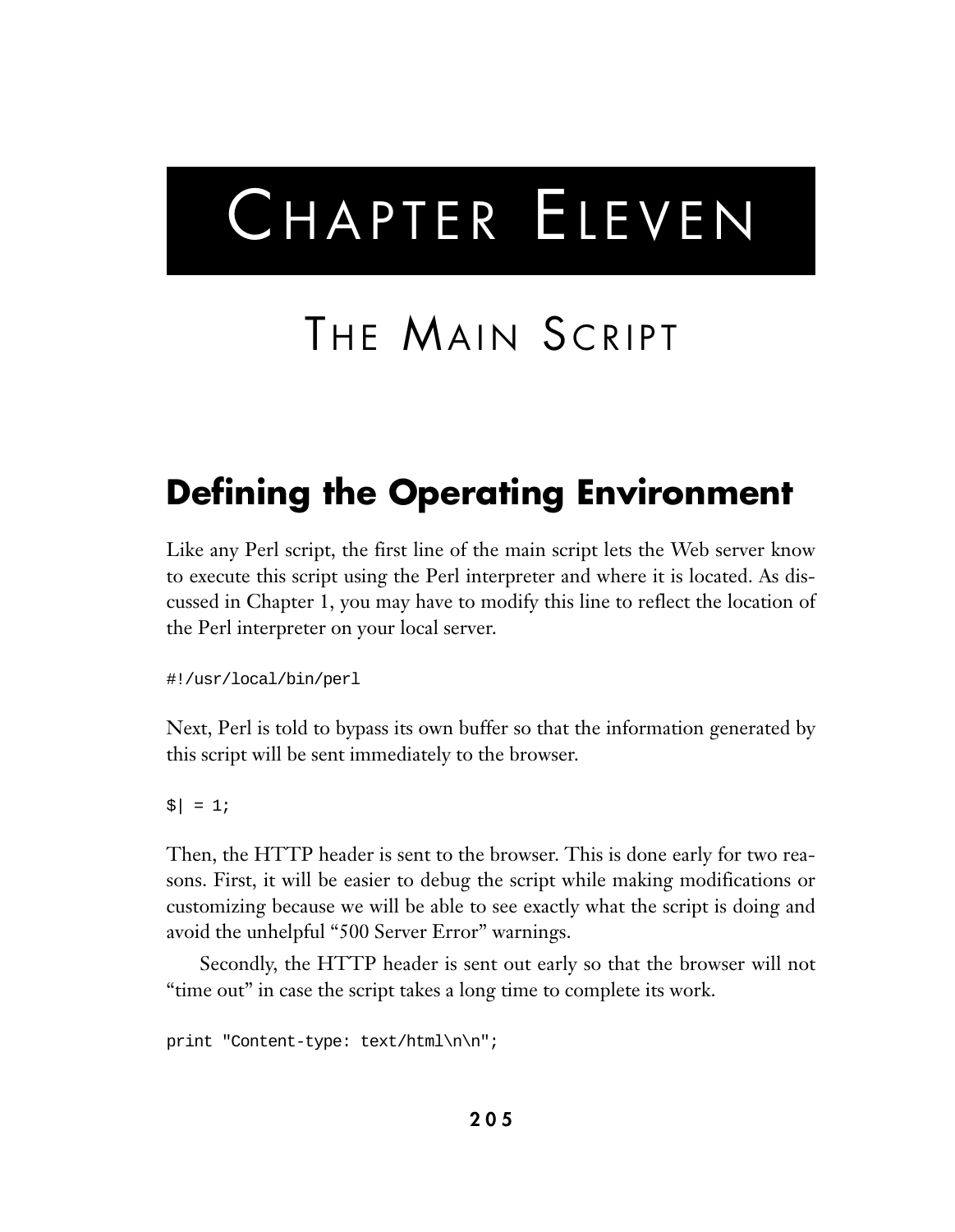Next, the script executes a few subroutines that define the environment in which the script will operate. First, the **web\_store.setup** file is read in order to assign global setup variables. Notice that, in the distribution, we have six setup files by default. We will use **web\_store.setup.frames.javascript** as our basic example.

Secondary supporting libraries are loaded using **require\_supporting\_ libraries**, which is passed the current filename as well as the current line number. This subroutine uses these values to generate useful error messages in case the script is unable to read in the files requested.

- **web\_store.setup.\*** defines many global variables for this script relative to the local server and installation.
- **\$sc\_cgi\_lib\_path** is the location of **cgi-lib.pl**, used to parse incoming form data.
- **\$sc\_html\_setup\_file\_path** is the location of **web\_store\_html\_lib.pl**, used to define various customizable HTML interface headers, footers, and pages.
- **\$sc\_mail\_lib\_path** is the location of **mail-lib.pl**, used to mail nonencrypted mail to the administrator about use of the script.

```
&require_supporting_libraries (__FILE__, __LINE__,
      "./Library/web_store.setup.db");
&require_supporting_libraries (__FILE__, __LINE__,
                     "$sc_cgi_lib_path",
                     "Ssc_html_setup_file_path",
                     "$sc_mail_lib_path");
```
The incoming form data is then read and parsed using **&read\_and\_parse\_form\_data** which simply uses the ReadParse subroutine in **cgi-lib.pl** to parse the incoming form data into the associative array, **%form\_data**:

```
&read_and_parse_form_data;
```
This subroutine is discussed in greater detail later. Once we have parsed the incoming form data, we can assign the values of administrative variables to scalars, local to this script.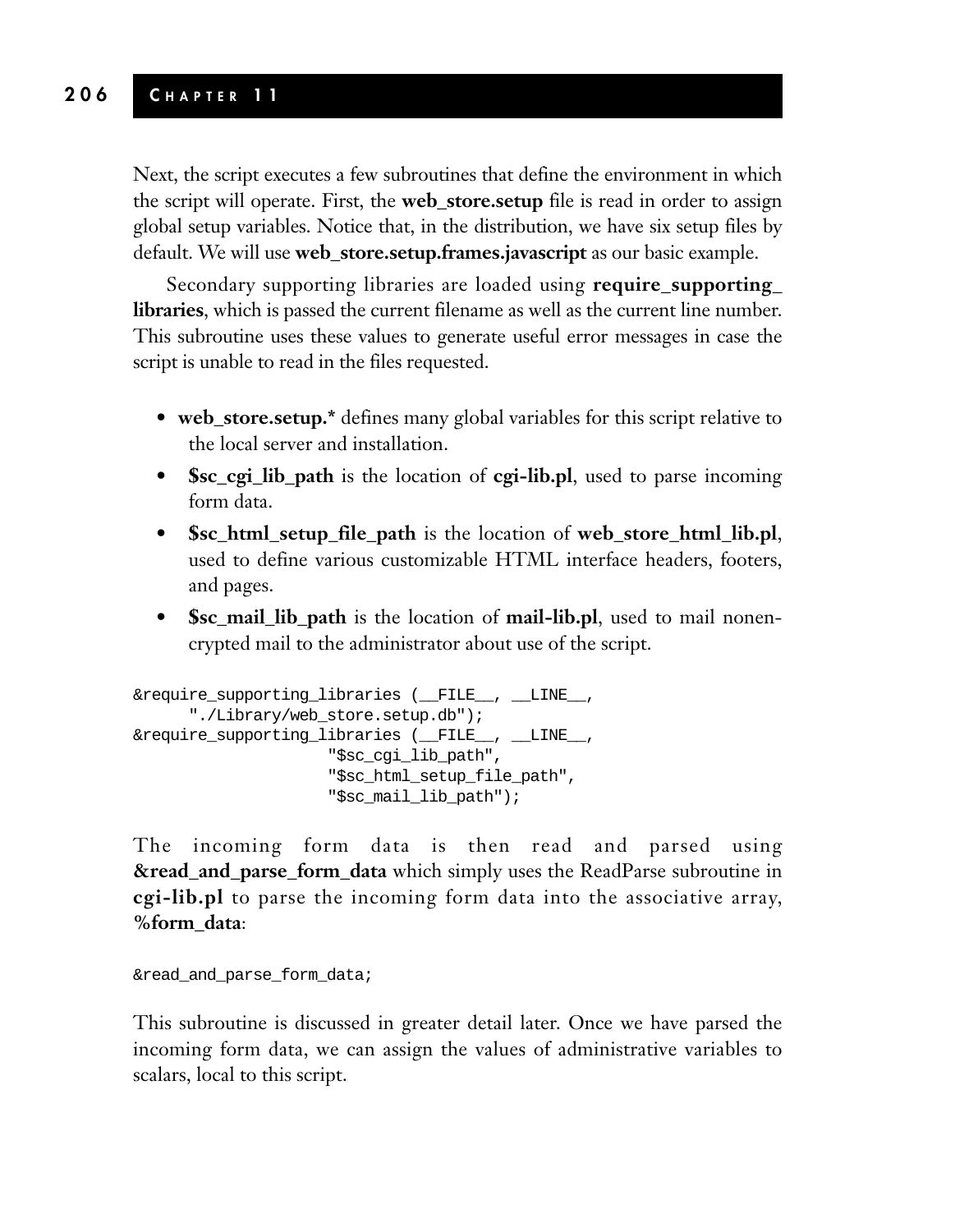- **Spage** will contain the path location of any pages that this script is required to display. This may be the store frontpage, order form, or any number of product or category pages used for store navigation.
- **\$search\_request** is the value of the form button used when a customer submits search terms used to generate a dynamic custom product page.
- **Scart\_id** is the i.d. number of the customer's unique cart containing all of the items they have ordered so far. The specifics of cart generation and maintenance are covered in greater depth in the next section.
- **\$sc\_cart\_path** is the actual path of the shopping cart combining both **\$sc\_user\_carts\_directory\_path** defined in **web\_store.setup** and **\$cart\_id** that may be coming in as form data.

All four of these variables are crucial state variables which must be passed as form data from every instance of this script to the next.

```
\text{Space} = \text{Sform\_data} \{ 'page' \};$search request = $form data{'search request button'};
$cart_id = $form_data{'cart_id'};
$sc_cart_path = "$sc_user_carts_directory_path/$cart_id.cart";
```
The incoming form data is then submitted to some security checks. **error\_check\_form\_data** is a subroutine that checks the just-parsed incoming form data to make sure that the script is only being used to display proper pages (typically **.html**, .**html**, or **.htm**).

This is an important security precaution. Later in this script, we are going to use a variable called **page** to communicate the page in our store we want to display to the customer.

The danger lies in the fact that a customer might "fake" a request to the script by editing the **page** variable in the HTML or in the encoded URL. For example, they might manually reassign a page from, say, **Vowels.html** to "../../../etc/passwd"! As you can imagine, this could end up displaying your password file to the browser window if you are running a UNIX-based Web server. Thus, we need to make sure that only appropriate files can be displayed by the store. Typically, these are only HTML pages you will have designed. The subroutine itself will be discussed in greater detail later.

&error\_check\_form\_data;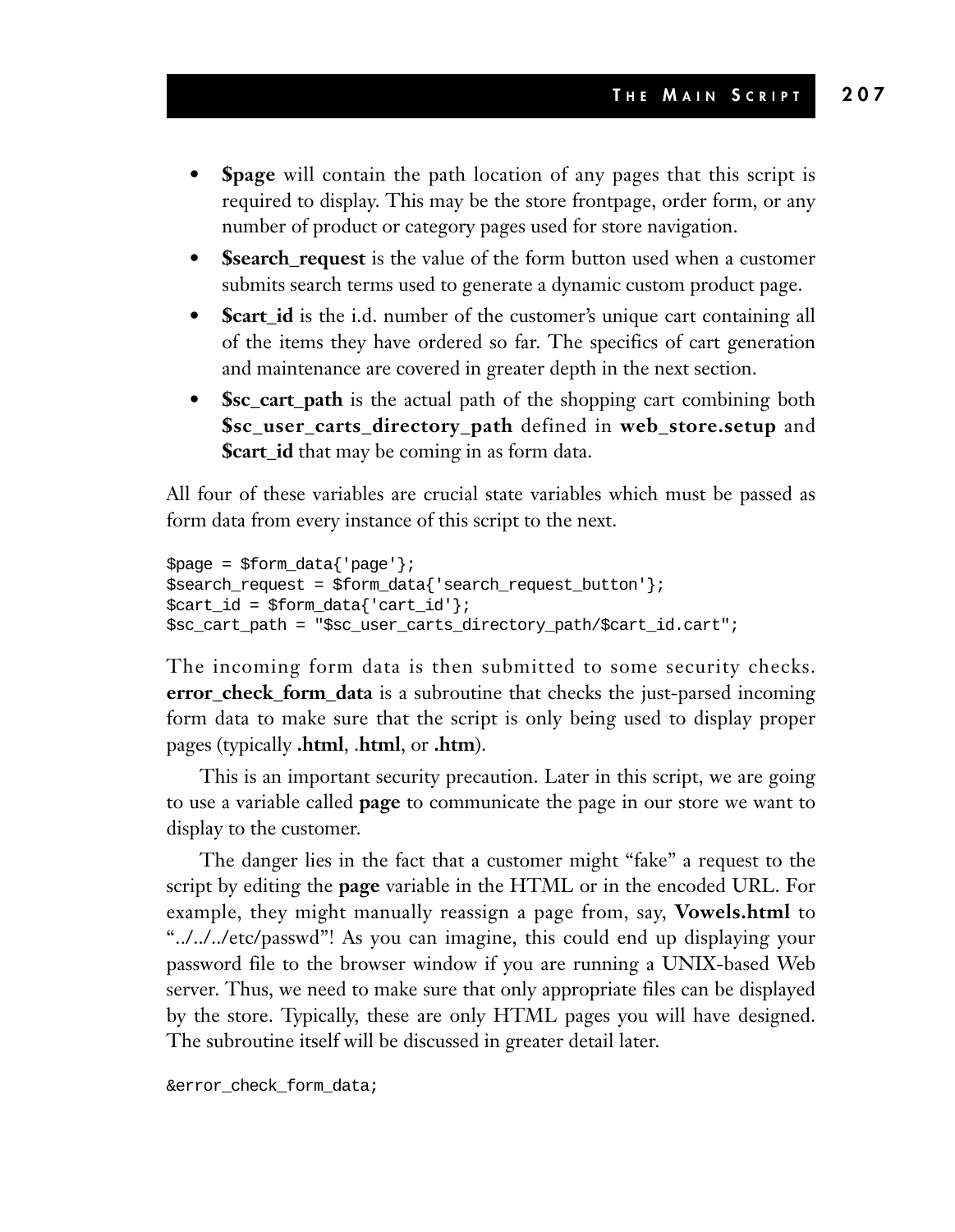Finally, the script assigns a unique cart i.d. if none has been submitted as form data. Every customer who is using the application must be assigned a unique cart that will contain their specific shopping list. Obviously, customers will not share carts.

These carts are actually short, flat file, text databases stored by default in the **User\_carts** subdirectory in the format **[SOME RANDOM NUMBER].cart**. These files contain information about which items the customer has ordered and how many of each item they ordered.

Once customers enters the store, they are assigned their own unique cart. For the rest of their stay, the script will make sure that it matches customers with their carts, no matter which page they go to.

It does this matching by continually passing along the location of the cart (**\$cart\_id**) as either hidden form data or URL encoded information, depending on whether the customer uses a Submit button or a hyperlink to navigate through the store. As long as the customer follows the path provided by the application, she will never lose her cart.

Thus, before anything else, the script must check to see if the customer has already received a unique shopping cart. If so, it will be coming in as form data and have been just assigned to **\$cart\_id**. If the script has not received a shopping cart i.d. number as form data (**\$cart\_id eq ""**), it means that the customer has not yet received a unique shopping cart.

In such a case, the script must assign a new cart i.d. number. However, as a matter of good housekeeping, the script will first delete old carts that have been abandoned by using the **delete\_old\_carts** subroutine documented later in this script. Then, it will assign customers their own fresh new cart using **assign\_a\_unique\_shopping\_cart\_id**, which is also discussed later.

```
if ($cart_id eq "")
  {
 &delete_old_carts;
  &assign_a_unique_shopping_cart_id;
  }
```
#### **Decoding the Main Script Logic**

Now that the script has created the entire environment in which it must operate, it is time to provide the logic for it to determine what it should do. Figure 11.1 shows the logic of this determination.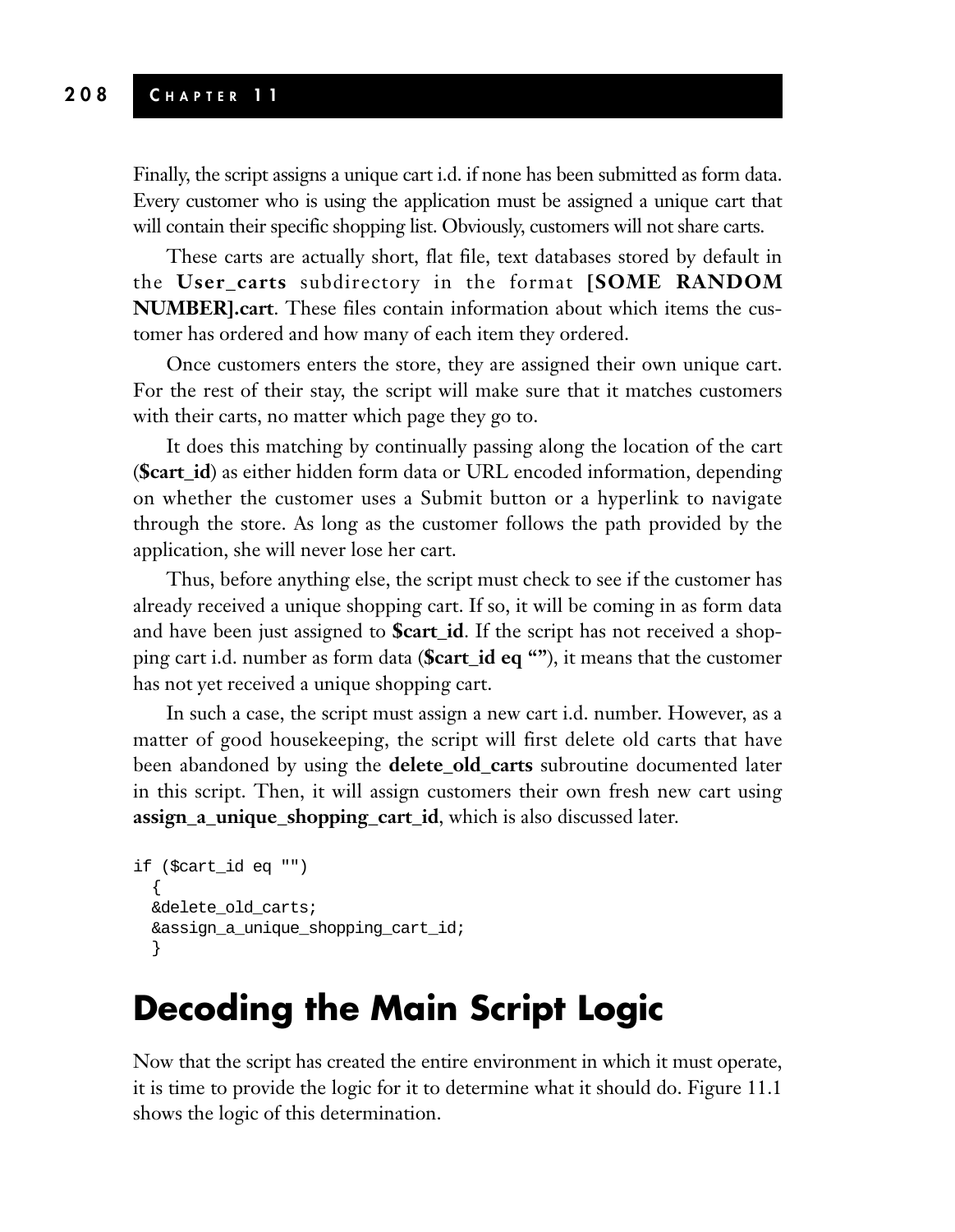

**Figure 11.1** The Main Logic of web\_store.cgi.

The logic is broken down into a series of "if" tests. Specifically, the script checks the values of incoming administrative form variables (mainly supplied from the Submit buttons on dynamically generated HTML forms) and performs its operations depending on whether those administrative variables have values associated with them or not. The basic format for such an "if" test follows the syntax:

```
if (the value of some submit button is not equal to
   nothing)
  {
 process that type of request;
 exit;
  }
```
For example, consider the first case in which the customer has clicked on the **Add to Cart** Submit button denoted with the NAME value of the **add\_to\_cart\_button**.

```
elsif ($form_data{'add_to_cart_button'} ne "")
 {
&add_to_the_cart;
exit;
 }
```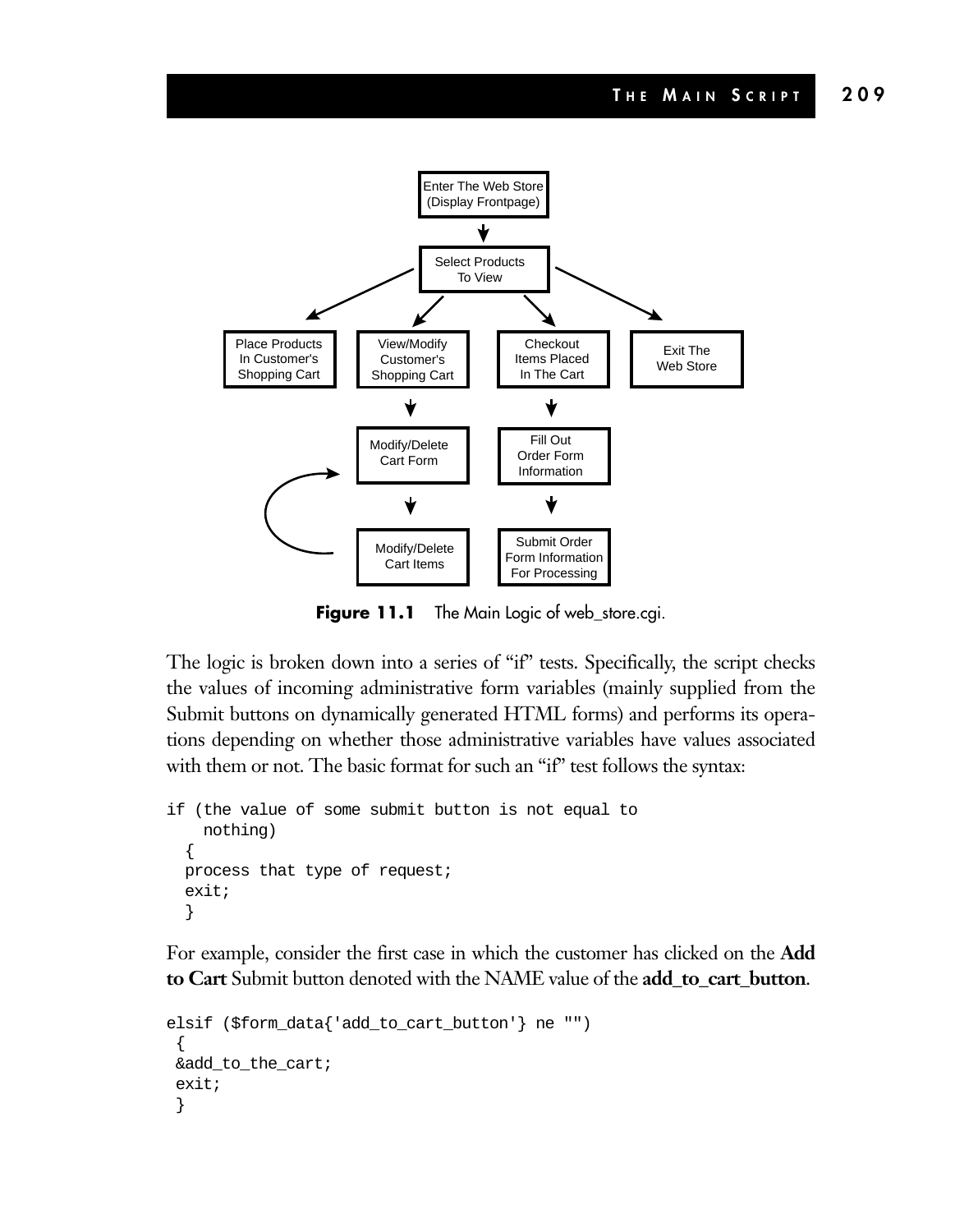#### **210 C HAPTER 1 1**

Because the Submit button will have some caption value like **Add this item to my cart**, when the script reaches this line, it will answer true to the test. Since the customer can only click on one Submit button at a time, we can be assured that only one operation will answer true because only one submit NAME variable will have a value.

The beauty of using the not equal (**ne**) test is that, regardless of what the Submit button actually says (it might say, "Add a wiener dog to the chopping block"), the if test will still be satisfied if the customer has clicked the button, since whatever the VALUE is, it will certainly not be equal to "nothing". Of course, this assumes that you do not rename the NAME argument of the Submit buttons. If you do so, you must harmonize the variable you use on the input forms, with the variables used here to test. To repeat, the NAME of the buttons cannot change, but you can change the caption VALUE of them.

Similarly, if you wish to have graphical Submit buttons instead of the ugly default buttons supplied by the browser, you will have to modify the if tests so that they follow the standard image map test:

```
if ($form_data{'some_button.x'} ne "")
 {
&do some subroutine;
 exit;
 }
where the HTML code looks like the following:
<INPUT TYPE = "image" NAME = "some_button"
       SRC = "Images/button.gif" BORDER = "0">
```
Thus, if the button actually has an X-dimension value (any x-dimension value at all), it means that the button had been clicked.

Finally, note that every if test is concluded with an exit statement. This is because once the script has executed the routine specified in the Submit button, it is through with its work and should exit immediately and wait for the next request.

Get used to the idea that this script is self-referencing. The application itself contains many miniroutines that all refer back this script. Every instance of the script executes maybe only 20 percent of the routines in the whole file, but in the lifetime of the application, most, if not all, of the routines are executed. Next, let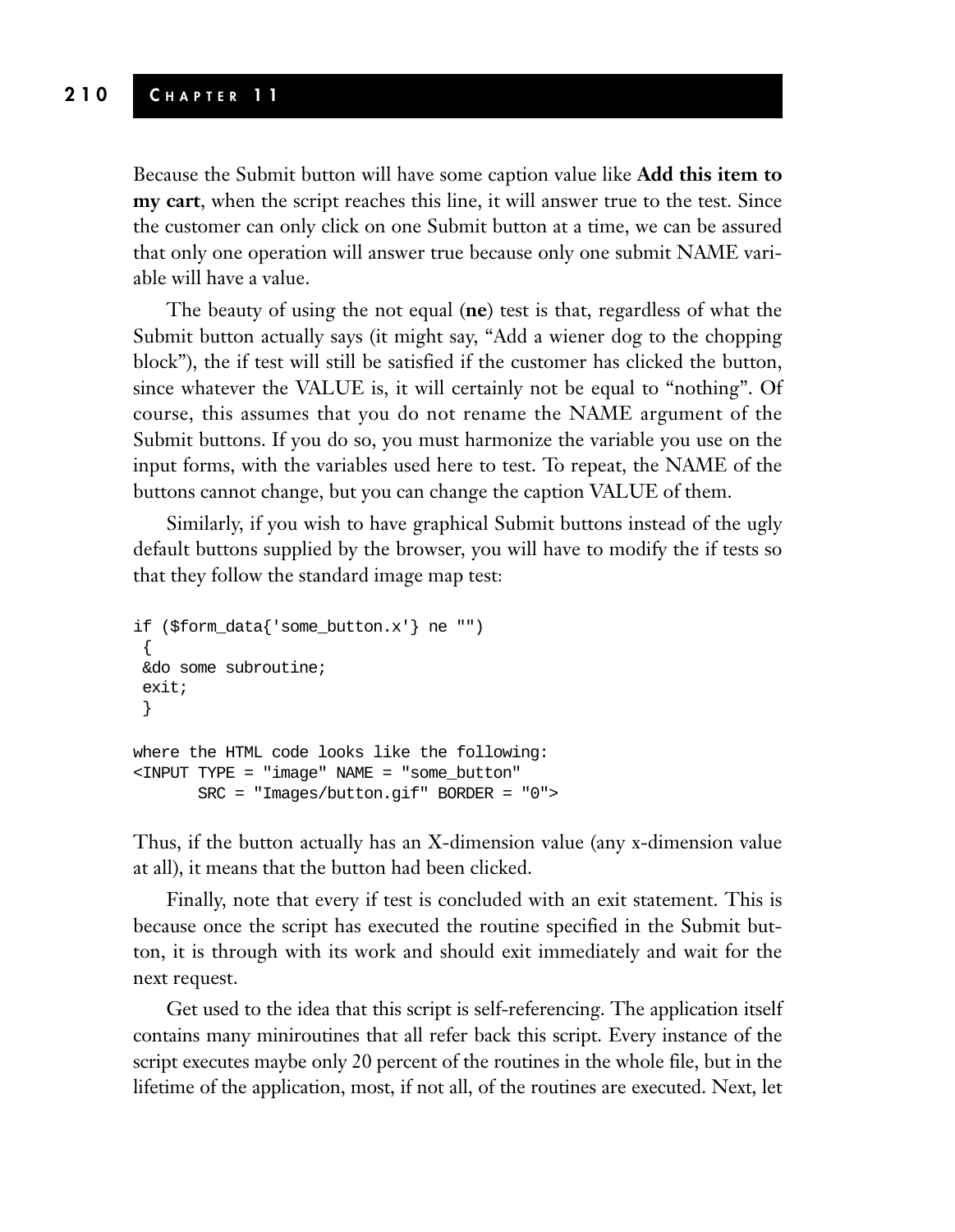us look at each of the routines that this application must execute. There are ten cases that might apply to a customer's request.

- **1. Adding an Item to the Shopping Cart** One request that the script may have to handle is that of adding an item to a shopping cart. Once the customer has decided to purchase an item, he or she will have added a quantity to the text box and clicked on the **add this item** Submit button. So we must be prepared to add items to the customer's cart. Additions are handled with the **add\_to\_the\_cart** subroutine to be discussed later.
- **2. Displaying the Customer's Cart with Cart Manipulation Options** On the other hand, the customer may have already been adding items, realized she went over budget, and decided to reduce the quantities of some of the items she had chosen or even delete them altogether from her cart.

We need to send her an HTML form with which she can choose whether to delete or modify, as well as send her a table depicting the current contents of the shopping cart. This is all done using the **display\_cart\_contents** subroutine at the end of this file.

**3. Displaying the Change Quantity Form** Yet another function that this script may be asked to perform is modifying the quantities of some of the items in the customer's cart. If the customer has asked to make a quantity modification, the script must give her a form so that she can specify the changes she wants made.

The form is fairly simple. We will use the same basic table presentation that we used in the **display\_cart\_contents** subroutine, except that we will add another column of text input fields to submit a new quantity for every row in the cart. These text input fields, however, will use as their NAME argument, the unique cart row number for every row. Consider the following cell definition:

```
<TD><INPUT TYPE = "text" NAME = "219" SIZE ="3"></TD>
```
When the customer submits a quantity change, they will be submitting a **cart\_row\_number "219"** associated with a quantity value (the value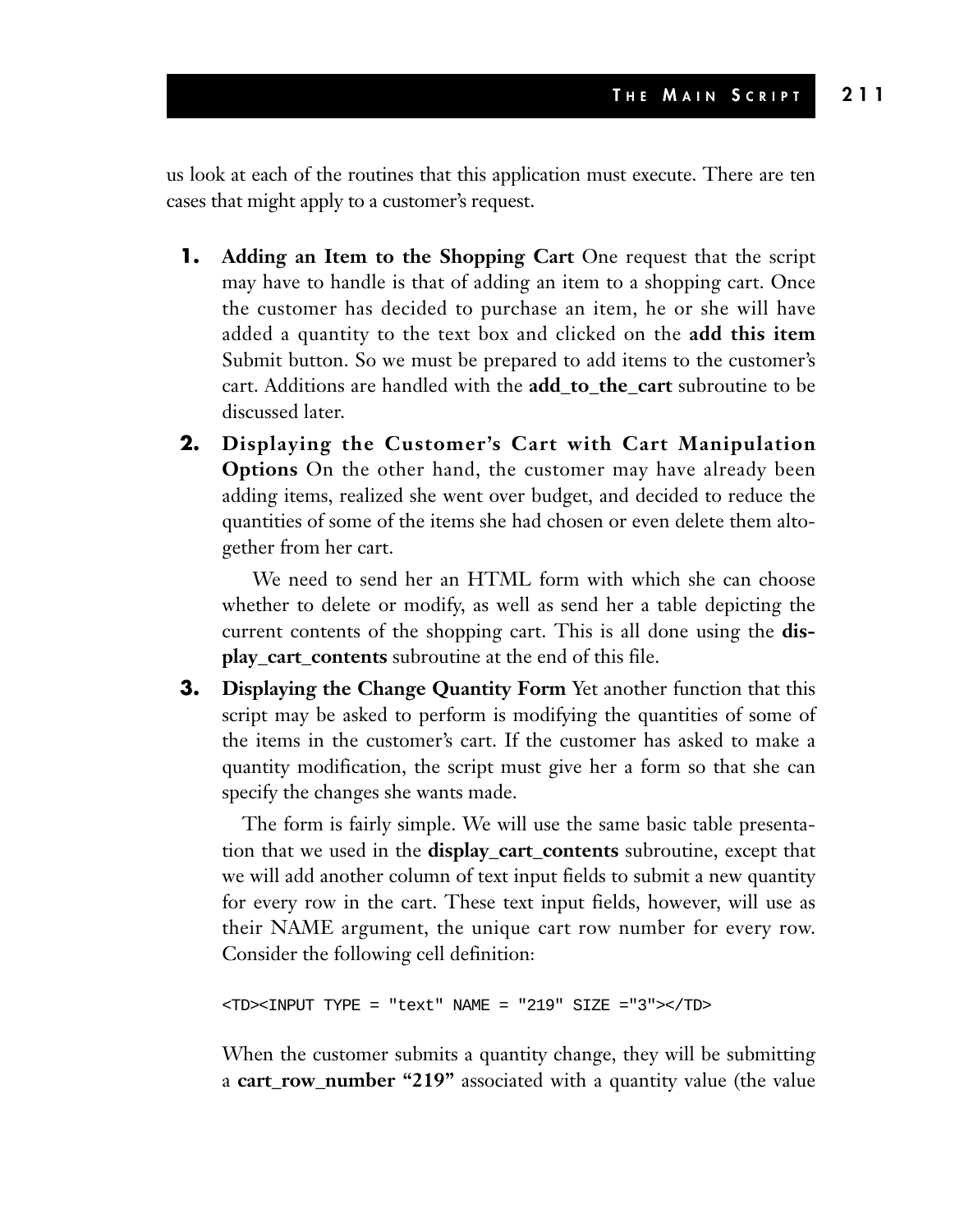submitted in the text field). We will use the cart row number to figure out exactly which item in the cart should be modified.

- **4. Changing the Quantity of Items in the Cart** Once the customer has typed in some quantity changes and submitted the information back to this script, we must make the modifications to the database. This is done with the **modify\_quantity\_of\_items\_in\_cart** subroutine discussed below.
- **5. Displaying the Delete Item Form** Instead, perhaps the customer asked to delete an item rather than modify the quantity. If this is the case, the script must display a form very similar to the one for modification. The only difference is that we will use checkboxes for each item instead of text boxes because in the case of deletion, the customer need only select items to delete rather than specify a specific quantity.

As in the case of modification, the script associates the NAME argument of the checkboxes with the cart row number of the item they represent. Thus, the syntax will resemble the following:

<TD><INPUT TYPE = "checkbox" NAME = "220"></TD>

where **"220"** is the cart row number of some element that can be deleted. We will handle the display of the delete item form using the **output\_delete\_item\_form** subroutine to be discussed later.

- **6. Deleting Items from the Cart** Once the customer submits some items to delete, the script must also be able to delete them from the cart. This is done with the **delete\_from\_cart** subroutine to be discussed later.
- **7. Displaying the Order Form** Further, the script must be able to display the order form for the customer if that is what she wants to see. The script uses the **display\_page** subroutine, which will be discussed later, to display a predesigned order form.
- **8. Submitting the Order** Once the customer fills out the order form, she may submit the order for final processing. Final processing involves calculating order logic (shipping method, tax rates, discounts, etc.), sending the order to the order processing administrator, and letting the customer know that all was completed successfully. All orders are processed by the **process\_order\_form** subroutine, which is designed to handle all of these chores.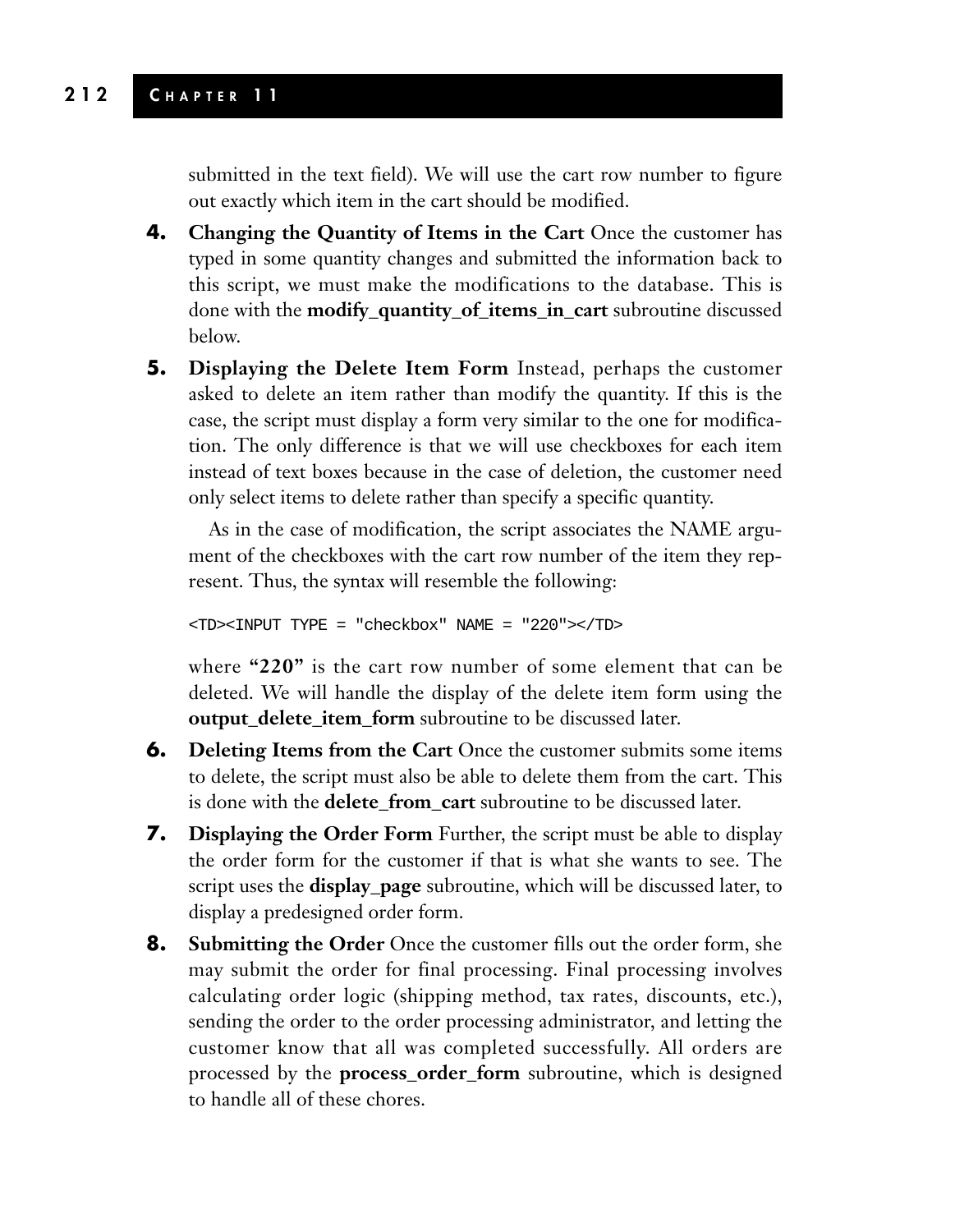There is one catch to order processing: secure servers. Many stores have secure server functionality in which specific directories are designed to handle encrypted communication between server and browser. In this case, the CGI script handling the order processing must be physically located inside the secure directory.

If this is your situation, then you must make a mirror copy of the application directories and place them all inside the secure area. Then, you will set **\$sc\_order\_script\_url** in the Setup file equal to the secured mirror of the script. Then, the script will dynamically reference the secured location instead of the insecure location for order processing. In actuality, only the order-processing routine will be executed in the Secure directory, but we copy the whole script there for simplicity's sake. If you are not running a secure server, you may just set **\$sc\_order\_script\_url** equal to **web\_store.cgi** and continue the regular self-referencing behavior. This is discussed in greater detail in Chapter 8.

**9. Displaying Products, Categories, and Miscellaneous Pages** If the script is getting in a value for page or for product, it means that it is being asked to navigate through the store. The page variable is used to locate a pre-designed HTML page that the store should display to the customer. In the case of an HTML store, the page value will be used to point to both pages with products as well as pages with lists of products. Also in the case of the HTML store, there will be no need for the product variable since the product variable is specific to the Database store, which must be able to interpret between a list-of-products–type page and an actual product page. This is because when the database version creates a page to view, it needs to generate the page on the fly. Thus, the database searches for the product in the database. If the script needs to display a list-of-products–type page with sublinks to actual product pages within a similar group, it should not go to the database. Instead, it actually needs to display a list page just as the HTML store would do.

The product value will be used by the database shopping cart to pull out the list of products that the customer is interested in seeing. Think of this as a type of hard-coded search of the database where the administrator may define a category to search for in the URL string that requests a product page view. Consider the following hyperlinks as examples.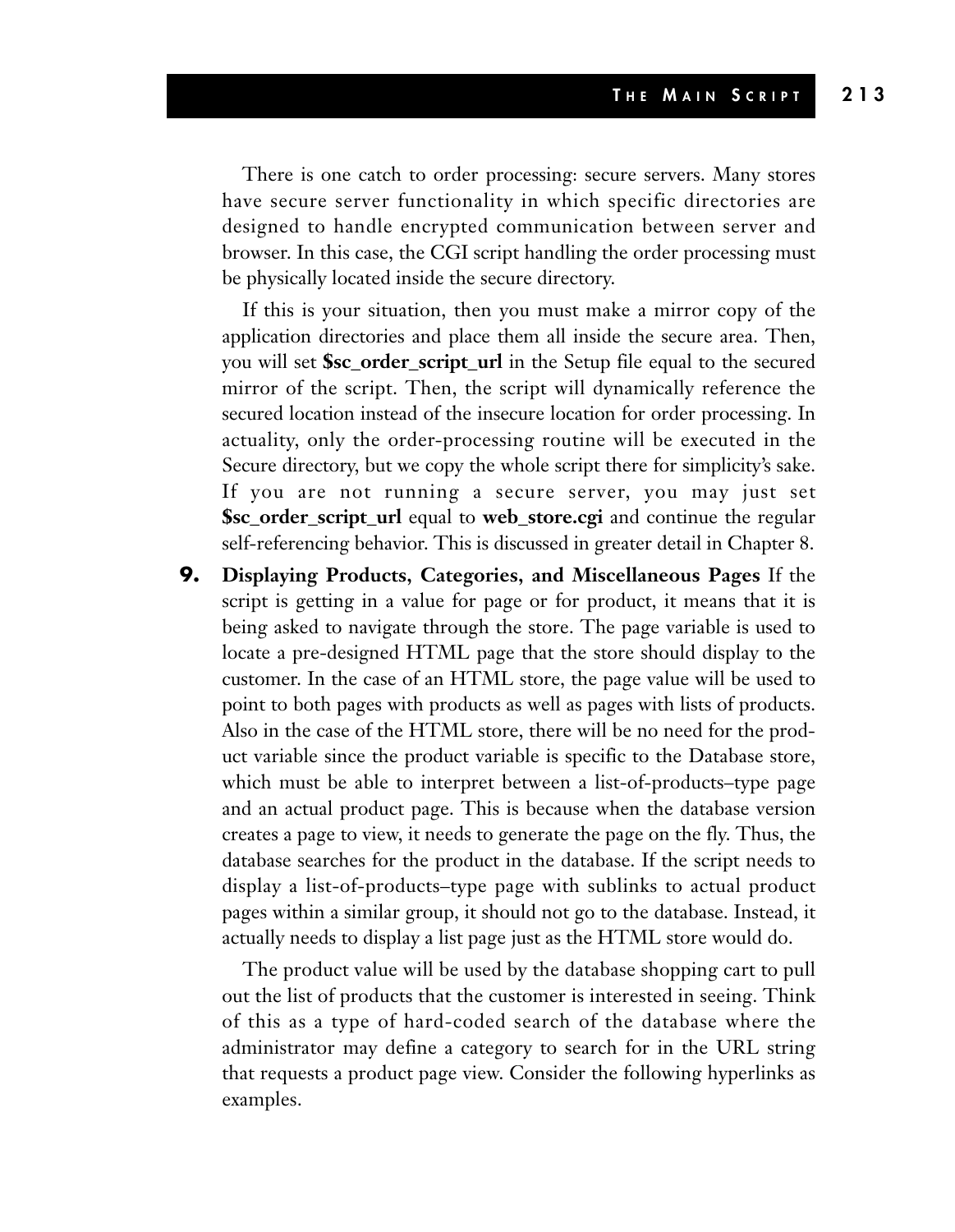```
web_store.cgi?page=Letters.html&cart_id=98.123
web_store.cgi?page=Numbers.html&cart_id=8708496.3559
web_store.cgi?product=Numbers&cart_id=2196655.5107
```
The first case could be used in either the HTML- or Database-based version. The script would display the HTML page **Letters.html** which would be a list of products type of page. In our distribution example page, **Letters.html** contains links to both **Vowels.html** and **Consonants.html**.

The second URL would be used for an HTML-based store. It would cause this script to display the pre-designed product page, **Numbers.html**.

Finally, the last line would be used for a Database-based cart system and would cause this script to search through the database for all items with **Numbers** in the category field (by default, this is the second field in **data.file**)

Thus, there are two ways that products can be displayed with this script. The first way is for the store administrator to create a delimited data file with all the data to be displayed incorporated in database rows. The contents of these rows will be displayed according to the format defined in the **\$sc\_product\_page\_row** variable in **web\_store\_html\_lib.pl**. The second way is for the administrator to create HTML pages directly with the same data already incorporated into some desired interface.

The administrator specifies which method she will use by setting the variable **\$sc\_use\_html\_product\_pages** in the Setup file. If this variable is set to "yes", it means that the script should simply output a predesigned HTML product page. Anything else, and it will expect a database.

The **display\_products\_for\_sale** subroutine (to be discussed later) does just that. However, there is one catch to the presentation of an HTML page. If the customer is doing a keyword search, we will have to generate a list of pages on which their keyword was found using the **html search** subroutine located in **web\_store\_html\_search.pl**.

**10. Display the Front Page** Finally, if all else has failed, it means that we are simply being asked to display the store front page, because no other routines remain to test. To display the store front page, we will access the **output\_frontpage** subroutine discussed later.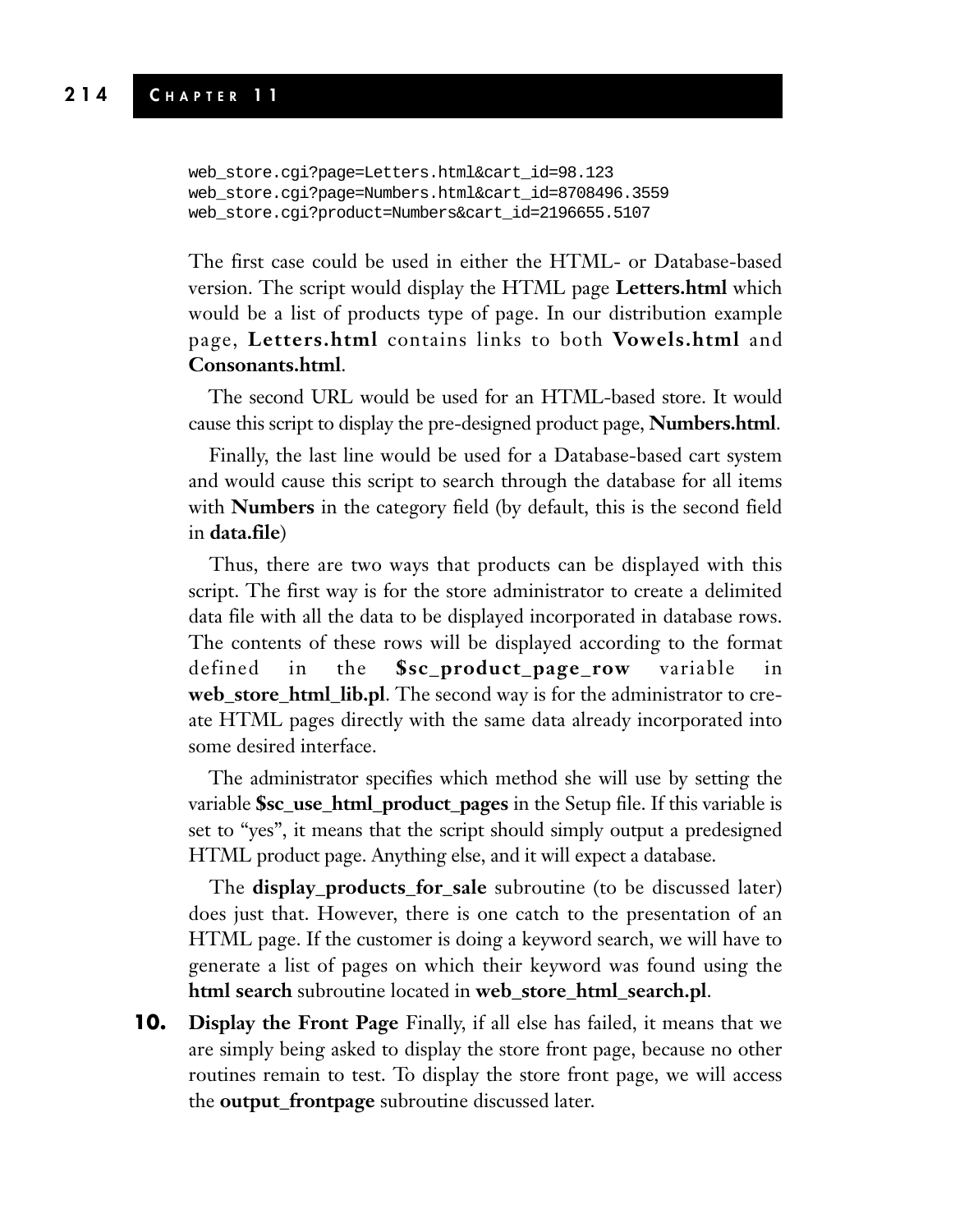Now that we have defined the cases, let us go through them one by one as code.

```
if ($form_data{'add_to_cart_button'} ne "")
  {
 &add_to_the_cart;
  exit;
  }
elsif ($form_data{'modify_cart_button'} ne "")
  {
 &display_cart_contents;
 exit;
  }
elsif ($form_data{'change_quantity_button'} ne "")
  {
 &output_modify_quantity_form;
 exit;
  }
elsif ($form_data{'submit_change_quantity_button'} ne "")
  {
  &modify quantity of items in cart;
  exit;
  }
elsif ($form_data{'delete_item_button'} ne "")
  {
  &output_delete_item_form;
  exit;
  }
elsif ($form_data{'submit_deletion_button'} ne "")
  {
 &delete_from_cart;
  exit;
  }
elsif ($form_data{'order_form_button'} ne "")
  {
  &require_supporting_libraries (__FILE__, __LINE__,
                               "$sc_order_lib_path");
 &display_order_form;
  exit;
  }
```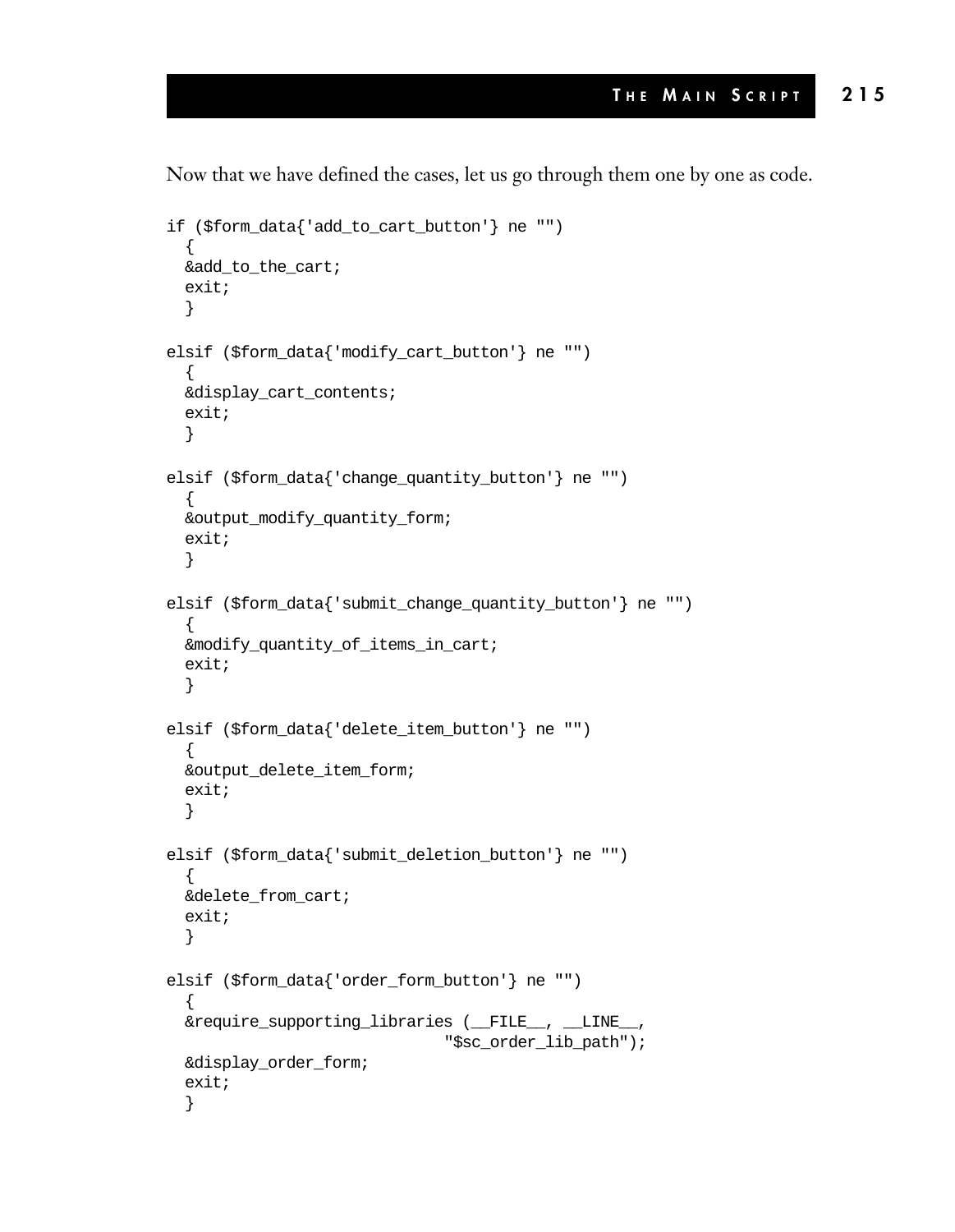#### **216 C HAPTER 1 1**

```
elsif ($form_data{'submit_order_form_button'} ne "")
  {
 &require_supporting_libraries (__FILE__, __LINE__,
                               "$sc_order_lib_path");
 &process_order_form;
 exit;
  }
elsif (($page ne "" || $form_data{'product'} ne "") &&
     ($form_data{'return_to_frontpage_button'} eq ""))
  {
 &display_products_for_sale;
 exit;
  }
else
  {
 &output_frontpage;
 exit;
  }
```
Well, that's it. That is just the end of the main body of logic. From here on, we will define the logic of the subroutines called with the "if" tests above.

### **Load Supporting Libraries**

The subroutine **require\_supporting\_libraries** is used to load some of the supporting files that this script will take advantage of. The subroutine takes a list of arguments beginning with the current filename, the current line number, and the list of files that must be loaded using the following syntax:

```
&require_supporting_libraries (__FILE__, __LINE__,
                          "file1", "file2",
                          "file3"...);
```


**\_\_FILE\_\_** and **\_\_LINE\_\_** are special Perl variables that contain the current filename and line number respectively. We will continually use these two variables throughout the rest of this script in order to generate useful error messages.

```
sub require_supporting_libraries
  {
```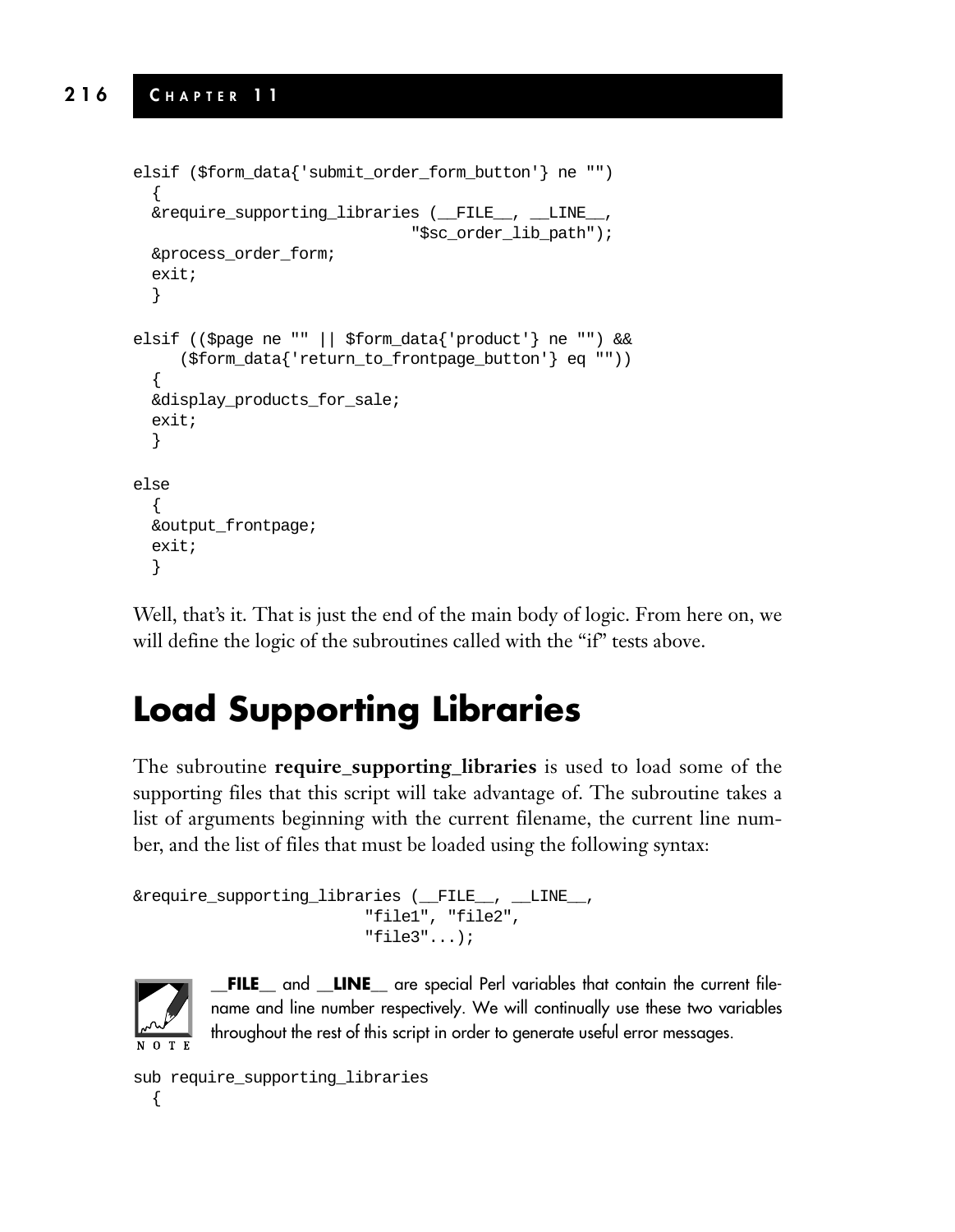The incoming file and line arguments are split into the local variables **\$file** and **\$line**, while the file list is assigned to the local list array **@require\_files**. **\$require\_file**, which will just be a temporary holder variable for our processing, is also defined as a local variable.

```
local ($file, $line, @require files) = @;local ($require_file);
```
Next, the script checks to see if every file in the **@require\_files** list array exists (**-e**) and can be read (**-r**). If so, the script goes ahead and loads it with the require command.

```
foreach $require_file (@require_files)
   {
   if (-e "$require_file" && -r "$require_file")
     {
     require "$require_file";
     }
```
If not, the scripts sends back an error message that will help the administrator isolate the problem with the script.

```
else
     \{print "I am sorry but I was unable to require
            $require file at line $line in $file.
            Would you please make sure that you have
            the path correct and that the permissions
            are set so that I have read access? Thank
            you.";
     exit;
     }
   } # End of foreach $require_file (@require_files)
 } # End of sub require_supporting_libraries
```
#### **Read and Parse Form Data**

**read\_and\_parse\_form\_data** is a short subroutine responsible for calling the **ReadParse** subroutine in **cgi-lib.pl** to parse the incoming form data. The script also tells **cgi-lib** to prepare that information in the associative array named **%form\_data**, which we will be able to use for the rest of this script.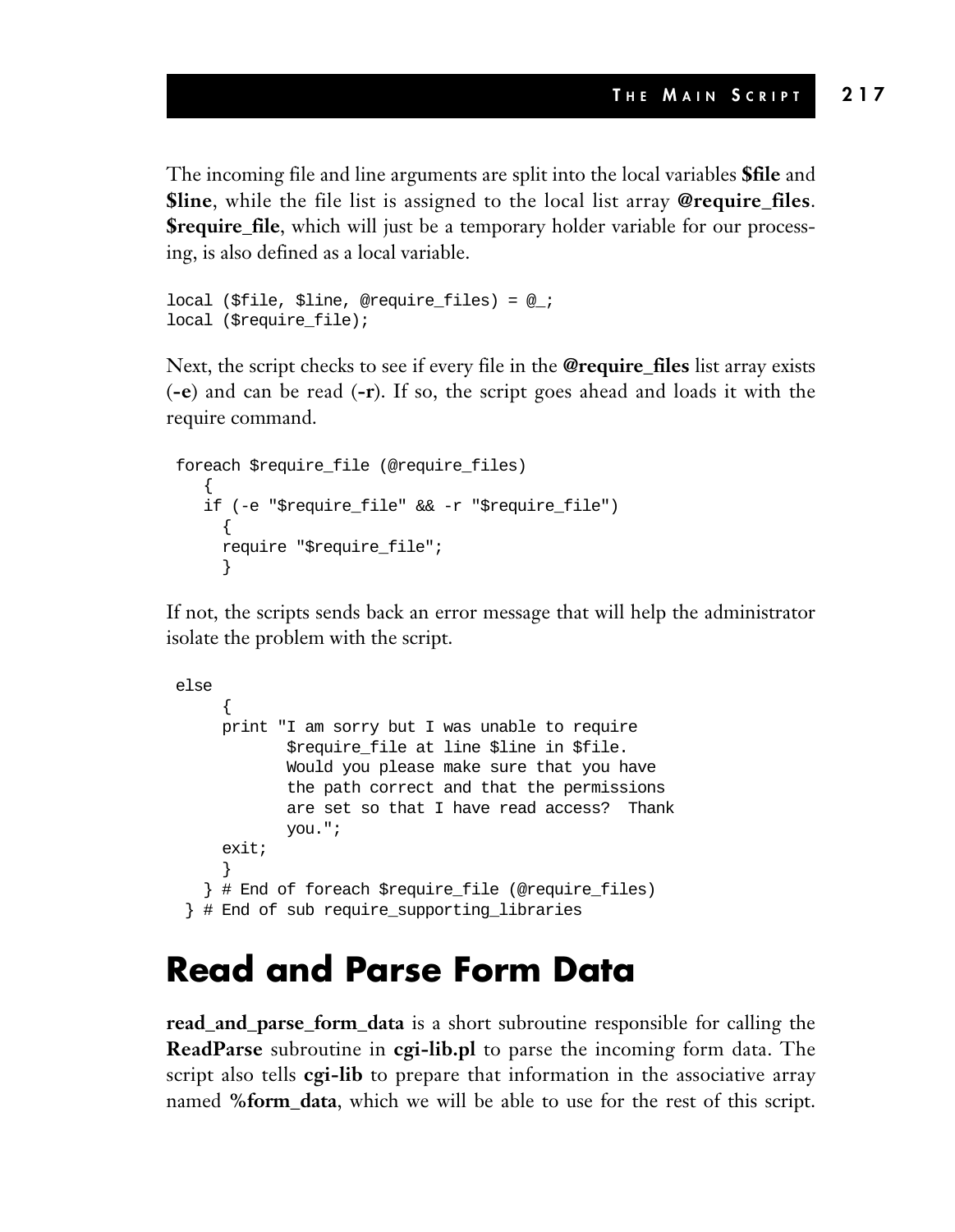**read\_and\_parse\_form\_data** takes no arguments and is called with the following syntax:

```
&read and parse form data;
```
The code reads as follows:

```
sub read_and_parse_form_data
  {
 &ReadParse(*form_data);
  }
```
#### **Error Check Form Data**

**error\_check\_form\_data** is responsible for checking to make sure that only authorized pages are viewable using this application. It takes no arguments and is called with the following syntax:

&error\_check\_form\_data;

The routine simply checks to make sure that the page variable extension is not one defined in the Setup file as an appropriate extension such as **.html** or **.htm**, or that there is no customer-definable page being requested for display. If, however, these conditions exist, the script will send a warning to the customer, append the error log, and exit.

**@acceptable\_file\_extensions\_to\_display** is an array of acceptable file extensions defined in the Setup file. To be more—or less—restrictive, just modify this list. Specifically, for each extension defined in the Setup file, if the value of the page variable coming in from the form (**\$page**) is like the extension (**=~ /\$file\_extension/**) or (**||**) there is no value for page (**eq ""**), we will set **\$valid\_extension** equal to "yes."

```
sub error_check_form_data
  {
 foreach $file_extension
          (@acceptable_file_extensions_to_display)
    {
    if ($page =~ /$file_extension/ || $page eq "")
```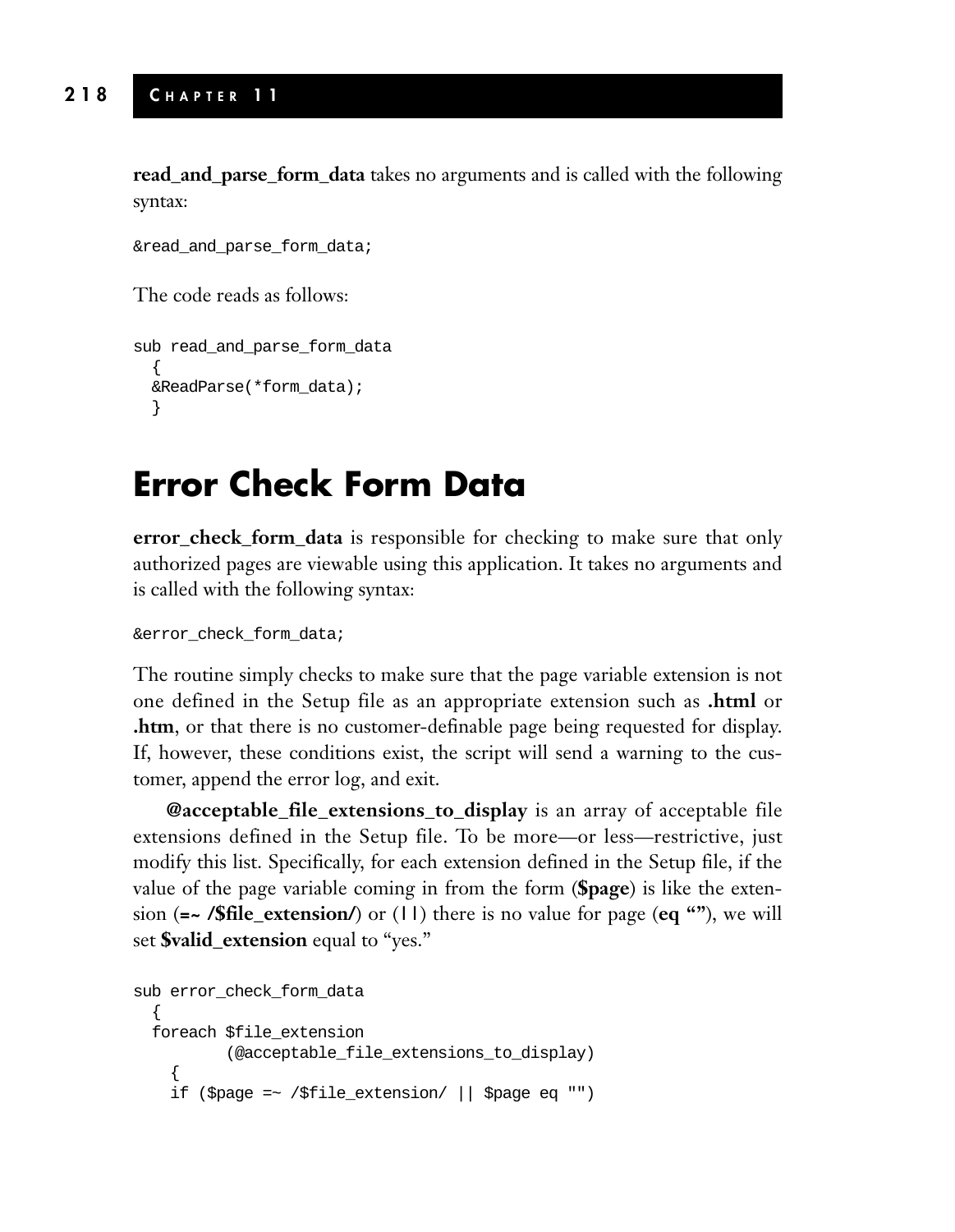```
{
  $valid_extension = "yes";
  }
}
```
Next, the script checks to see if **\$valid\_extension** has been set to "yes."

If the value for page satisfied any of the extensions in **@acceptable\_file\_extensions\_to\_display**, the script will have set **\$valid\_extension** equal to "yes" in the previous routine. If the value is set to "yes," the subroutine will go on with it's work. Otherwise it will exit with a warning and write to the error log if appropriate.

Notice that we pass three parameters to the **update\_error\_log** subroutine. The subroutine gets a warning, the name of the file, and the line number of the error.

**\$sc\_page\_load\_security\_warning** is a variable set in **web\_store.setup**. If you want to give a more or less informative error message, you are welcome to change the text there.

```
if ($valid_extension ne "yes")
    {
   print "$sc_page_load_security_warning";
   &update_error_log("PAGE LOAD WARNING", __FILE__,
                     LINE);
   exit;
    }
 }
```
#### **Deleting Old Carts**

**delete\_old\_carts** is a subroutine used to prune the Carts directory, cleaning out all the old carts after a time interval defined in the Setup file. It takes no arguments and is called with the following syntax:

&delete\_old\_carts;

The code is explained below:

```
sub delete_old_carts
  {
```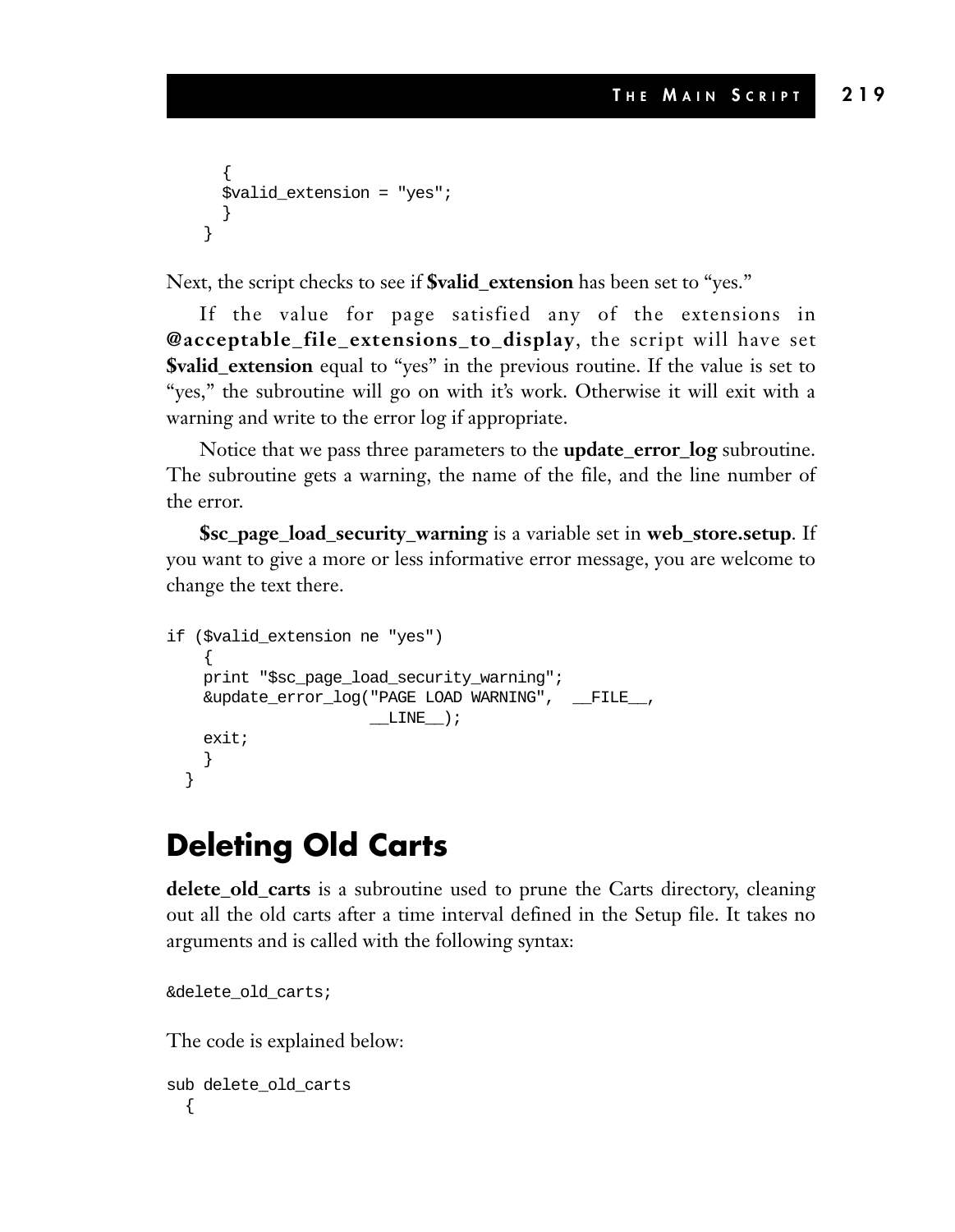The subroutine begins by grabbing a listing of all of the customer-created shopping carts in the **User\_carts** directory. It then opens (**opendir**) the directory and reads the contents (**readir**) using grep and pattern-matching for **.cart** to grab every file in the **User\_carts** directory. Then it closes the directory. If the script has any trouble opening the directory, it will output an error message using the **file\_open\_error** subroutine to be discussed later. To the subroutine, it will pass the name of the file that had trouble, as well as the current routine in the script having trouble, the filename, and the current line number.

```
opendir (USER_CARTS, "$sc_user_carts_directory_path")
  || &file_open_error("$sc_user_carts_directory_path",
                          "Delete Old Carts", __FILE__,
                      LINE);
@carts = qrep(\land .cart/,readdir(USER~CARTS));
closedir (USER_CARTS);
```
Then, for every cart in the directory, the script deletes the cart if it is older than half a day. The **-M** file test returns the number of days since the file was last modified. Since the result is in terms of days, if the value is greater than the value of **\$sc\_number\_days\_keep\_old\_carts** set in **web\_store.setup**, the file is deleted using the unlink function.

```
foreach $cart (@carts)
    {
   if (-M "$sc_user_carts_directory_path/$cart" >
            $sc_number_days_keep_old_carts)
      {
      unlink("$sc_user_carts_directory_path/$cart");
      }
    }
  } # End of sub delete_old_carts
```
#### **Assigning a Shopping Cart**

**assign\_a\_unique\_shopping\_cart\_id** is a subroutine used to assign a unique cart i.d. to every new customer. It takes no arguments and is called with the following syntax:

```
&assign_a_unique_shopping_cart_id;
```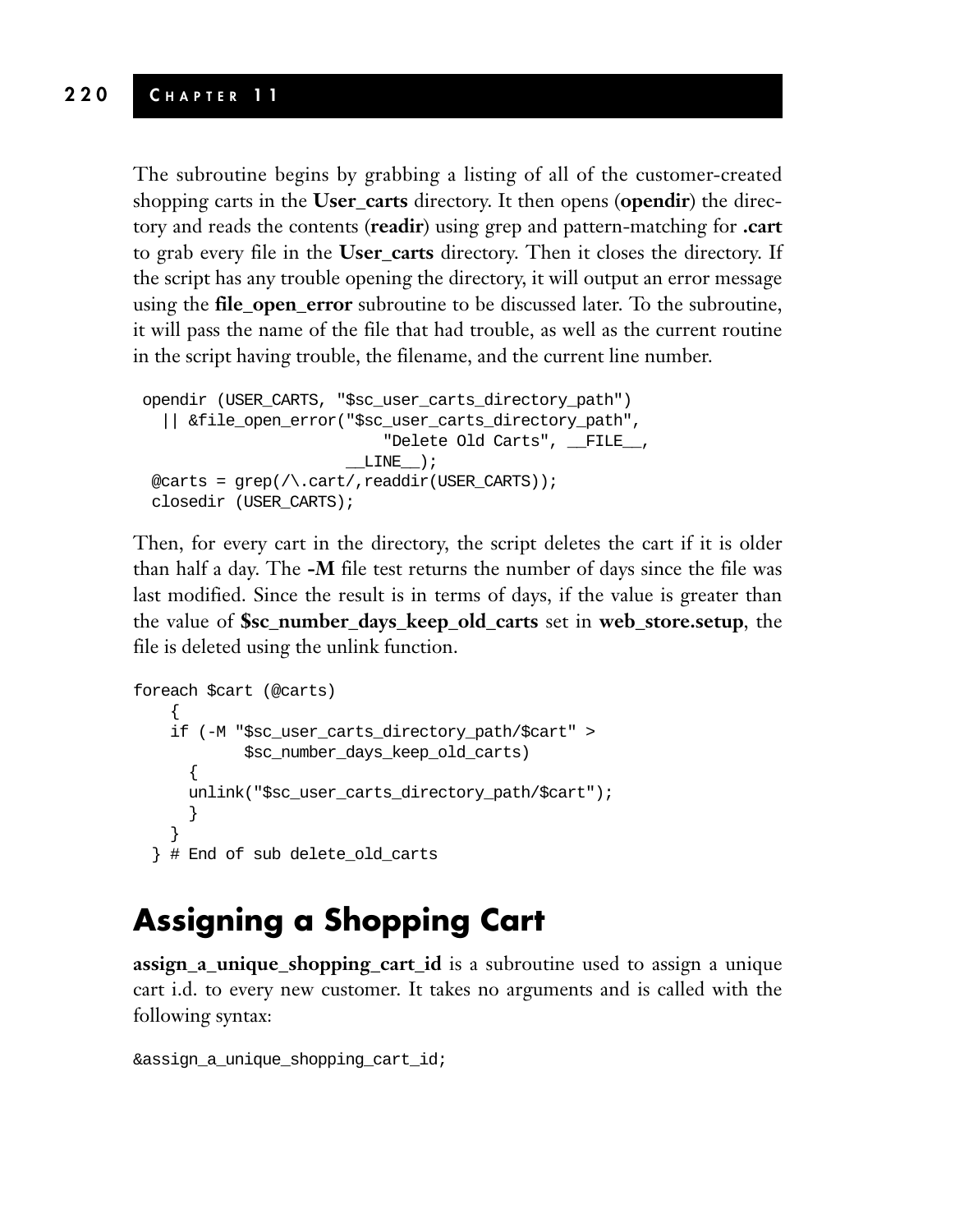The code is explained below:

```
sub assign_a_unique_shopping_cart_id
  {
```
First, the script checks to see if the administrator has asked it to log all new customers. If so, it gets the current date using the **get\_date** subroutine discussed later, opens the access log file for appending, and prints all of the environment variable values as well as the current date and time to the access log file.

However, to protect ourselves from multiple, simultaneous writes to the access log, the script uses the **lockfile** routine documented at the end of this file, passing it the name of a temporary lock file to use.



Remember that there may be multiple simultaneous executions of this script because there may be many people shopping all at once. It would not do if one customer was able to overwrite the information of another customer if both accidentally wanted to access the log file at the same exact time.

```
if ($sc_shall_i_log_accesses eq "yes")
      {
      $date = &get_date;
      &get_file_lock("$sc_access_log_path.lockfile");
      open (ACCESS_LOG, ">>$sc_access_log_path");
```
Using the Keys function, the script grabs all the keys of the **%ENV** associative array and assigns them as elements of **@env\_keys**. It then creates a new row for the access log, which will be a pipe-delimited list of the date and all the environment variables and their values, using the **.=** operator to continually append fields to the **\$new\_access** variable.

```
@env\_\text{keyS} = \text{keys}({%ENV});$new_access = "$date\|";
      foreach $env_key (@env_keys)
        {
        $new\_access .= "$EW${senv_{key}}\ ";
        }
```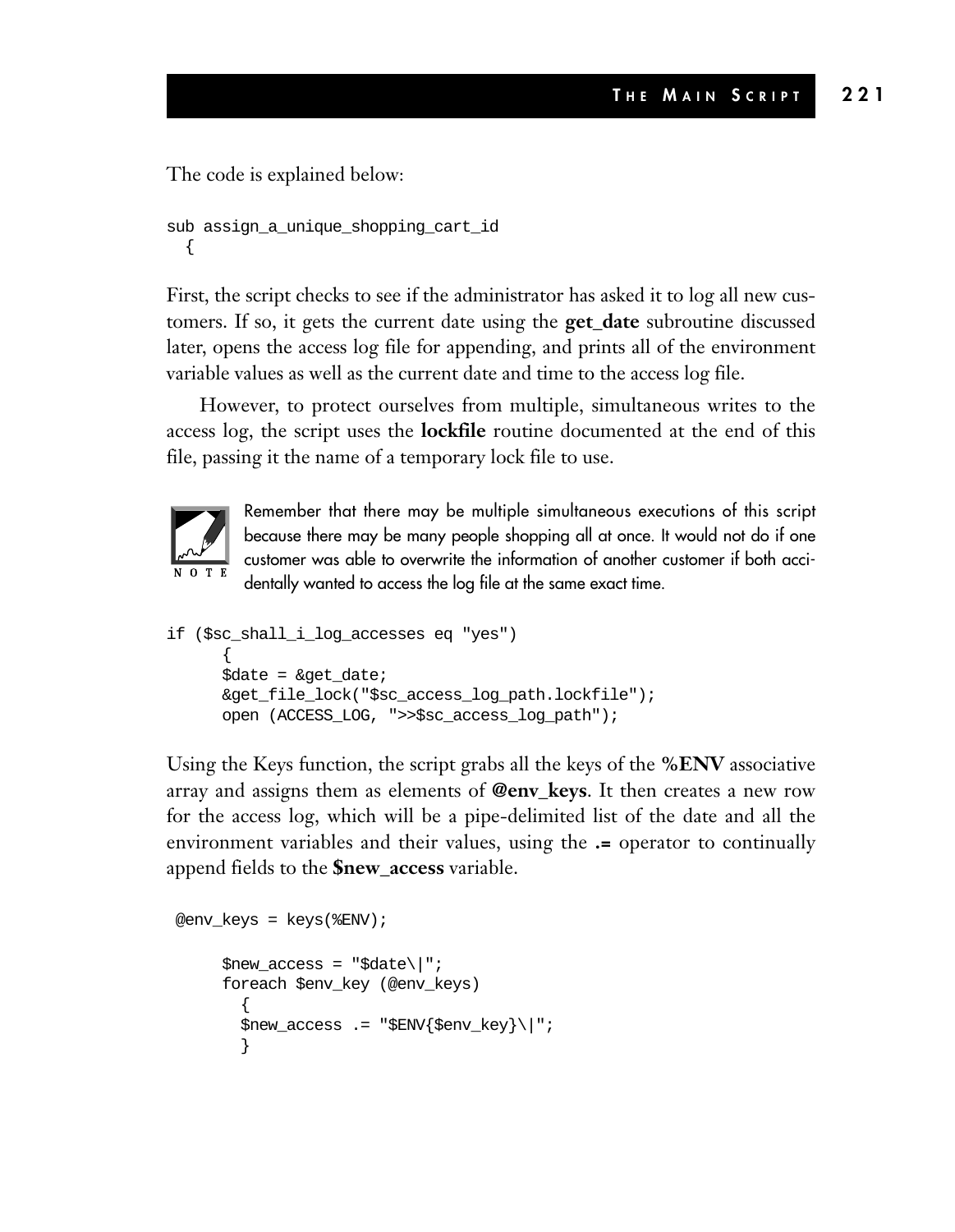The script then takes off the final pipe, adds the new access to the log file, closes the log file, and removes the lock file.

```
chop $new_access;
print ACCESS_LOG "$new_access\n";
close (ACCESS_LOG);
&release_file_lock("$sc_access_log_path.lockfile");
}
```
Now that the new access is recorded, the script assigns the customers their own unique shopping carts. To do so, it generates a random (**rand**) 8-digit (100000000) integer (**int**) and then appends to that string the current process i.d. (**\$\$**) separated by a period. Additionally, the **srand** function is seeded with the time and the current process i.d. in order to produce a more random random number. **\$sc\_cart\_path** is also defined, now that we have a unique cart i.d. number.

```
srand (time|$$);
$cart id = int(rand(10000000));$cart_id .= ".$$";
$sc_cart_path = "$sc_user_carts_directory_path/$cart_id.cart";
```
However, before we can be absolutely sure that we have created a unique cart, the script must check the existing list of carts to make sure that there is not one with the same value.

It does this by checking to see if a cart with the randomly generated i.d. number already exists in the **User\_carts** subdirectory. If one does exist (**-e**), the script grabs another random number using the same routine as above and checks again.

Using the **\$cart\_count** variable, the script executes this algorithm three times. If it does not succeed in finding a unique cart i.d. number, the script assumes that there is something seriously wrong with the randomizing routine and exits, warning the customer on the Web and the administrator using the **update\_error\_log** subroutine discussed later.

```
$cart_count = 0;while (-e "$sc_cart_path")
  {
  if (\text{start\_count} == 3)
```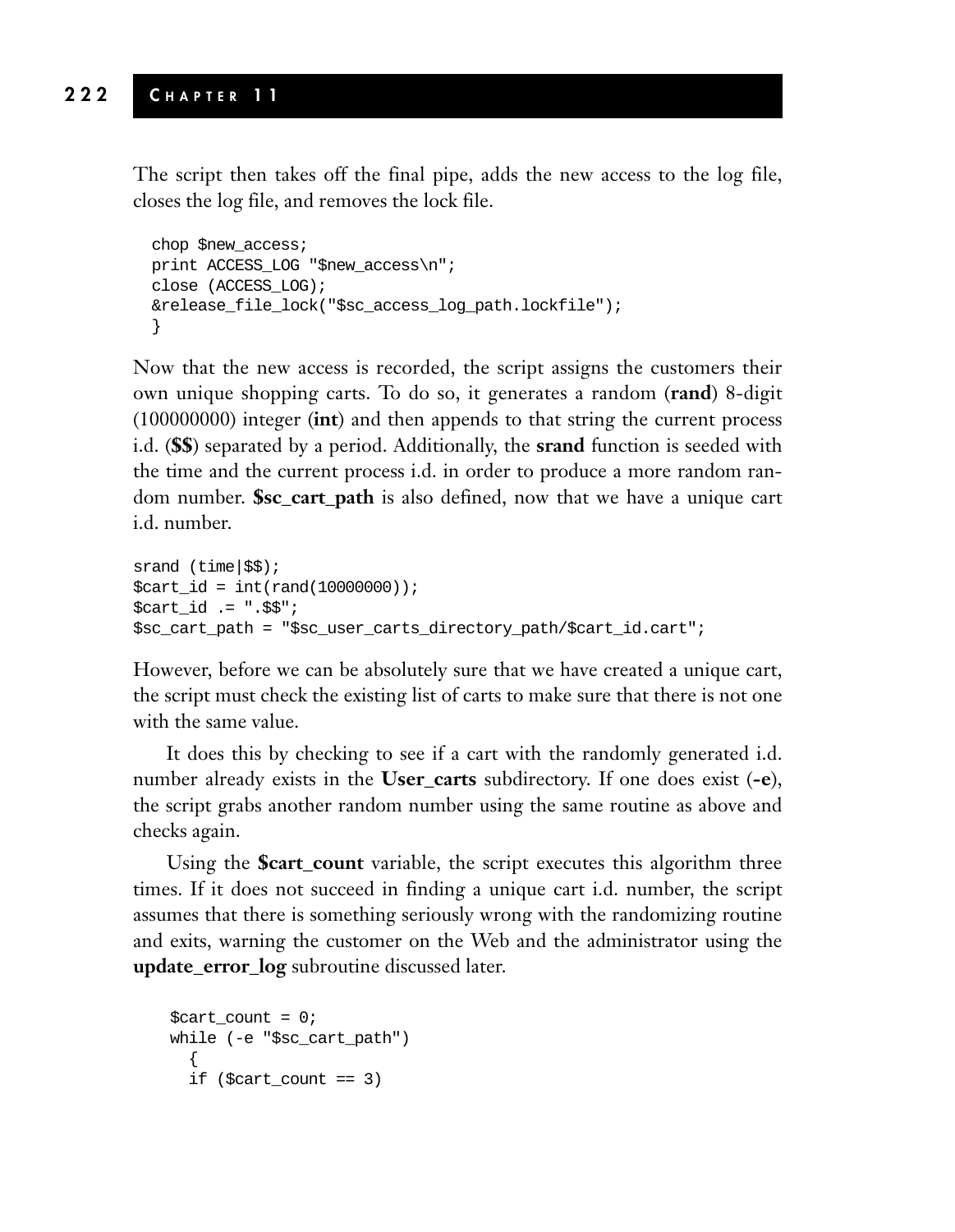```
{
 print "$sc_randomizer_error_message";
 &update_error_log("COULD NOT CREATE UNIQUE CART
                   ID", FILE,LINE);
 exit;
  }
srand (time|$$);
$cart_id = int(rand(1000000));$cart id := ".$$";
$cart_count++;
} # End of while (-e $sc_cart_path)
```
Now that we have generated a truly unique i.d. number for the new customer's cart, the script may go ahead and create it in the **User\_carts** subdirectory. If there is a problem opening the new cart, we will output an error message with the **file\_open\_error** subroutine discussed later.

```
open (CART, ">$sc_cart_path") ||
        &file_open_error("$sc_cart_path",
                           "Assign a Shopping Cart",
  \_FILE\_, \_LINE\_);
 }
```
#### **Displaying the Frontpage**

**output\_frontpage** is used to display the frontpage of the store. It takes no arguments and is accessed with the following syntax:

```
&output_frontpage;
```
The subroutine simply utilizes the **display\_page** subroutine, which is discussed later, to output the frontpage file, the location of which is defined in **web\_store.setup**. **display\_page** takes four arguments: the frontpage HTML file path, the routine calling it, the current filename, and the current line number.

```
sub output_frontpage
```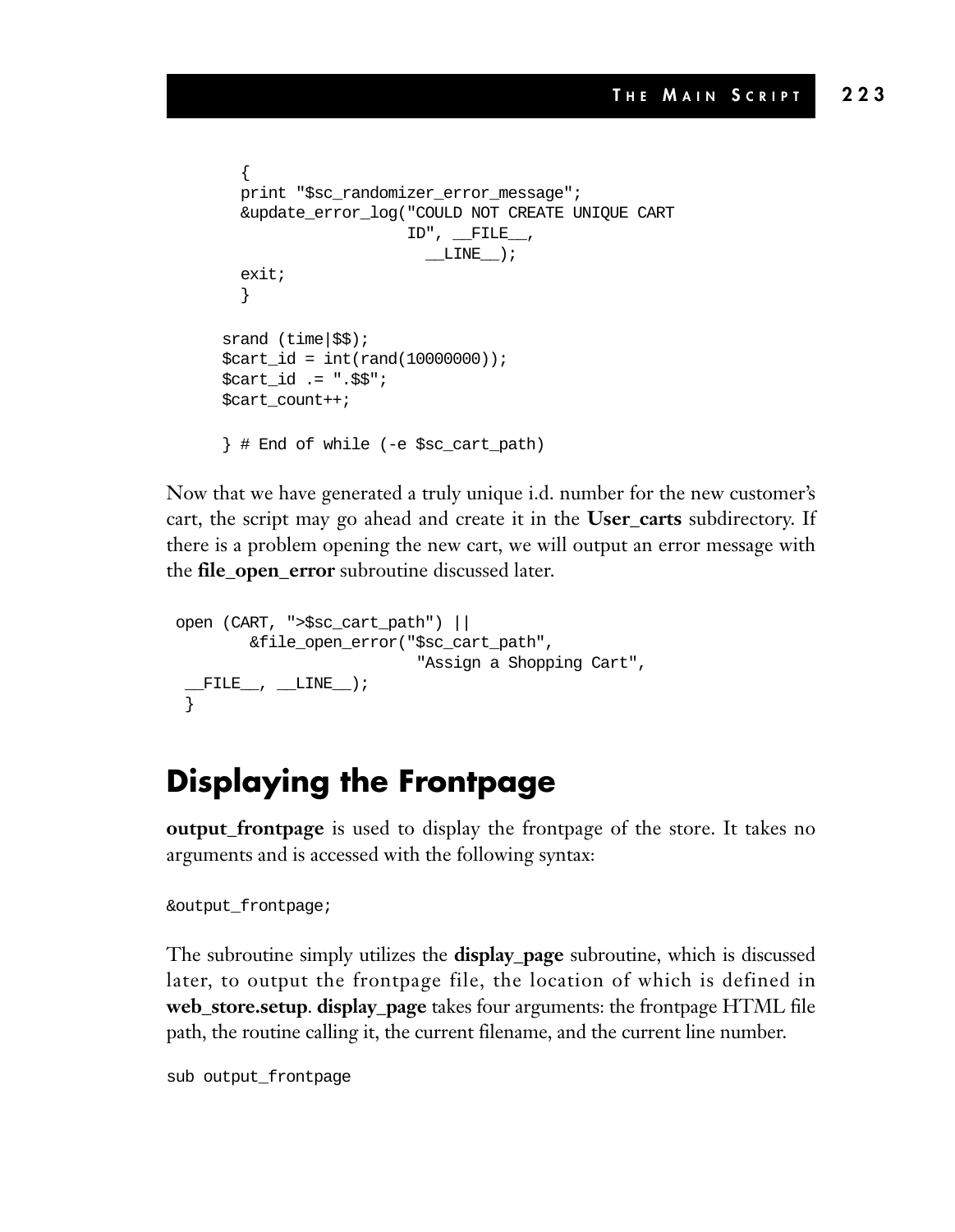```
{
&display_page("$sc_store_front_path",
              "Output Frontpage", __FILE__,
               LINE );
}
```
#### **Adding to the Shopping Cart**

The **add\_to\_the\_cart** subroutine is used to add items to the customer's unique cart. It is called with no arguments with the following syntax:

```
&add_to_the_cart;
```
The code is explained below:

```
sub add_to_the_cart
  {
```
The script must first figure out what the customer has ordered. It begins by using the **%form\_data** associative array given to it by **cgi-lib.pl**. It takes all of the keys of the **form\_data** associative array and drops them into the **@items\_ordered** array.



An associative array *key* is like a variable name, whereas an associative array *value* is the value associated with that variable name. The benefit of an associative array is that you can have many of these key/value pairs in one array.

Conveniently enough, you will notice that input fields on HTML forms will have associated NAMES and VALUES corresponding to associative array KEYS and VALUES. Since each of the text boxes in which the customer could enter quantities were associated with the database i.d. number of the item that they accompany (as defined in the **display\_page** routine at the end of this script), the HTML should read

<INPUT TYPE = "text" NAME = "1234">

for the item with database i.d. number **"1234"** and

<INPUT TYPE = "text" NAME = "5678">

for item **"5678"**.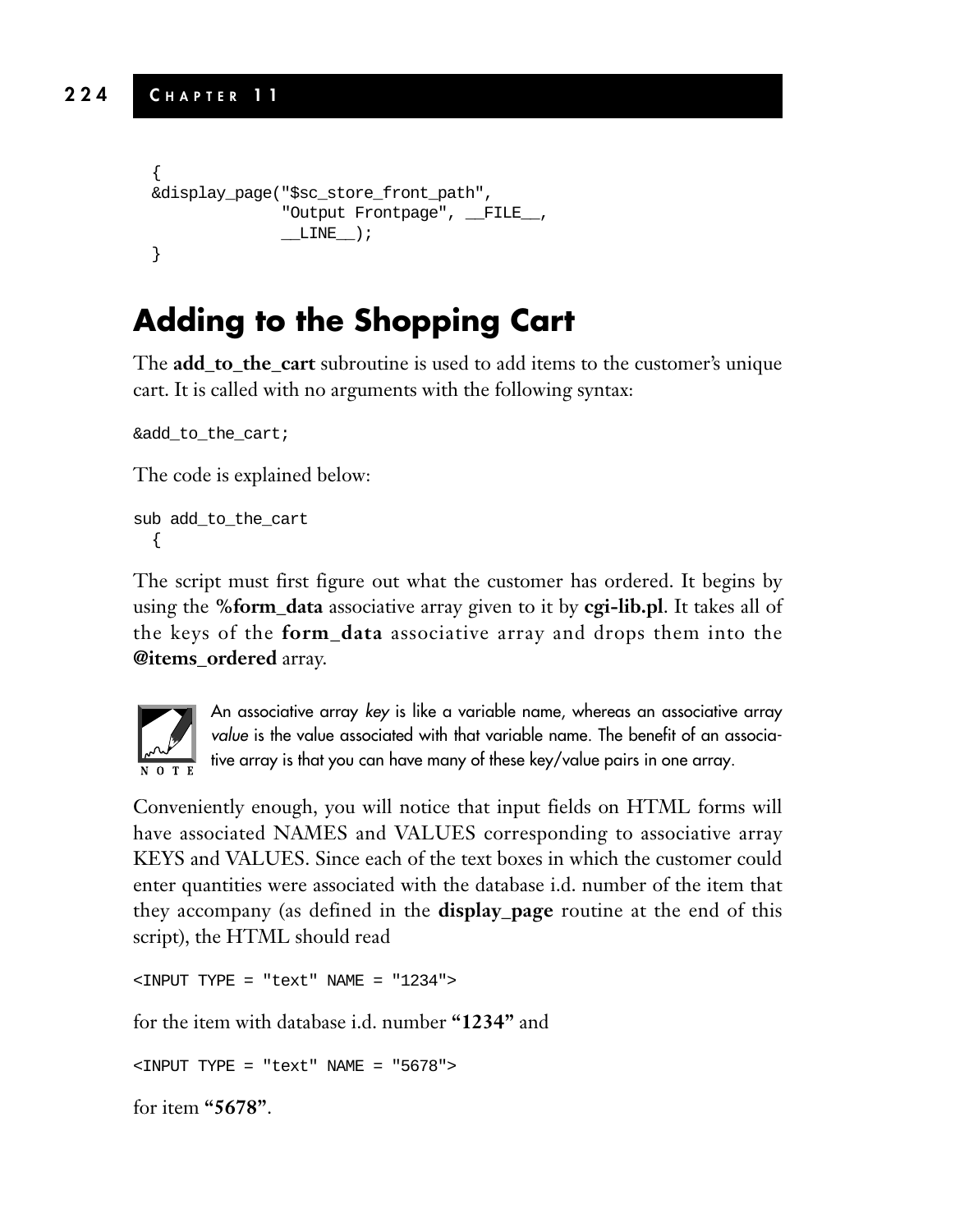If the customer orders **"2"** of **"1234"** and **"9"** of **"5678"**, then the incoming data will be a list of **"1234"** and **"5678"** such that **"1234"** is associated with **"2"** in the **%form\_data** associative array and **"5678"** is associated with **"9"**. The script uses the keys function to pull out just the keys. Thus, **@items\_ordered** would be a list like (1234, 5678, …).

```
@items_ordered = keys (%form_data);
```
Next the script goes through the list of items ordered one by one.

```
foreach $item (@items_ordered)
  {
```
However, there are some incoming items that do not need to be processed. Specifically, we do not care about **cart\_id**, **page**, **keywords**, **add\_to\_cart**, or whatever incoming administrative variables exist because these are all values set internally by this script. They will be coming in as form data just like the customer-defined data, and we will need them for other things, just not to fill up the customer's cart. In order to bypass all of these administrative variables, we use a standard method for denoting incoming items. All incoming items are prefixed with the tag **item-**. When the script sees this tag, it knows that it is seeing an item to be added to the cart.

Similarly, items that are actually options information are prefixed with the word **option**. We will also accept those for further processing. And of course, we will not need to worry about any items which have empty values. If the shopper did not enter a quantity, then we will not add it to the cart.

```
if (($item =~ /^item-/i ||$item =~ /^option/i) &&
    $form_data{$item} ne "")
  {
```
Once the script has determined that the current element (**\$item**) of **@items\_ordered** is indeed a nonadministrator item, it must separate out the items that have been ordered from the options which modify those items. If \$item begins with the keyword **option**, which we set specifically in the HTML defining the option, the script will add (**push**) that item to the array called **@options**. The script also removes the **item-** flag since it will not be necessary now that the item has passes the "if" test above.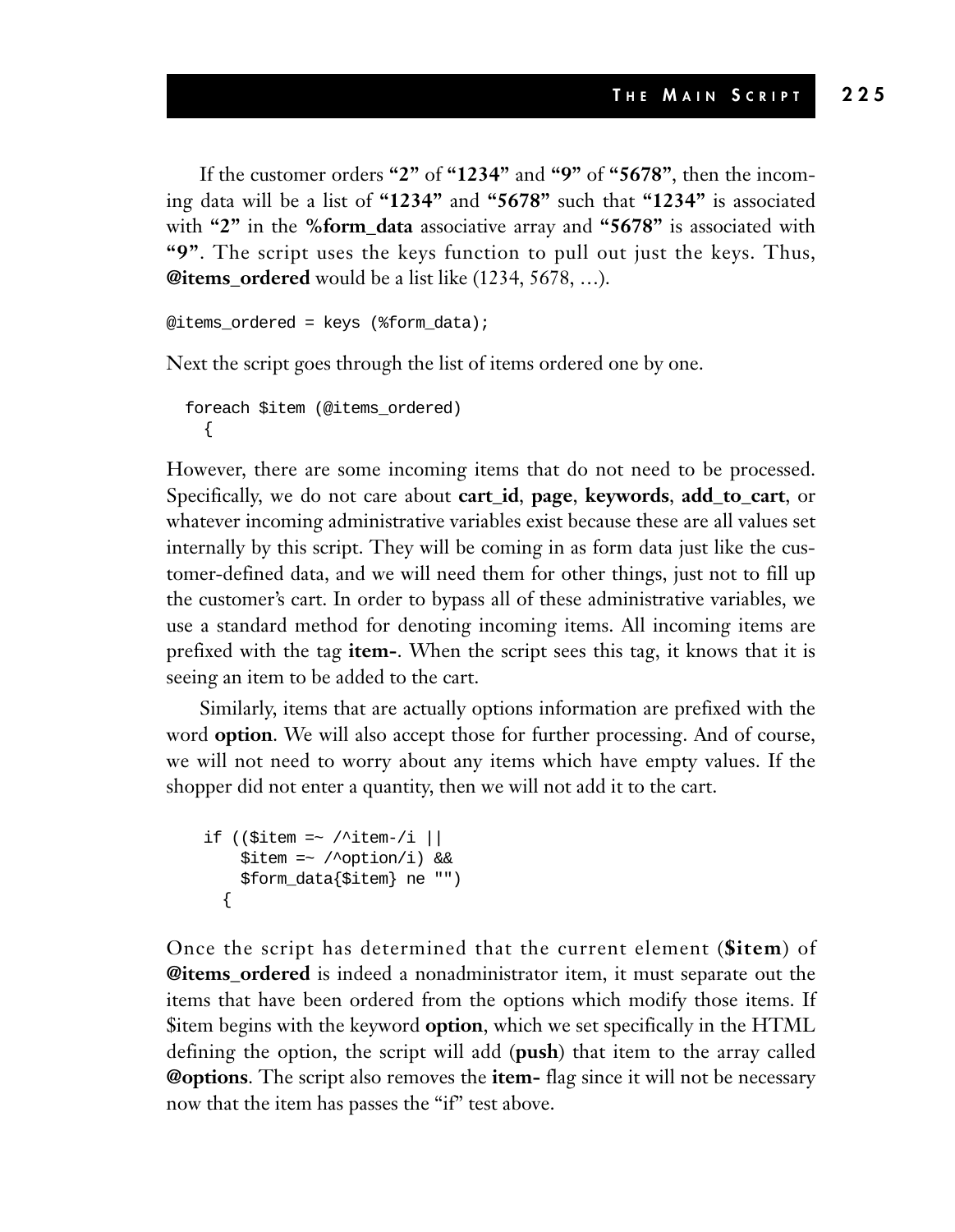```
$item =~ s/^{\text{item}-}/i;if ($item =~/^{\sim}option/i)
  {
  push (@options, $item);
  }
```
On the other hand, if it is not an option, the script adds it to the array **@items\_ordered\_with\_options**, but adds both the item and its value as a single array element.

The value will be a quantity and the item will be something like **item-0001|12.98|The letter A** as defined in the HTML file. Once we extract the initial **item-** tag from the string using regular expressions (**\$item =~ s/^item-//i;**) and append the quantity, the resulting string would be something like the following:

```
2|0001|12.98|The letter A
```
where **2** is the quantity.

However, the quantity value must satisfy a few conditions before it is considered valid. First, it must be a digit. That is, we do not want the customers trying to enter values like "a", "-2", ".5" or "1/2". They might play havoc on the ordering system. A sneaky customer might even gain a discount because you were not reading the order forms carefully. Second, the script will disallow any zeros (**\$form\_data{\$item} == 0**). In both cases the customer will be sent to the subroutine **bad\_order\_note** located in **web\_store\_html\_lib.pl**.

```
else
      {
      if (($form_data['item-$item"] = ~ / D/)(Sform data{'"item-Sitem"} == 0){
     &bad_order_note;
        }
      else
        {
        $quantity = $form_data{"item-$item"};
        push (@items_ordered_with_options,
              "\gammaquantity\|\gammaitem\|");
     }
    }
    } # End of if ($item ne "$variable"
} #End of foreach $item (@items_ordered)
```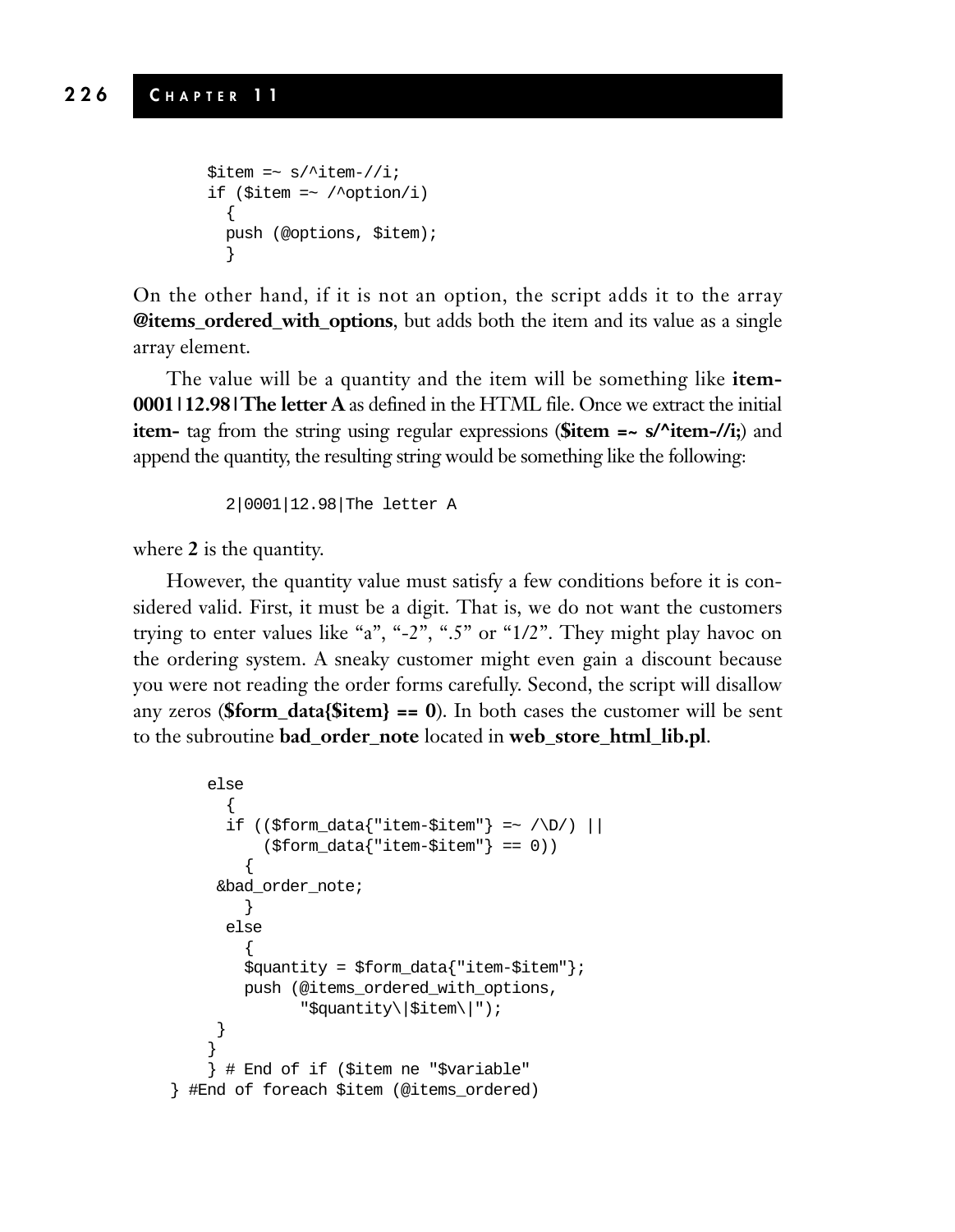Next, the script goes through the array **@items\_ordered\_with\_options** one item at a time in order to modify any item that has had options applied to it. Recall that we just built the **@options** array with all the options for all the items ordered. Now the script will need to figure out which options in **@options** belong to which items in **@items\_ordered\_with\_options**.

```
foreach $item_ordered_with_options
        (@items_ordered_with_options)
  {
```
First, clear out a few variables that we are going to use for each item. **\$options** will be used to keep track of all of the options selected for any given item. **\$option\_subtotal** will be used to determine the total cost of each option. **\$option\_grand\_total** will be used to calculate the total cost of all ordered options. **\$item\_grand\_total** will be used to calculate the total cost of the item ordered factoring in quantity and options.

```
$options = "";
$option_subtotal = "";
$option_grand_total = "";
$item_grand_total = "";
```
Then, the script splits out **the \$item\_ordered\_with\_options** variable into its fields.



We have defined the index location of some important fields in web\_store.setup. Specifically, the script must know the index of quantity, item i.d. and item price within the array. It will need these values in particular for further calculations.

The script also changes all occurrences of **~qq~** to a double quote (**"**) character, **~gt~** to a greater than sign (**>**), and **~lt~** to a less than sign (**<**). The reason that this must be done is so that any double quote, greater than, or less than characters used in URL strings can be stuffed safely into the cart and passed as part of the NAME argument in the Add Item form. Consider the following item name which must include an image tag.

<INPUT TYPE = "text" NAME = "item-0010|Vowels|15.98|The letter  $A$ |~lt~IMG SRC = ~qq~Html/Images/a.jpg~qq~ ALIGN = ~qq~left~qq~~gt~"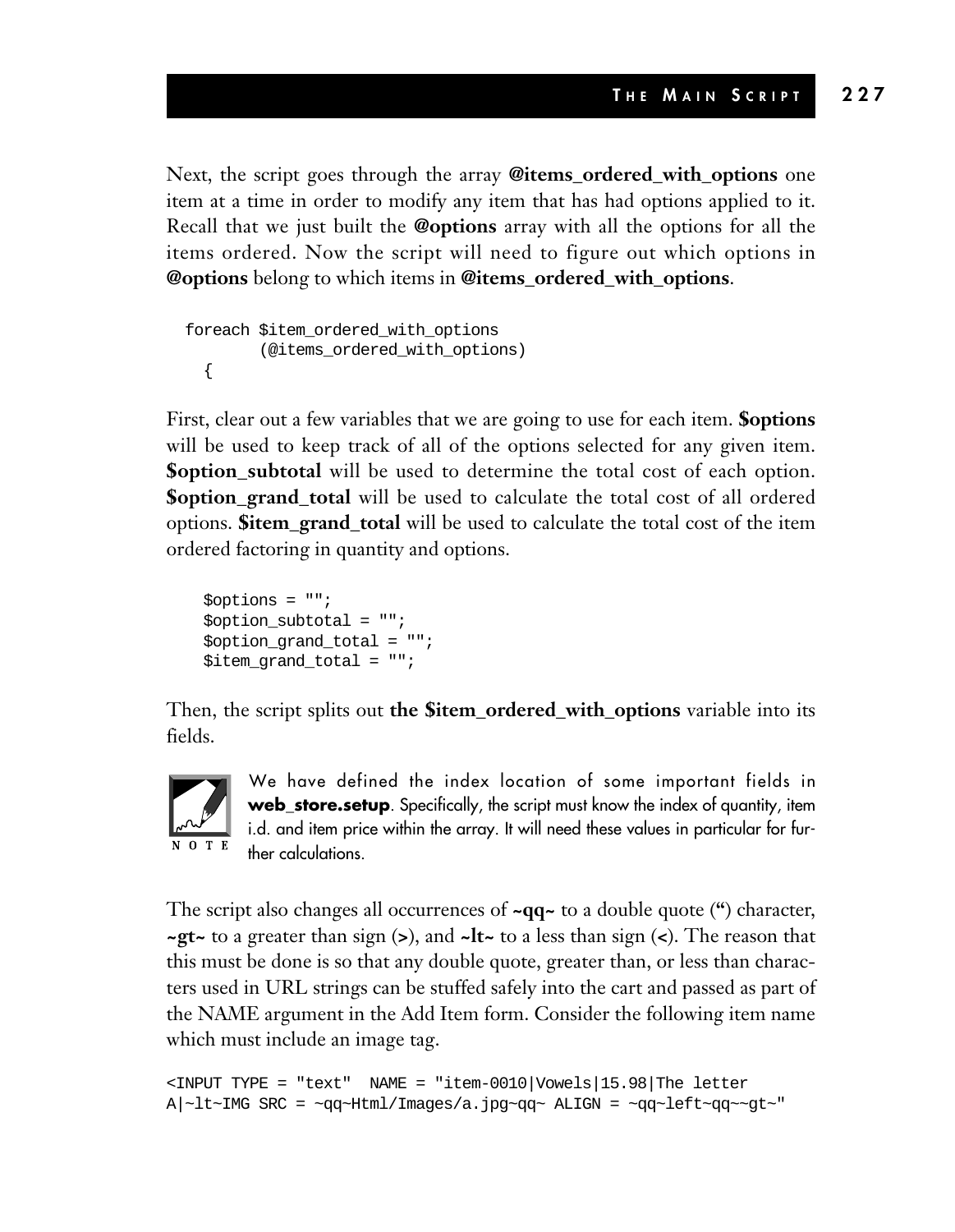Notice that the URL must be edited. If it were not, how would the browser understand how to interpret the form tag? The form tag uses the double quote, greater than, and less than characters in its own processing.

```
$item ordered with options =~ s/~qq~/\"/q;
$item_ordered_with_options =~ s/~qt~/\>/q;
$item_ordered_with_options =~ s/~lt~/\</g;
@cart\_row = split (/\\!/, $item_ordered_with_options);
$item quantity = $cart row[$sc_cart_index_of_quantity];
$item_id_number = $cart_row[$sc_cart_index_of_item_id];
$item_price = $cart_row[$sc_cart_index_of_price];
```
Then, for every option in **@options**, the script splits up each option into its fields. Once it does both splits, the script can compare the name of the item with the name associated with the option. If they are the same, it knows that this is an option meant to enhance this particular item.

```
foreach $option (@options)
  {
  ($option_marker, $option_number,
   $option_item_number) = split
     (|\wedge|/, $option);
```
If the script finds a match, it records the option information contained in the **\$option** variable.

```
if ($option_item_number eq "$item_id_number")
 {
```
Since it must apply this option to this item, the script splits out the value associated with the option and appends it to **\$options**. Once it has gone through all of the options, using **.=**, the script will have one big string containing all the options so that it can print them out. Note that in the form on which the customer chooses options, each option is denoted with the form

 $NAME = "A|B|C" VALUE = "D|E"$ 

where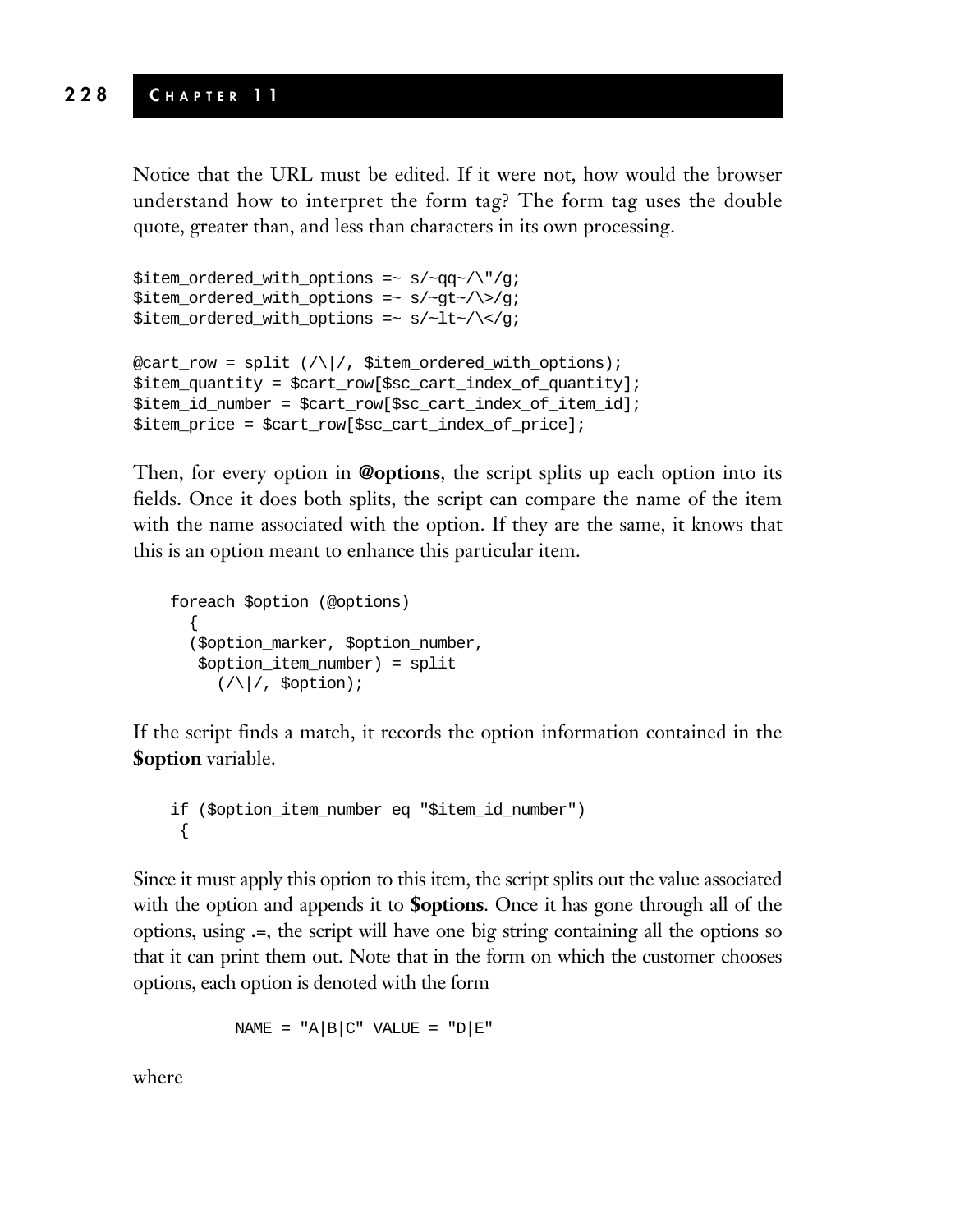- "A" is the option marker "option."
- "B" is the option number. You might have multiple options all modifying the same item. Option number identifies each option uniquely .
- "C" is the option item number, the unique item i.d. number that the option modifies.
- "D" is the option name—the descriptive name of the option.
- "E" is the option price.

For example, consider this option from the default **Vowels.html** file that modifies item number **0001**:

```
\timesINPUT TYPE = "radio" NAME = "option 2|0001"VALUE = "Red|0.00" CHECKED>Red<BR>
```
This is the second option modifying item number **0001**. When displayed in the display cart screen, it will read **Red 0.00**, and will not affect the cost of the item.

```
($option_name, $option_price) =
         split (/\|/,$form_data{$option});
$options .= "$option_name $option_price,";
```
But the script must also calculate the cost changes due to options. To do so, it takes the current value of **\$option\_grand\_total** and adds to it the cost of the current option. It then formats the result to two decimal places using the **format\_price** subroutine discussed later and assigns the new result to **\$option\_grand\_total**.

```
$unformatted_option_grand_total = $option_grand_total
                                   + $option_price;
$option_grand_total =
       &format_price($unformatted_option_grand_total);
 } # End of if ($option_item_number eq
} # End of foreach $option (@options)
```
Next, the script takes off the last comma in **\$options**. Look a few lines up; you will see that a comma is added to the end of each option. The last option should not display the last comma.

chop \$options;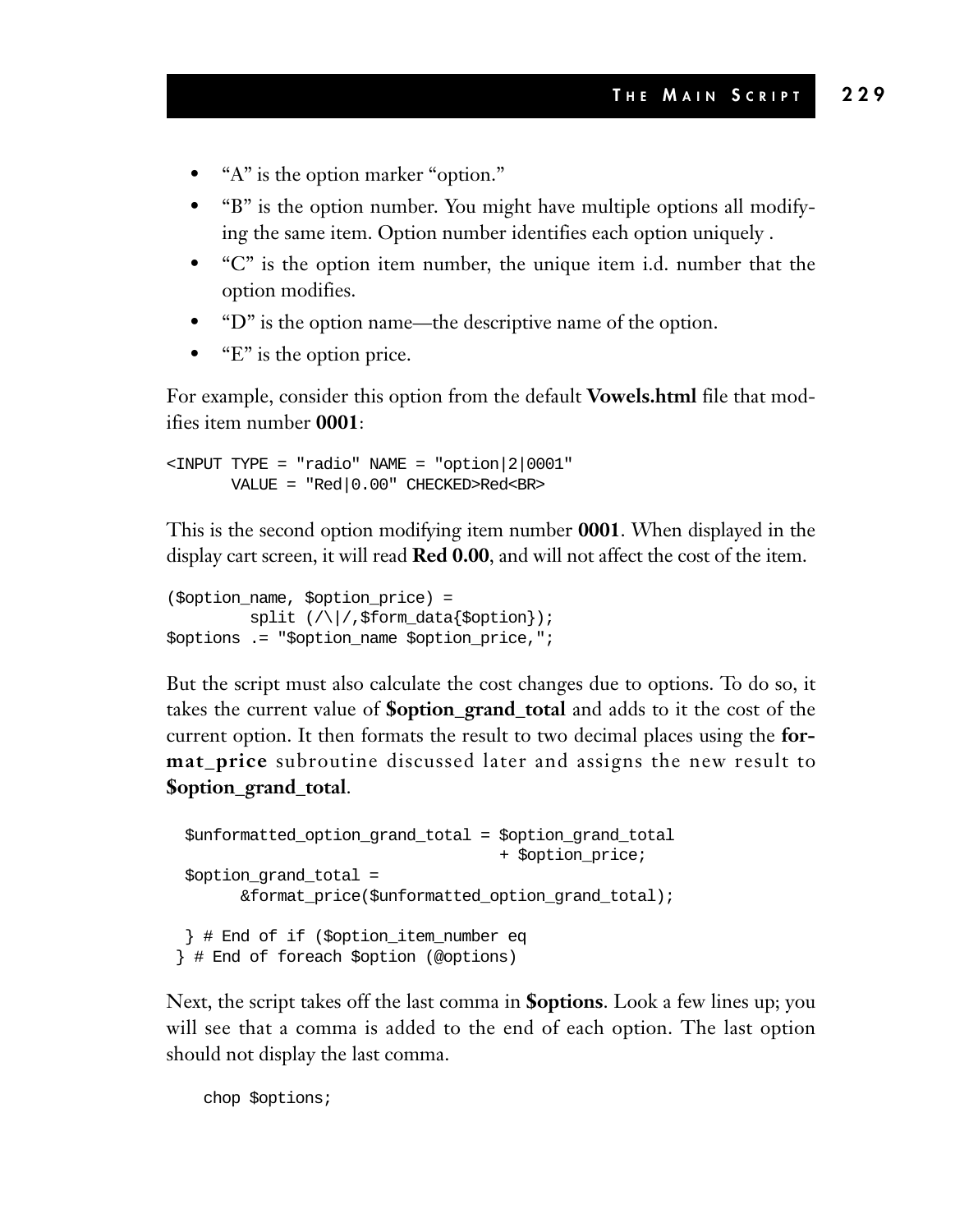Then, the script adds a space after each comma so that the display looks more neatly formatted.

 $$$ options =~ s/, /, /g;

The counter subroutine, discussed later, is then called and sent the location of the counter file defined in the Setup file as well as the file name and current line number.

This routine will return one variable called **\$item\_number**, that the script can use to identify a shopping cart item. This must be done so that when we modify and delete from the cart, we will know exactly which item to affect. We cannot rely simply on the unique database i.d. number because a customer may purchase two of the same item but with different options. Unless there is a separate, unique cart row i.d. number, how would the script know which to delete if the customer asked to delete one of the two? Thus, the counter subroutine assures that each cart row can be uniquely identified.

```
$item number = &counter ($sc counter file path,_FILE_, _LINE_);
```
Finally, the script makes the last price calculations and appends every ordered item to **\$cart\_row**.

A completed cart row might look like the following:

2|0001|Vowels|15.98|Letter A|Times New Roman 0.00|15.98|161

The code is shown below:

```
$unformatted item grand total = $item price +
                                $option_grand_total;
$item_grand_total =
        &format_price("$unformatted_item_grand_total");
    foreach $field (@cart_row)
      {
      $cart_row .= "$field\|";
      }
$cart_row .= "$options\|$item_grand_total\|$item_number\n";
    } # End of foreach $item_ordered_with_options.....
```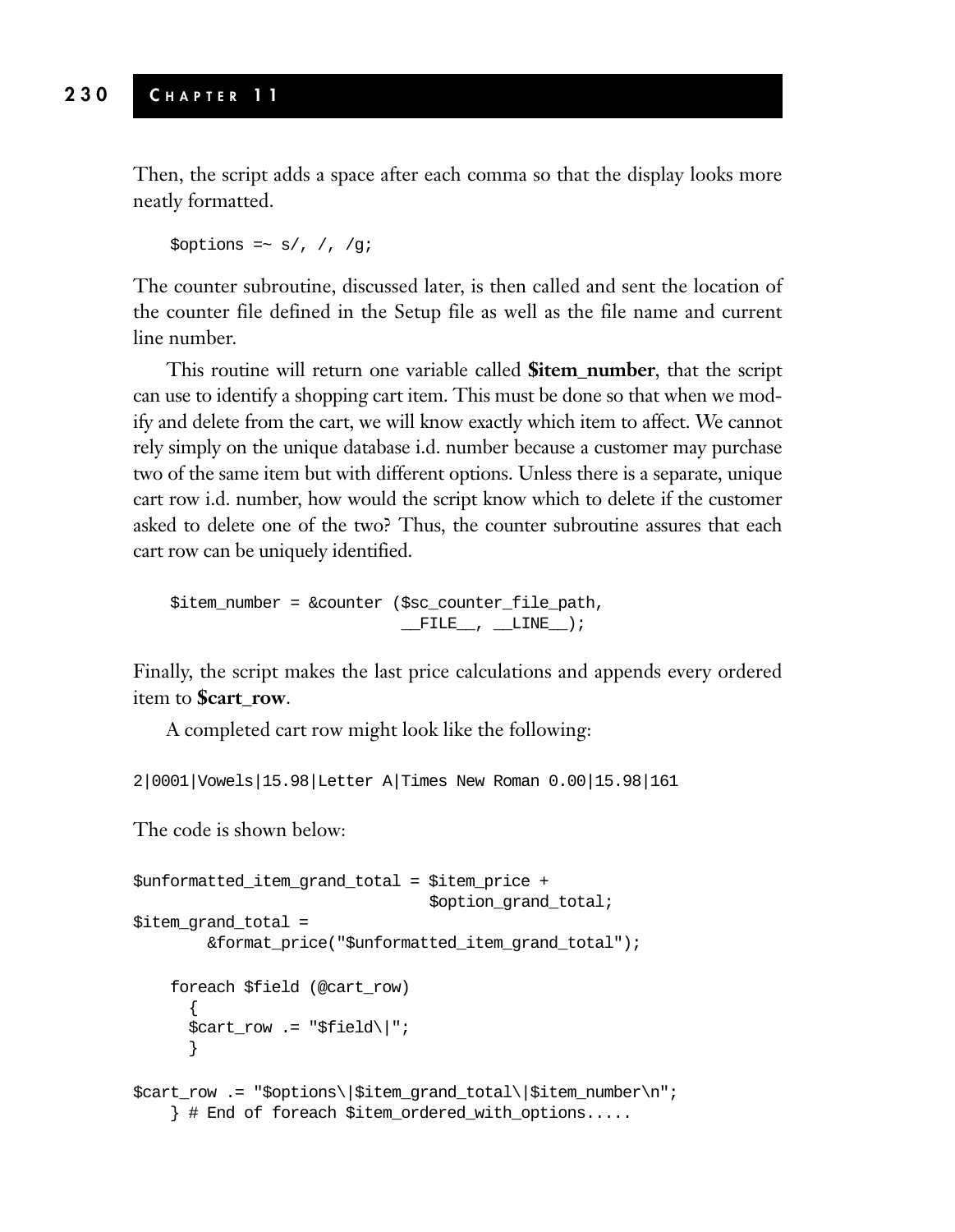When the script is through appending all the items to **\$cart\_row**, it opens the customer's shopping cart and adds the new items. If there is a problem opening the file, it will call **file\_open\_error** subroutine to handle the error reporting.

```
open (CART, ">>$sc_cart_path") ||
    &file_open_error("$sc_cart_path",
                      "Add to Shopping Cart",
                      \_ FILE \, , \, LINE \, );
print CART "$cart_row";
close (CART);
```
Then, the script sends the customer back to a previous page. There are two pages that the customer can be sent to: the last product page they were on or the page displaying the customer's cart. Which page the customer is sent to depends on the value of **\$sc\_should\_i\_display\_cart\_after\_purchase**, which is defined in the Web store Setup file. If the customer should be sent to the display cart page, the script calls **display\_cart\_contents**; otherwise it calls **display\_page** if this is an HTML store cart or **create\_html\_page\_from\_db** if this is a Database store cart.

```
if ($sc_use_html_product_pages eq "yes")
  {
  if ($sc_should_i_display_cart_after_purchase
      eq "yes")
    {
   &display_cart_contents;
    }
  else
    {
    &display_page("$sc_html_product_directory_path/$page",
                   "Display Products for Sale");
    }
  }
else
  {
  if ($sc_should_i_display_cart_after_purchase eq "yes")
    {
    &display_cart_contents;
    }
  else
    {
   &create_html_page_from_db;
    }
  }
}
```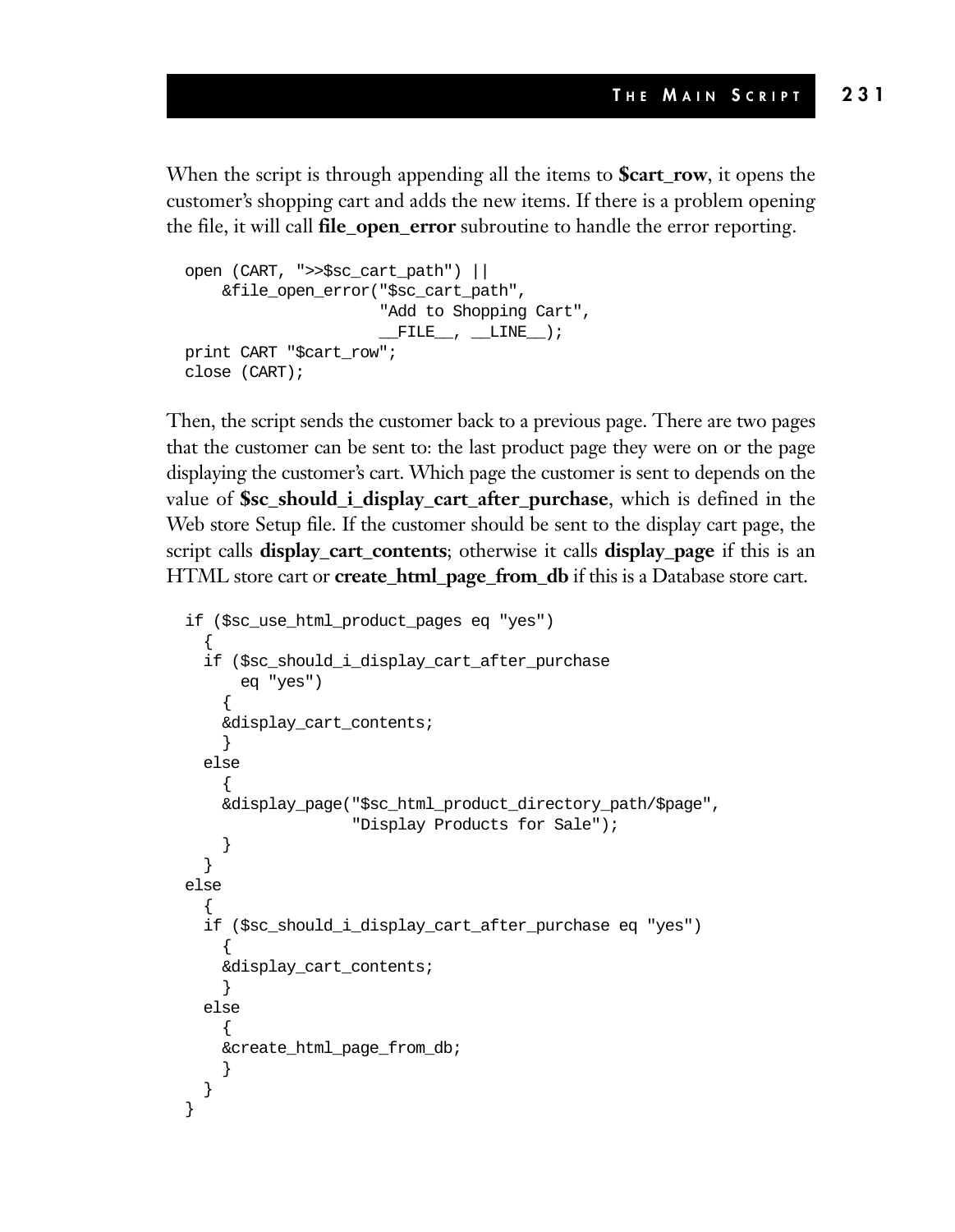### **Output Modify Quantity Form**

**output\_modify\_quantity\_form** is the subroutine responsible for displaying the form that customers can use to modify the quantity of items in their cart. It is called with no arguments with the following syntax:

```
&output_modify_quantity_form;
```
The subroutine is explained below:

```
sub output_modify_quantity_form
  {
```
The subroutine begins by outputting the HTML header using **standard\_page \_header**, adds the modify form using **display\_cart\_table**, and finishes off the HTML page with **modify\_form\_footer**. All of these subroutines and their parameters are discussed in **web\_store\_html\_lib.pl**.

```
&standard_page_header("Change Quantity");
&display_cart_table("changequantity");
&modify_form_footer;
}
```
## **Modify Quantity of Items in the Cart**

The **modify\_quantity\_of\_items\_in\_cart** subroutine is responsible for making quantity modifications in the customer's cart. It takes no arguments and is called with the following syntax:

```
&modify_quantity_of_items_in_cart;
```
The subroutine is discussed below:

```
sub modify_quantity_of_items_in_cart
  {
```
First, the script gathers the keys as it did previously for the **add\_to\_cart** routine, checking to make sure the customer entered a positive integer (not fractional and not less than one).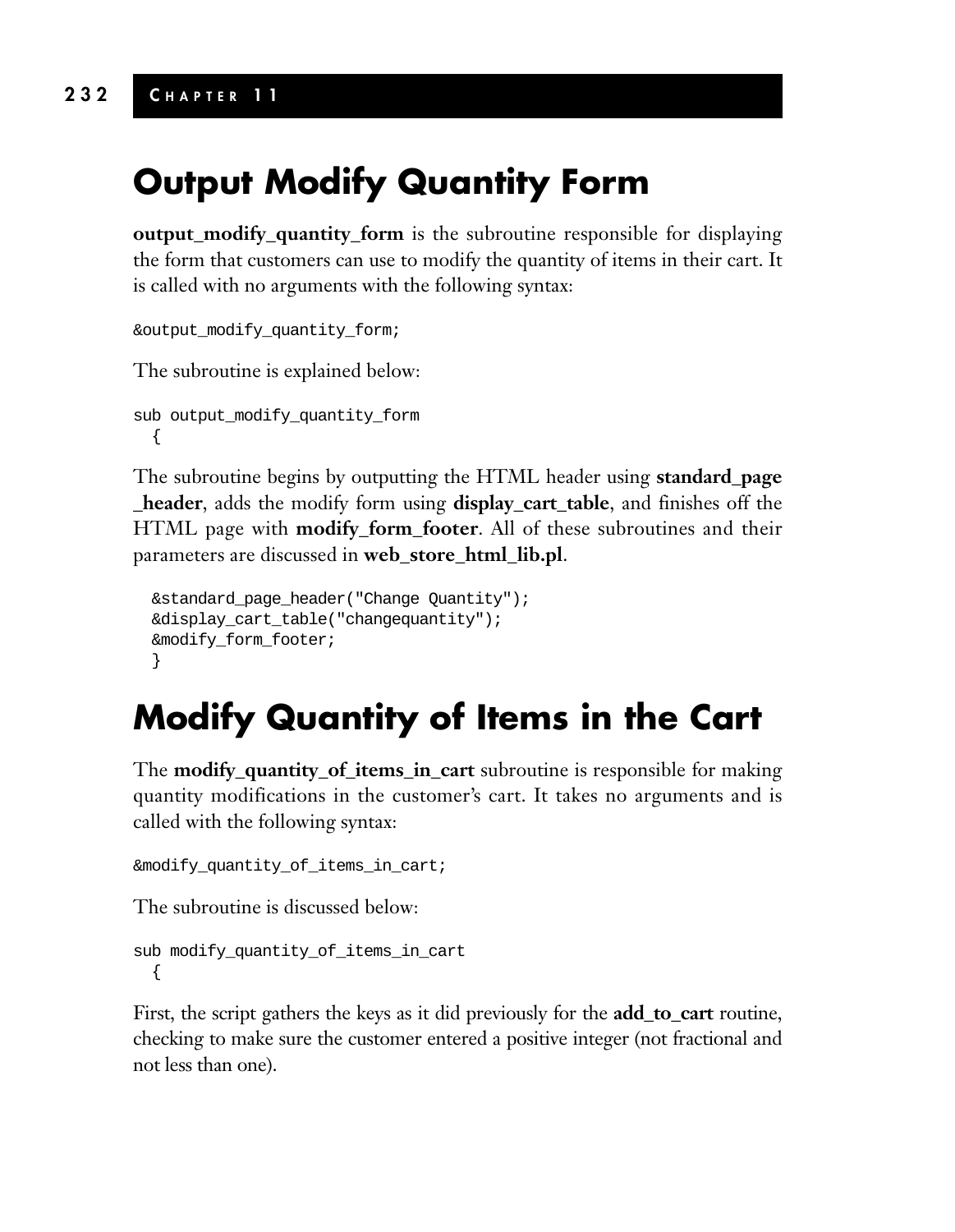```
@incoming_data = keys (%form_data);
foreach $key (@incoming_data)
    {
    if (( \frac{e}{2}e^{-x} / [\dagger]') & &
         (\text{Sform\_data}{$key} =~ /\D/)) ||
         $form_data{$key} eq "0")
       {
      &update_error_log("BAD QUANTITY CHANGE",
                            \_ FILE\_, \_ LINE\_);
      &bad_order_note;
       }
```
Just as in the **add\_to\_cart** routine previously, the script will create an array (**@modify\_items**) of valid keys.

```
unless ($key =~ /[\D] / \&$form data{$key} =~ /[\D]/)
  {
  if ($form_data{$key} ne "")
    {
   push (@modify_items, $key);
    }
  }
} # End of foreach $key (@incoming_data)
```
Then, the script must open up the customer's cart and go through it line by line. Problems opening the file are, as usual, handled by **file\_open\_error**.

```
open (CART, "$sc_cart_path") ||
  &file_open_error("$sc_cart_path",
                   "Modify Quantity of Items in the
                   Cart", \_\_FILE", \_\_LINE];
```
As the script goes through the cart, it will split each row into its database fields placing them as elements in **@database\_row**. It will then grab the unique cart row number and subsequently replace it in the array.

The script needs this number to check the current line against the list of items to be modified. This list will be made up of all the cart items that are being modified.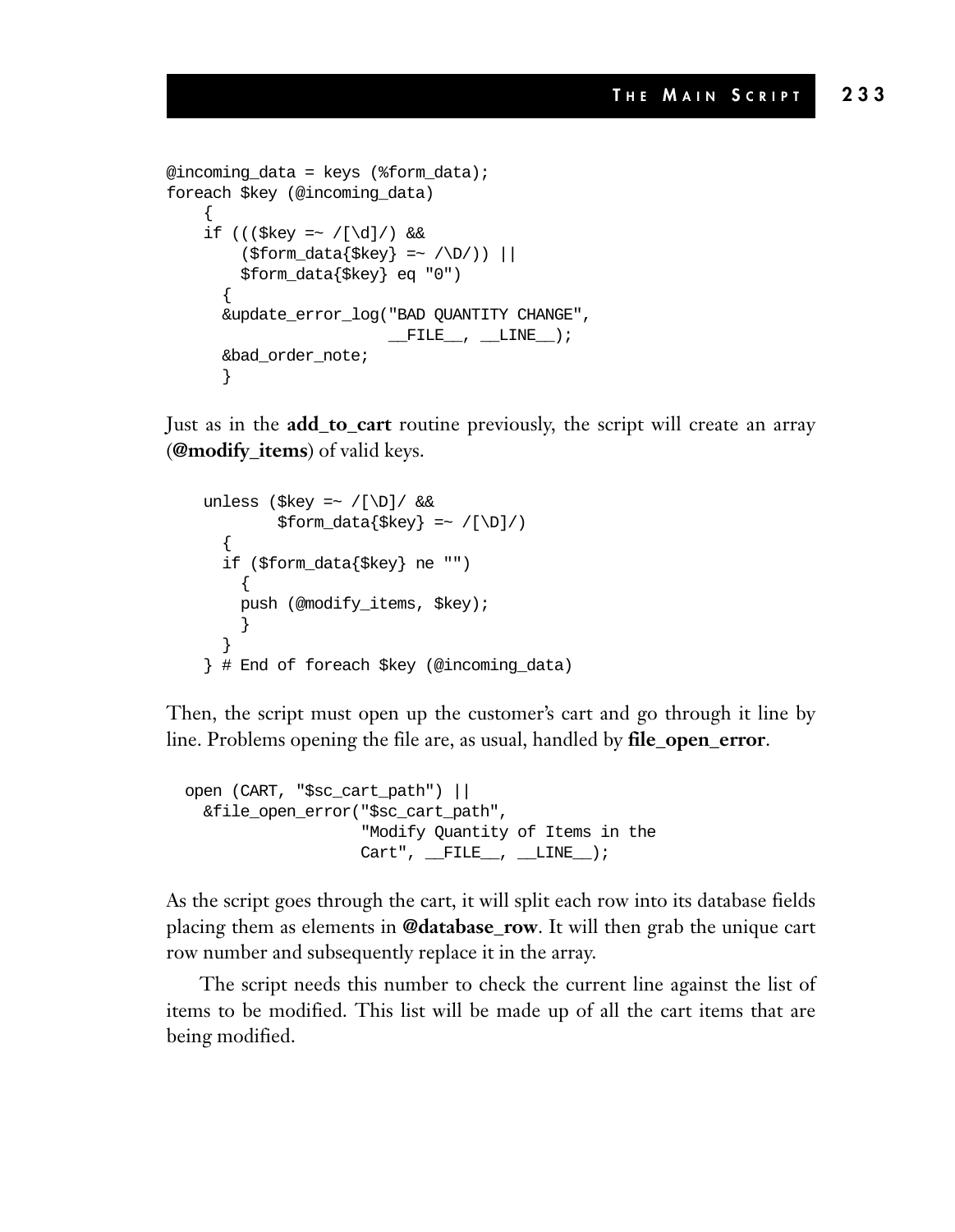Finally, the script chops the newline character off the cart row number.

```
while (<CART>)
  {
  @database_row = split (|\wedge|/, $_);
  $cart_row_number = pop (@database_row);
  push (@database_row, $cart_row_number);
       chop $cart_row_number;
```
Next, the script checks to see if the item number submitted as form data is equal to the number of the current database row.

```
foreach $item (@modify_items)
 {
 if ($item eq $cart_row_number)
   {
```
If so, it means that the script must change the quantity of this item. It will append this row to the **\$shopper\_row** variable and begin creating the modified row. That is, it will replace the old quantity with the quantity submitted by the customer (**\$form\_data{\$item}**). Recall that **\$old\_quantity** has already been shifted off the array.

\$shopper\_row .= "\$form\_data{\$item}\|";

Now the script adds the rest of the database row to **\$shopper\_row** and sets two flag variables. **\$quantity\_modified** lets us know that the current row has had a quantity modification for each iteration of the while loop.

```
foreach $field (@database_row)
   {
   $shopper_row .= "$field\|";
   }
 $quantity_modified = "yes";
 chop $shopper_row; # Get rid of last pipe symbol but
    # not the newline character
 } # End of if ($item eq $cart_row_number)
} # End of foreach $item (@modify_items)
```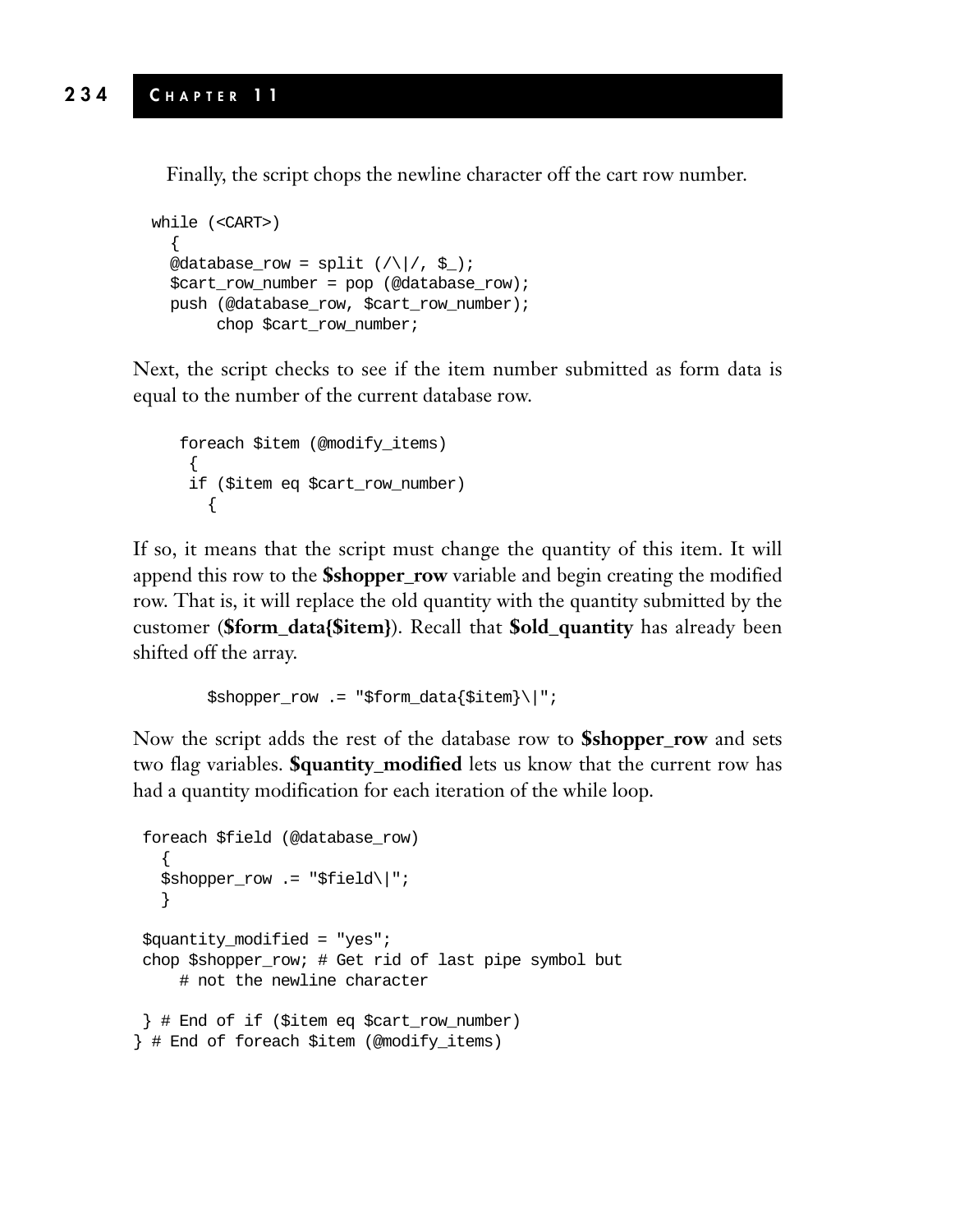If the script gets this far and **\$quantity\_modified** has not been set to "yes," it knows that the above routine was skipped because the item number submitted from the form was not equal to the current database i.d. number. Thus, it knows that the current row is not having its quantity changed and can be added to **\$shopper\_row** as is. Remember, we want to add the old rows as well as the new modified ones.

```
if ($quantity_modified ne "yes")
  {
  $shopper_row .= $_;
  }
```
Finally, the script clears out the **quantity\_modified** variable so that next time the while loops start, it will have a fresh test.

```
$quantity_modified = "";
 } # End of while (<CART>)
close (CART);
```
At this point, the script has gone all the way through the cart. It has added all of the items without quantity modifications as they were, and has added all the items with quantity modifications but made the modifications. The entire cart is contained in the **\$shopper\_row** variable.

The actual cart still has the old values, however. To change the cart completely the script must overwrite the old cart with the new information and send the customer back to the view cart screen with the **display\_cart\_contents** subroutine (to be discussed below). Notice the use of the write operator (**>**) instead of the append operator (**>>**).

```
open (CART, ">$sc_cart_path") ||
&file_open_error("$sc_cart_path",
                "Modify Quantity of Items in the Cart",
                __FILE__, ___LINE__);
print CART "$shopper_row";
close (CART);
&display_cart_contents;
} # End of if ($form_data{'submit_change_quantity'}...
```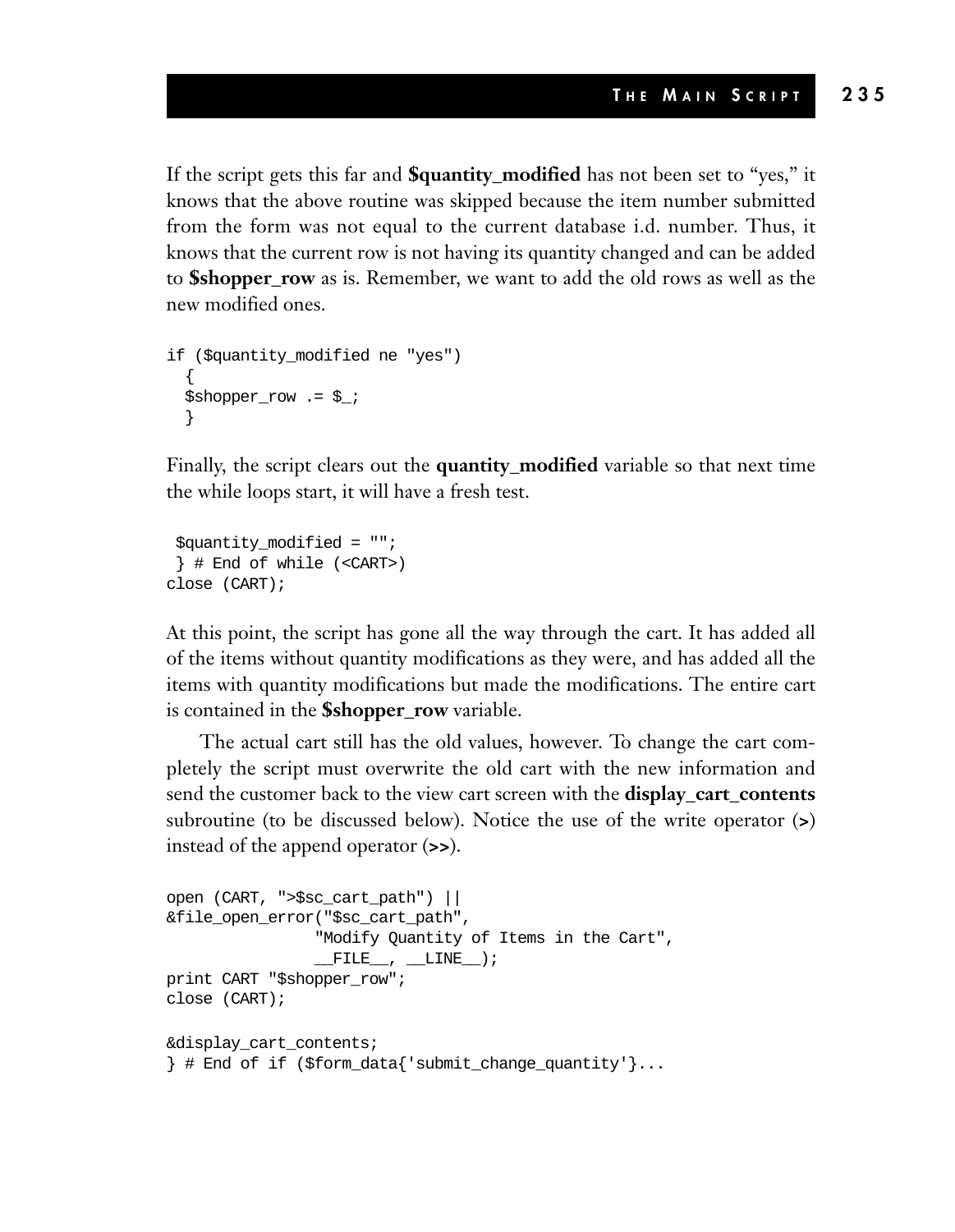#### **236 C HAPTER 1 1**

#### **Displaying the Delete Item**

The **output\_delete\_item\_form** subroutine is responsible for displaying the HTML form that the customers can use to delete items from their cart. It takes no arguments and is called with the following syntax:

```
&output_delete_item_form;
```
As it did when it printed the modification form, the script uses several subroutines in **web\_store\_html\_lib.pl** to generate the header, body, and footer of the Delete form.

```
sub output_delete_item_form
  {
 &standard_page_header("Delete Item");
 &display_cart_table("delete");
 &delete_form_footer;
  } # End of if ($form_data{'delete_item'} ne "")
```
#### **Deleting Items from the Cart**

The job of **delete\_from\_cart** is to take a set of items submitted by the customer for deletion and actually delete them from the customer's cart. The subroutine takes no arguments and is called with the following syntax:

```
&delete_from_cart;
```
As with the modification routines, the script first checks for valid entries. This time it only needs to make sure that it filters out the extra form keys. It is not necessary to make sure that it has a positive integer value as well, because unlike with a text entry, customers have less ability to enter bad values with checkbox submit fields.

```
sub delete_from_cart
  {
 @incoming_data = keys (%form_data);
  foreach $key (@incoming_data)
    {
```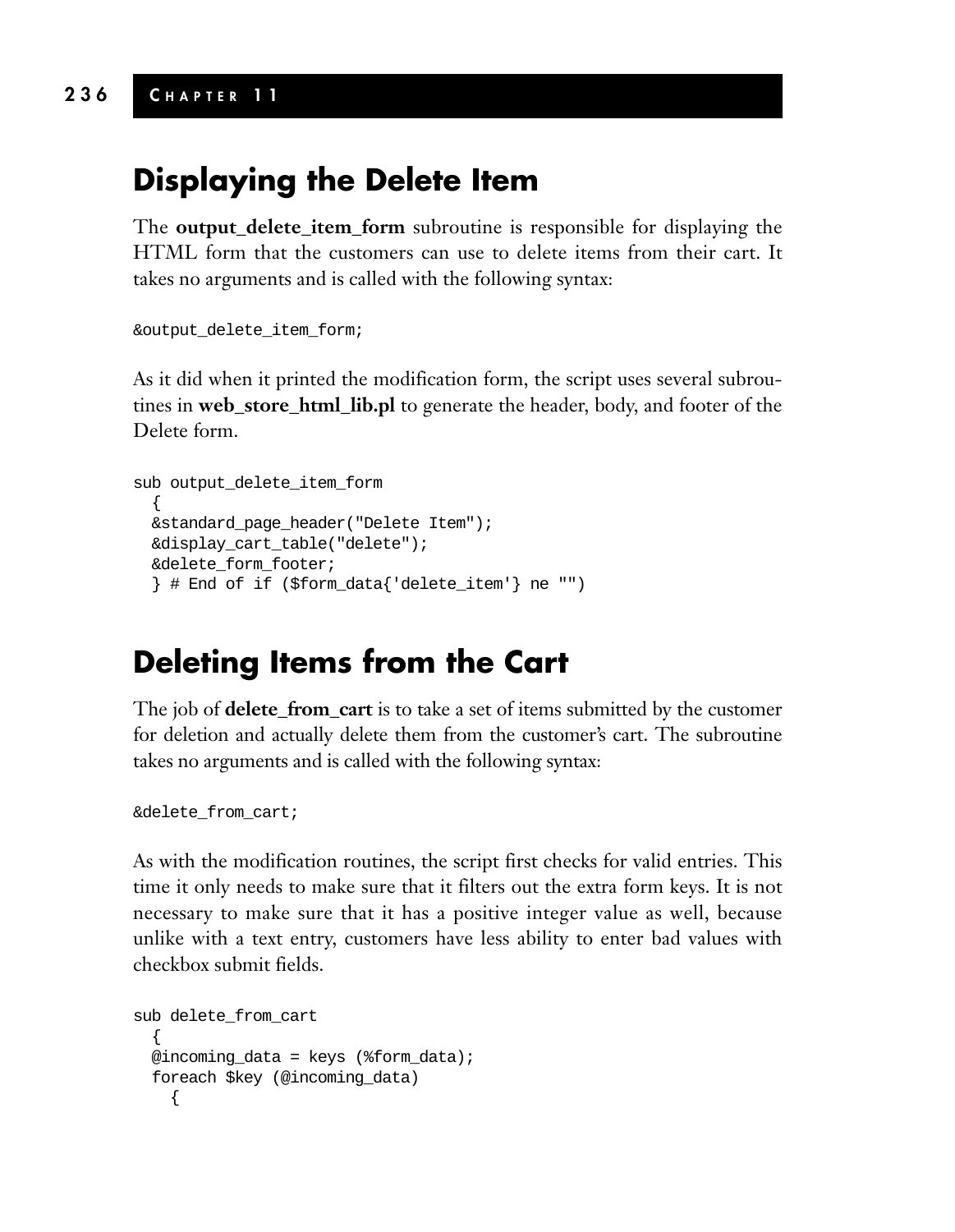We still want to make sure that the key is a cart row number and that it has a value associated with it. If the key is actually an item which the customer has asked to delete, the script will add it to the **@delete\_items** array.

```
unless (\text{skey} = \text{N}(\text{D}))
  {
  if ($form_data{$key} ne "")
    {
    push (@delete_items, $key);
    }
  \} # End of unless ($key =~ /[\D]/...
} # End of foreach $key (@incoming_data)
```
Once the script has gone through all the incoming form data and collected the list of all items to be deleted, it opens up the cart and gets the **\$cart\_row\_number** and **\$db\_id\_number** as it did in the modification routines previously.

```
open (CART, "$sc_cart_path") ||
   &file_open_error("$sc_cart_path",
                    "Delete Item From Cart",
                    \_ FILE\_, \_ LINE\_);
while (<CART>)
  {
  @database_row = split (\wedge)/, $_);
  $cart_row_number = pop (@database_row);
  $db_id_number = pop (@database_row);
  push (@database_row, $db_id_number);
  push (@database_row, $cart_row_number);
  chop $cart_row_number;
```
Unlike modification, all we need to do for deletion is check to see if the current database row matches any submitted item for deletion. If it does not match, the script adds it to **\$shopper\_row**. If it is equal, it does not. Thus, all the rows will be added to **\$shopper\_row** except for the ones that should be deleted.

```
$delete_item = "";
foreach $item (@delete_items)
  {
 if ($item eq $cart_row_number)
    {
```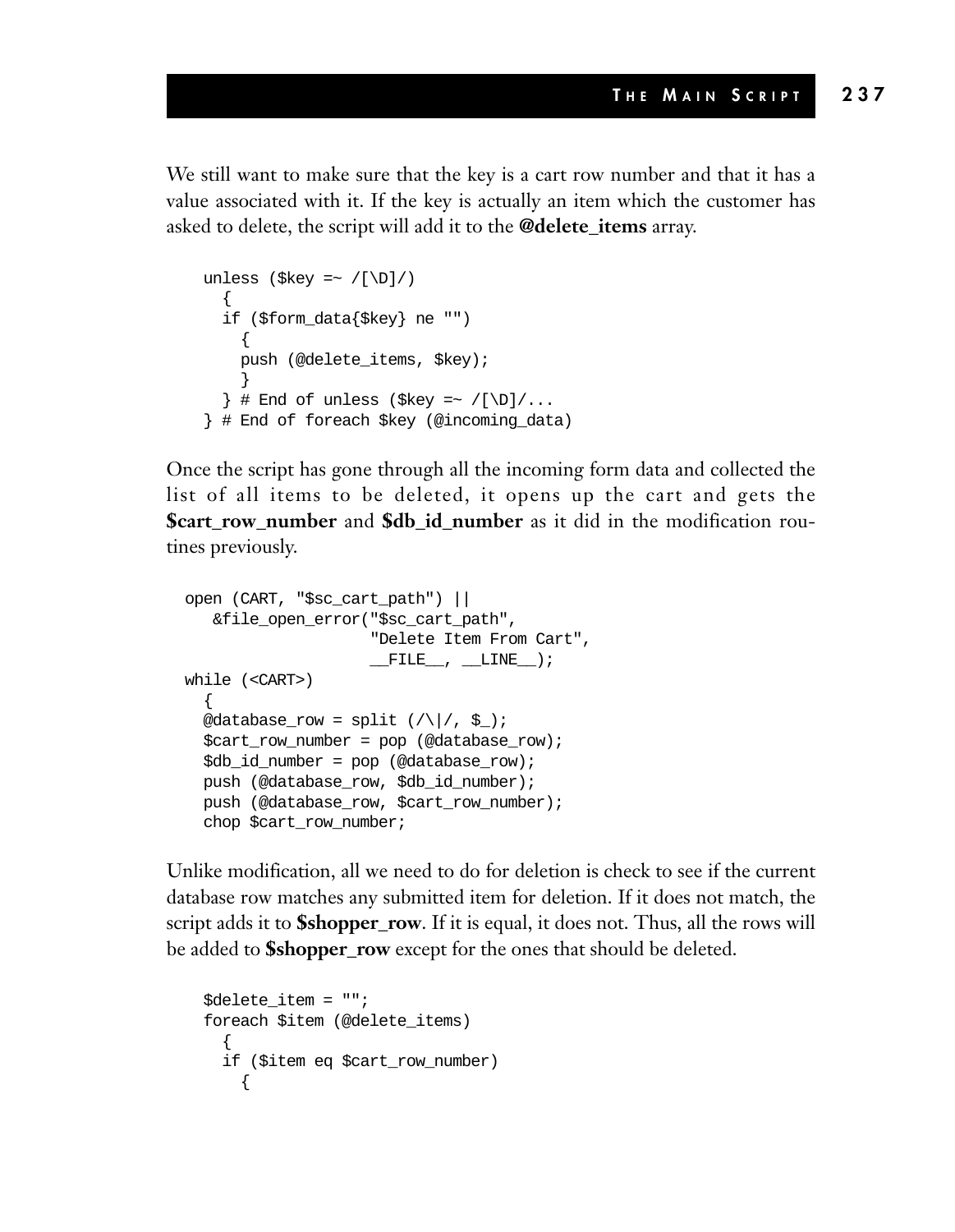```
$delete_item = "yes";
      }
    } # End of foreach $item (@add_items)
  if ($delete_item ne "yes")
    {
    $shopper_row .= $_;
    }
  } # End of while (<CART>)
close (CART);
```
Then, as it did for modification, the script overwrites the old cart with the new information and sends the customer back to the view cart page with the **display\_cart\_contents** subroutine, which will be discussed later in this chapter.

```
open (CART, ">$sc_cart_path") ||
     &file_open_error("$sc_cart_path",
                      "Delete Item From Cart",
__FILE__ , ___LINE___)   <br>;
print CART "$shopper_row";
close (CART);
&display_cart_contents;
 } # End of if ($form_data{'submit_deletion'} ne "")
```
#### **Displaying Products for Sale**

**display\_products\_for\_sale** is used to dynamically generate the product pages that the customer will want to browse through. However, there are two cases within it.

First, if the store is an HTML-based store, this routine will either display the requested page or, in the case of a search, perform a search on all the pages in the store for the submitted keyword. Second, if this is a Database-based store, the script will use the **create\_html\_page\_from\_db** to output the product page requested or to perform the search on the database. The subroutine takes no arguments and is called with the following syntax:

```
&display_products_for_sale;
```
The script first determines which type of store this is. If it turns out to be an HTML-based store, the script will check to see if the current request is a keyword search or simply a request to display a page. If it is a keyword search, the script will require the HTML search library and use the **html\_search** subroutine within it to perform the search.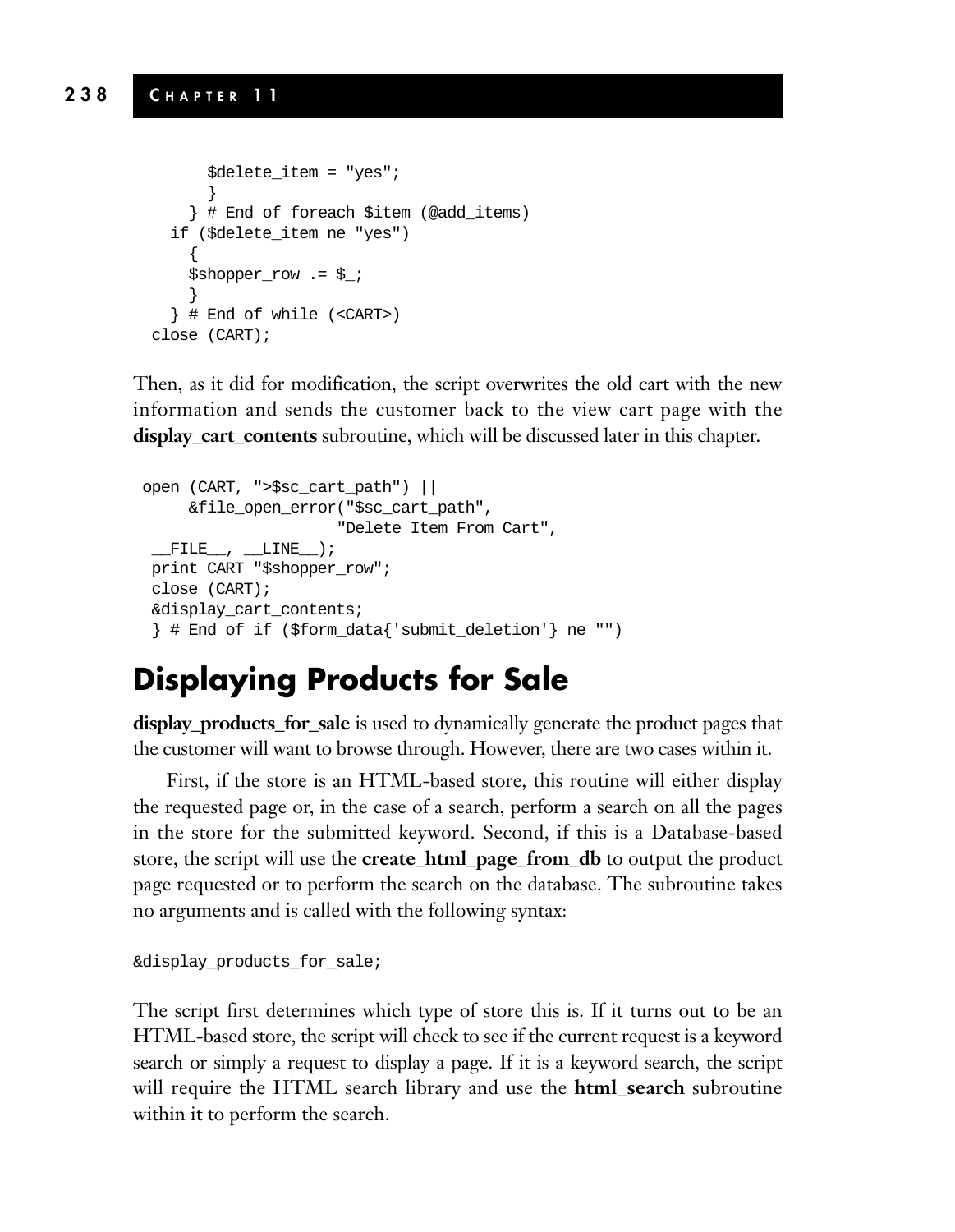```
sub display_products_for_sale
  {
  if ($sc_use_html_product_pages eq "yes")
    {
    if ($form_data{'search_request_button'} ne "")
      {
      &standard_page_header("Search Results");
      require "$sc_html_search_routines_library_path";
      &html_search;
      &html_search_page_footer;
      exit;
      }
```
However, if the store is HTML-based but there is no current keyword, the script simply displays the page as requested with **display\_page**, which will be discussed below.

```
&display_page("$sc_html_product_directory_path/$page",
                   "Display Products for Sale", __FILE__,
              __LINE__);
    }
```
On the other hand, if **\$sc\_use\_html\_product\_pages** was set to "no," it means that the administrator wants the script to generate HTML product pages on the fly, using the format string and the raw database rows. The script will do so using the **create\_html\_page\_from\_db** subroutine, which will be discussed in the next section.

```
else
  {
  &create_html_page_from_db;
  }
}
```
#### **Creating Dynamically Generated Product Pages from the Database**

**create\_html\_page\_from\_db** is used to generate the navigational interface for database-based stores. It is used to create both product pages and list of products pages. The subroutine takes no arguments and is called with the following syntax:

```
&create_html_page_from_db;
```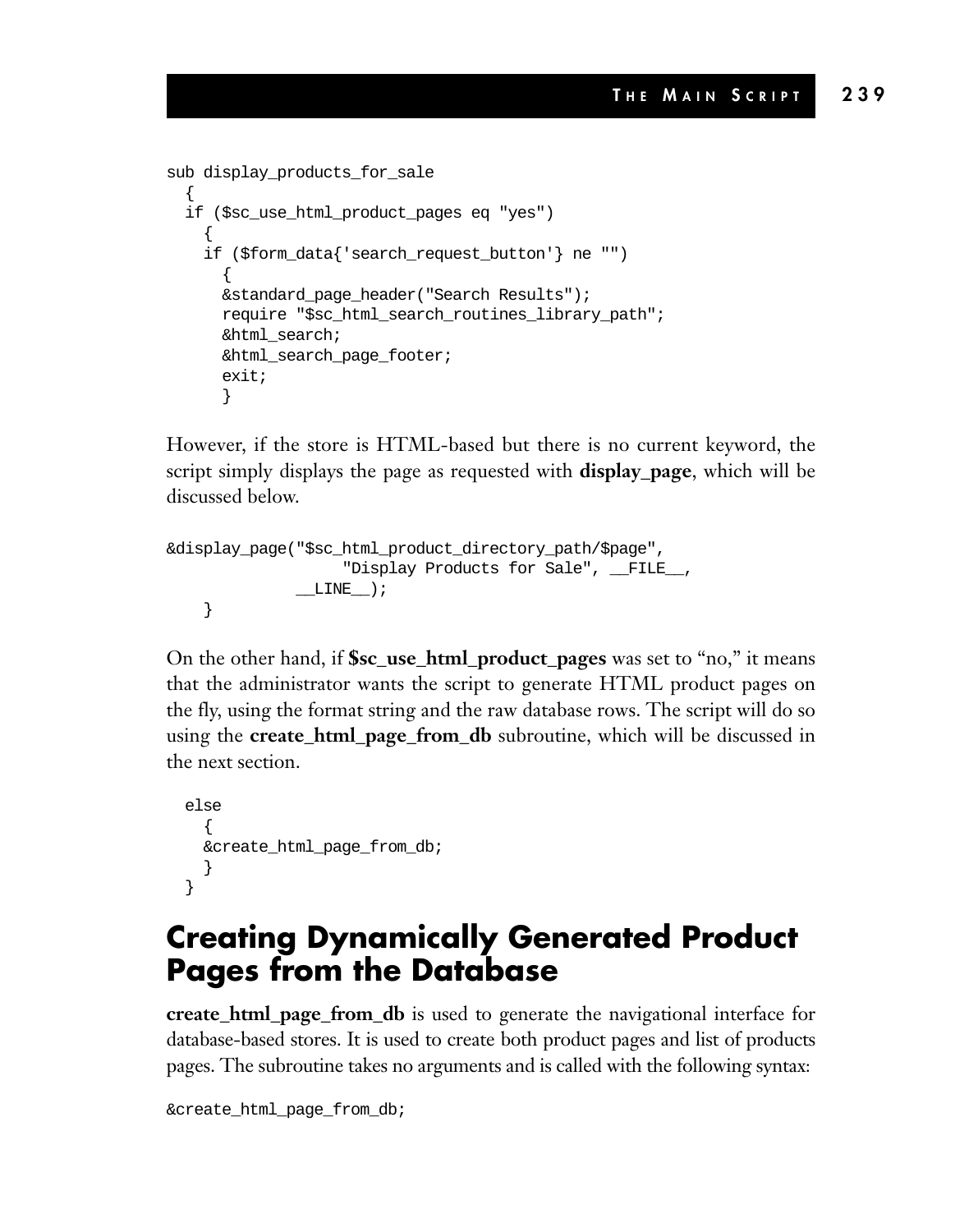First, the subroutine defines a few working variables that will remain local to this subroutine.

```
sub create_html_page_from_db
  {
 local (@database_rows, @database_fields, @item_ids,
         @display_fields);
 local ($total_row_count, $id_index, $display_index);
 local ($row, $field, $empty, $option_tag,
         $option_location, $output);
```
Next, the subroutine checks to see if there is actually a page that must be displayed. If there is a value for the page variable incoming as form data (for example, a list of products page), the script will simply display that page with the **display\_page** subroutine and exit.

```
if ($page ne "" &&
     $form_data{'search_request_button'} eq "")
   {
   &display_page
("$sc_html_product_directory_path/$form_data{'page'}",
                 "Display Products for Sale",
                  _FILE_, _LINE_);
   exit;
   }
```
If there is no page value, then the script knows that it must generate a dynamic product page using the value of the product form variable to query the database. First, the script uses the **product\_page\_header** subroutine in order to dynamically generate the product page header. The subroutine takes the value of the page we have been asked to display so that it can display something useful in the <TITLE></TITLE> area.

The **product\_page\_header** subroutine is located in **web\_store\_ html\_lib.pl** and **\$sc\_product\_display\_title** is defined in the Setup file.

```
&product_page_header($sc_product_display_title);
 if ($form_data{'add_to_cart_button'} ne "" &&
   $sc_shall_i_let_client_know_item_added eq "yes")
    {
    print "$sc_item_ordered_message";
    }
```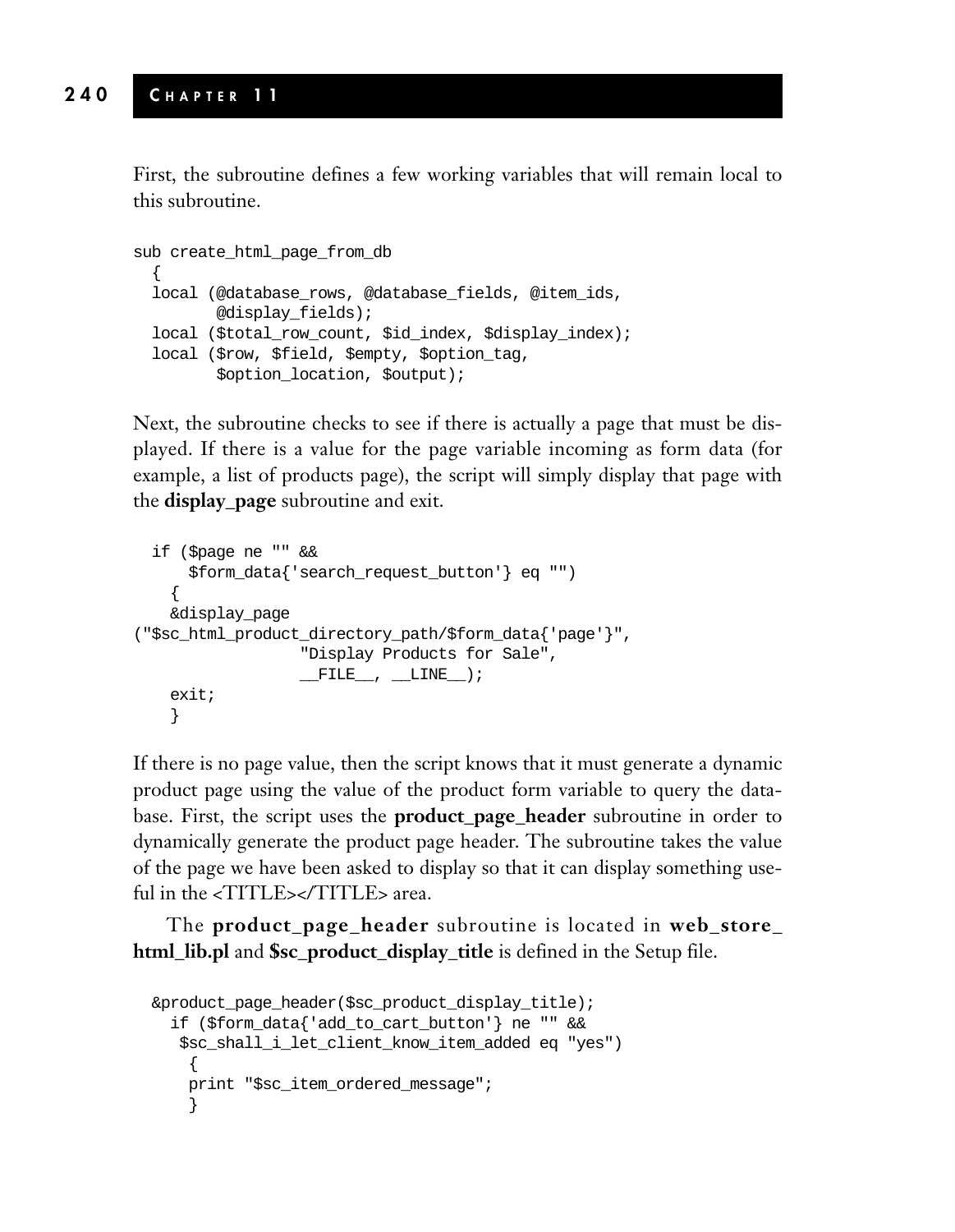Next, the database is queried for rows containing the value of the incoming product variable in the correct category as defined in the Web Store setup file. The script uses the **submit\_query** subroutine in **web\_store\_db\_lib.pl**, passing to it a reference to the list array **@database\_rows**.

**submit\_query** returns a descriptive status message if there is a problem and a total row count for diagnosing if the maximum rows returned variable is exceeded.

```
if (!($sc_db_lib_was_loaded =~ /yes/i)) {
   &require_supporting_libraries (__FILE__, __LINE__,
                                  "$sc_db_lib_path");
  }
($status,$total_row_count) = &submit_query(*database_rows);
```
Now that the script has the database rows to be displayed, it will display them.

First, the script goes through each database row contained in **@database\_rows** splitting it into its fields. For the most part, in order to display the database rows, the script will simply need to take each field from the database row and substitute it for a **%s** in the format string defined in the Web store Setup file.

However, in the case of options that will modify a product, the script must grab the code from an Options file. The special way that options are denoted in the database are by using the format **%%OPTION%%option.html** in the data file. The use of this flag is covered in more detail in Chapter 4 and includes two important items of information, as follows.

First, it begins with **%%OPTION%%**. This is a flag that will let the script know that it needs to deal with this database field as if it were an option. When the script sees the flag, it will then look what follows the flag to see which file it should load. Thus, in this example, the script would load the file **option.html** for display.



Why go through all the trouble? Basically, because we need to create a system that will handle large, very likely similar, chunks of HTML code within the database. If there are options on product pages, it is probable that they will be repeated fairly often. For example, every item in a database might have an option like tape, cd, or lp. By creating one **options.html** file, we could easily put all the code into one shared location and not need to worry about typing it in for every single database entry.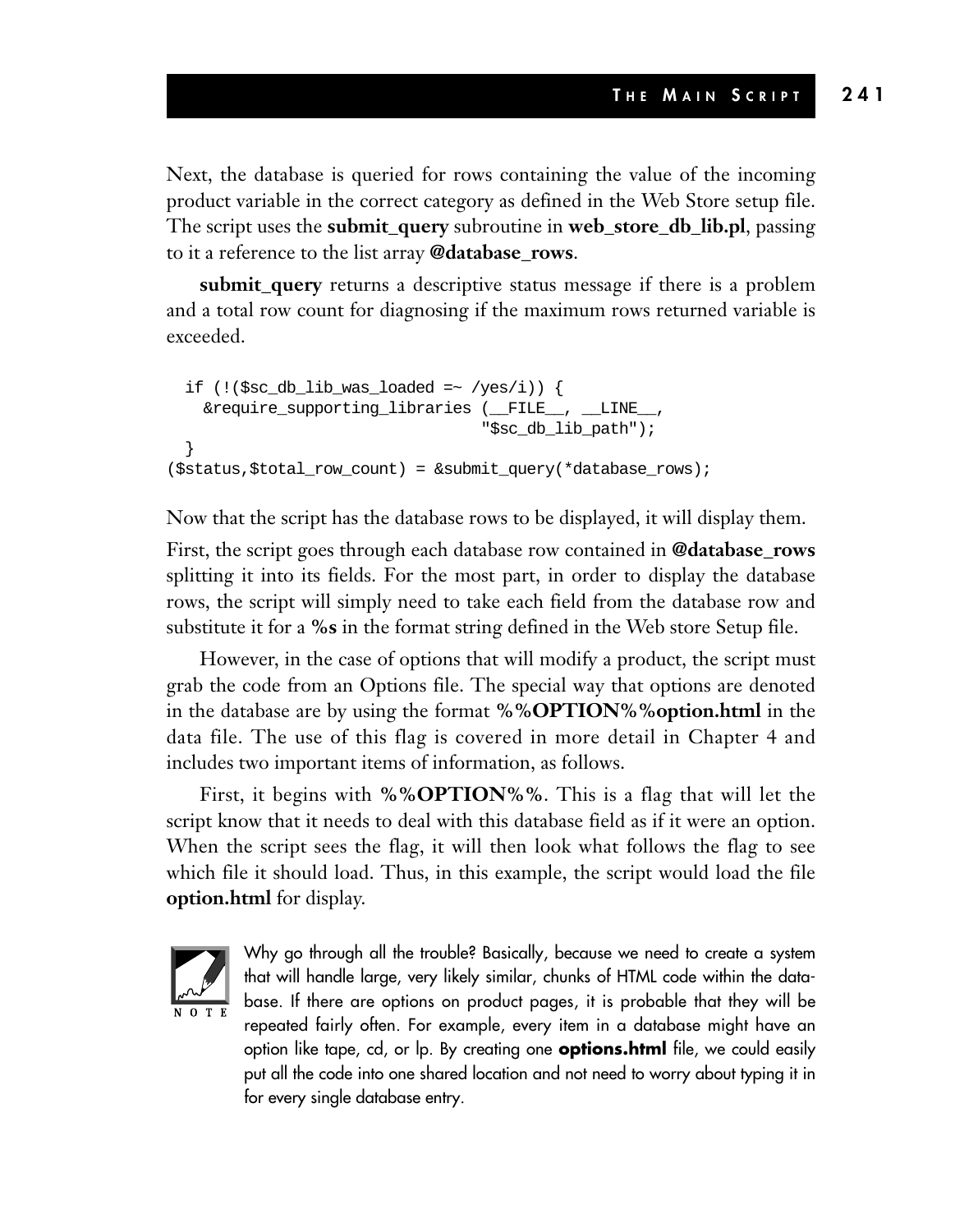```
foreach $row (@database_rows)
  {
  @database_fields = split ( \wedge | / , $row );foreach $field (@database_fields)
    {
```
For every field in every database row, the script simply checks to see if it begins (^) with **%%OPTION%%**. If so, it splits the string into three pieces of information: an empty string, an OPTION tag, and the location of the option to be used. Then the script resets **\$field** to null because it is about to overwrite it.

```
if (Sfield = \sim /%%OPTION%%/)
  {
 ($empty, $option_tag, $option_location) =
 split (/%%/, $field);
 $field = "";
```
The Option file is opened and read. Every line of the Option file is appended to the **\$field** variable and the file is closed again. However, the current product i.d. number is substituted for the **%%PRODUCT\_ID%%** flag, which is a mandatory tag contained in all options files.

```
open (OPTION_FILE,
"$sc_options_directory_path/$option_location") ||
&file_open_error ("$sc_options_directory_path/$option_location",
"Display Products for Sale", __FILE__,
LINE );
while (<OPTION_FILE>)
  {
s/%%PRODUCT_ID%%/$database_fields[$sc_db_index_of_product_id]/g;
  $field .= $ ;}
close (OPTION_FILE);
} # End of if ($field =~ /^%%OPTION%%/)
} # End of foreach $field (@database_fields)
```
Finally, the database fields (including the Option field that has been recreated) are stuffed into the format string **\$sc\_product\_display\_row** and the entire formatted string is printed to the browser along with the footer.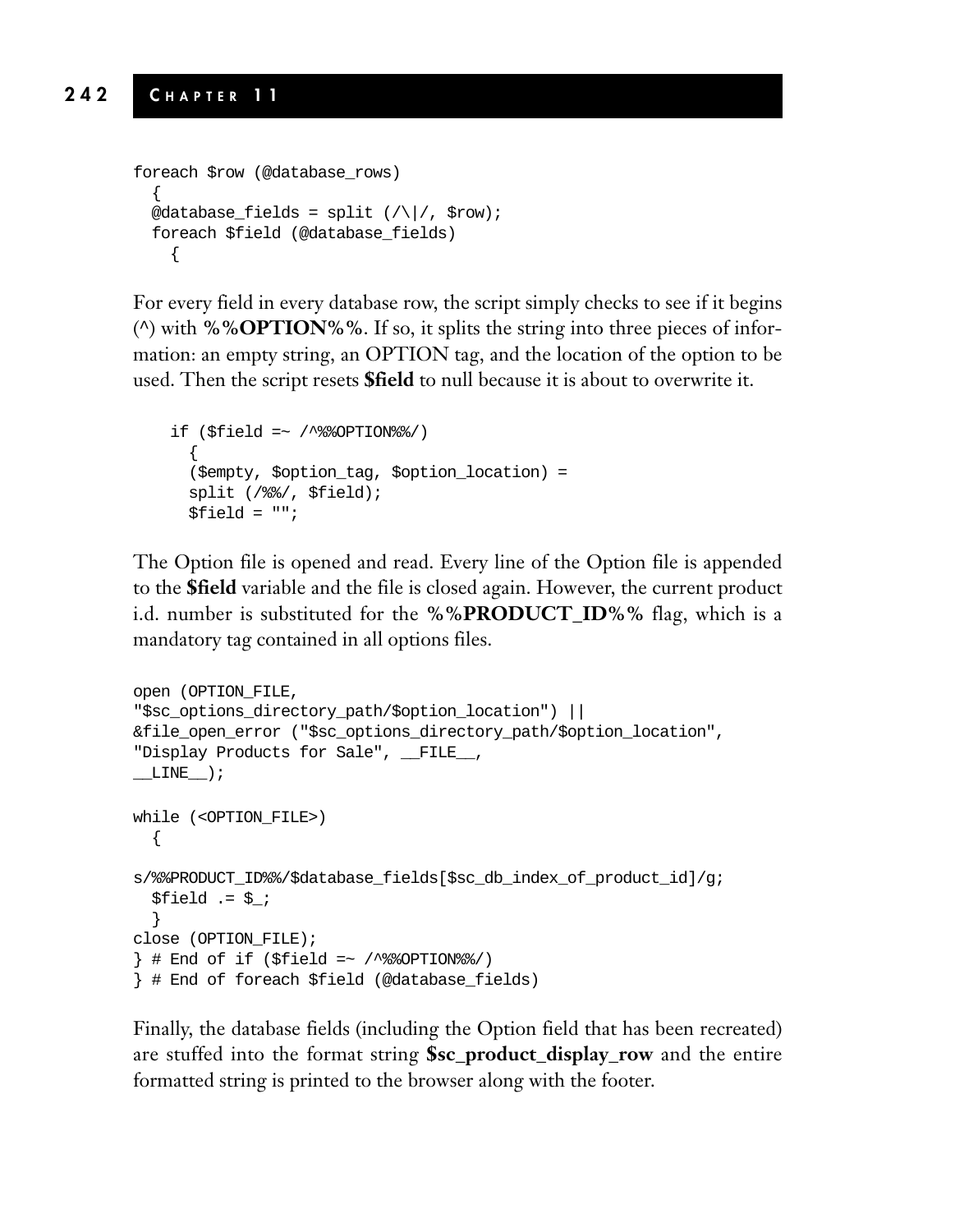In doing so, however, we must format the fields correctly. Initially, **@display\_fields** is created containing the values of every field to be displayed, including a formatted price field.

```
@display fields = ();
@temp_fields = @database_fields;
foreach $display_index (@sc_db_index_for_display)
  {
  if ($display_index == $sc_db_index_of_price)
    {
    $temp_fields[$display_index] =
      &display_price($temp_fields[$display_index]);
    }
 push(@display_fields,
       $temp_fields[$display_index]);
  }
```
Then, the elements of the NAME field are created so that customers will be able to specify an item to purchase. We are careful to substitute double quote marks (") and greater and less than signs  $(\rightarrow, \arrow)$  for the tags  $\neg$ **qq** $\neg$ ,  $\neg$ **gt** $\neg$ , and **~lt~**. The reason that this must be done is so that any double quote, greater than, or less than characters used in URL strings can be stuffed safely into the cart and passed as part of the NAME argument in the "add item" form. Consider the following item name that must include an image tag.

```
<INPUT TYPE = "text" NAME = "item-0010|Vowels|15.98|The letter
A| ~lt~IMG SRC = ~qq~Html/Images/a.jpg~qq~ ALIGN = ~qq~left~qq~~gt~"
```
Notice that the <IMG SRC> reference was edited. If it were not, how would the browser understand how to interpret the form tag? The form tag uses the double quote, greater than, and less than characters in its own processing, so the value of NAME of the tag cannot contain these special characters without this substitution.

```
@item_ids = ();
foreach $id_index (@sc_db_index_for_defining_item_id)
  {
  \deltadatabase_fields[\deltaid_index] =~ s/\"/~qq~/q;
  $database_fields[$id_index] =~ s/\>/~gt~/g;
  \deltadatabase fields[\deltaid index] =~ s/\</~lt~/q;
 push(@item_ids, $database_fields[$id_index]);
  }
```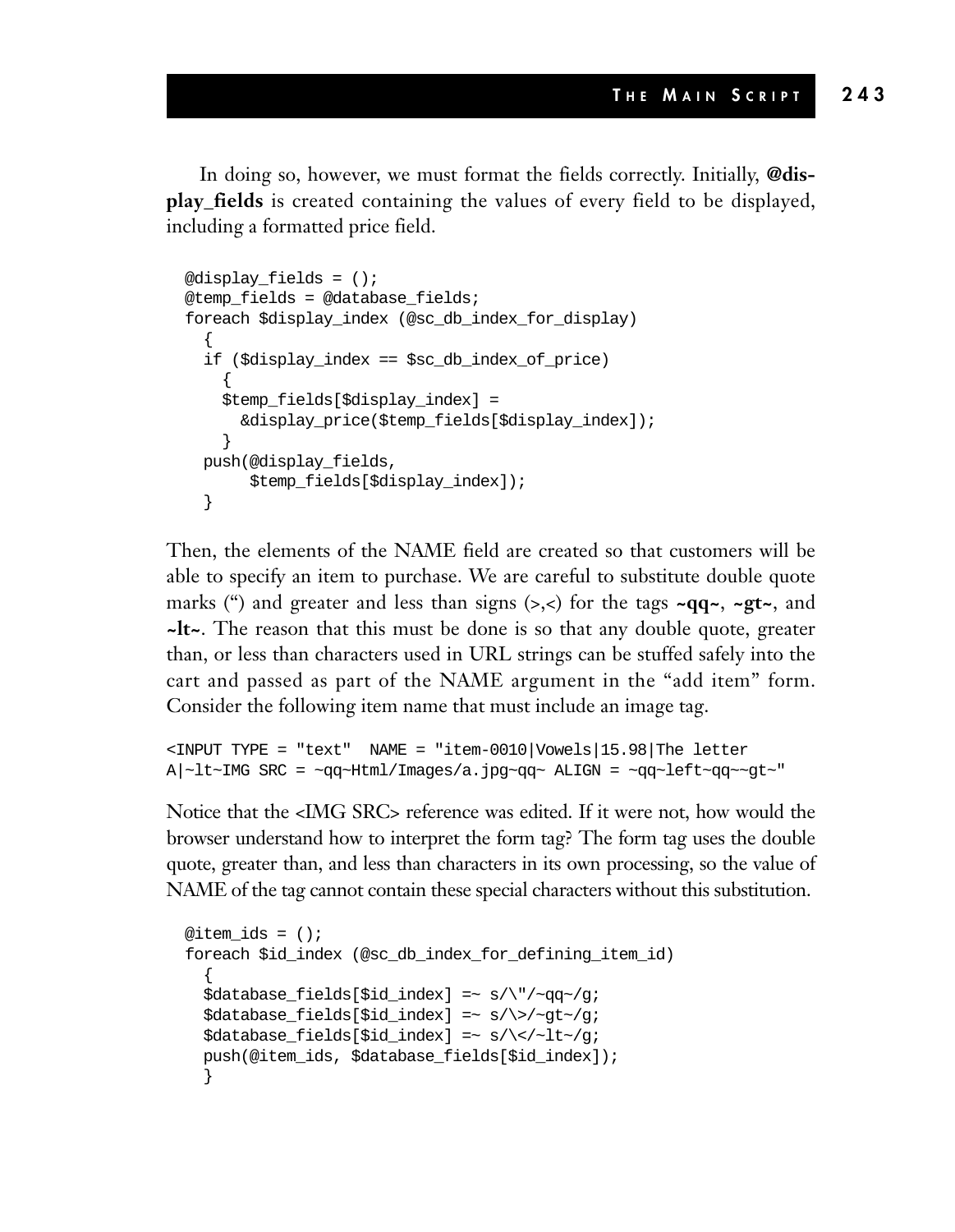Finally, **\$sc\_product\_display\_row** is created with the two arrays using **printf** to apply the formatting.

```
printf ($sc_product_display_row,
        join("\|",@item_ids),
        @display_fields);
} # End of foreach $row (@database_rows)
&product_page_footer($status,$total_row_count);
exit;
}
```
#### **Displaying the Contents of the Cart**

**display\_cart\_contents** is used to display the current contents of the customer's cart. It takes no arguments and is called with the following syntax:

```
&display_cart_contents;
```
The subroutine begins by defining some working variables as local to the subroutine.

```
sub display_cart_contents
  {
 local (@cart_fields);
 local ($field, $cart_id_number, $quantity,
         $display_number, $unformatted_subtotal,
         $subtotal, $unformatted_grand_total,
         $grand_total);
```
Next, as when we created the modification and deletion forms for cart manipulation, we will use the routines in **web\_store\_html\_lib.pl** to generate the header, body, and footer of the cart page. However, unlike with the modification and deletion forms, we will not need an extra table cell for the checkbox or text field. Thus, we will not pass anything to **display\_cart\_table**. We will simply get a table representing the current contents of the customer's cart.

```
&standard_page_header("View/Modify Cart");
&display_cart_table("");
&cart_footer;
exit;
} # End of sub display_cart_contents
```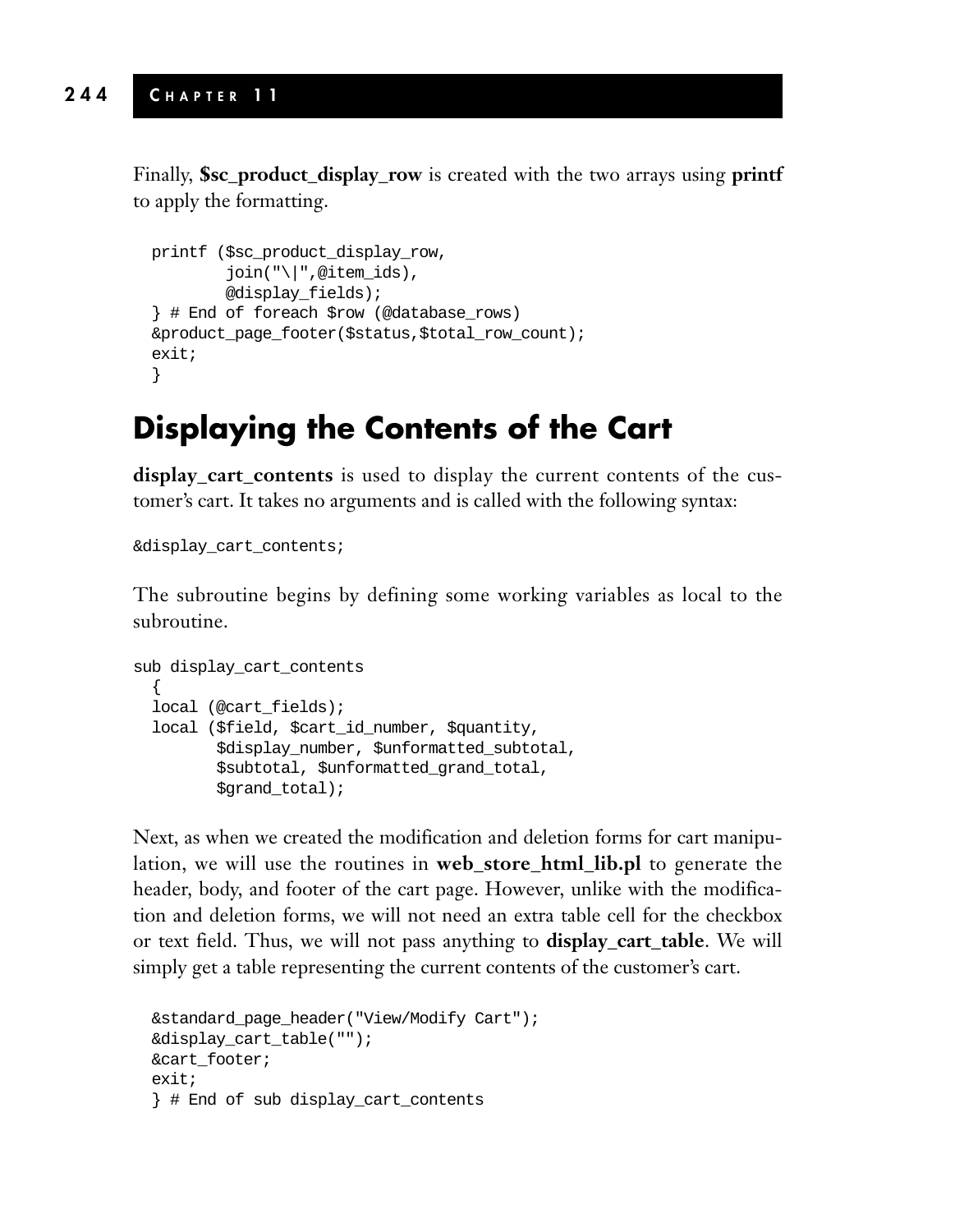#### **Handling File Open Errors**

If there is a problem opening a file or a directory, it is useful for the script to output some information clarifying what problem has occurred. This subroutine is used to generate those error messages. **file\_open\_error** takes four arguments: the file or directory that failed, the section in the code in which the call was made, the current file name, and the line number. It is called with the following syntax:

```
&file_open_error("file.name", "ROUTINE", __FILE__, __LINE__);
```
The subroutine simply uses the **update\_error\_log** subroutine discussed later to modify the error log and then uses **CgiDie** in **cgi-lib.pl** to gracefully exit the application with a useful debugging error message sent to the browser window.

```
sub file_open_error
  {
 local ($bad_file, $script_section, $this_file,
         $line number) = @;
 &update_error_log("FILE OPEN ERROR", $this_file,
                    $line_number);
 &CgiDie ("I am sorry, but I was not able to access
           $bad_file in the $script_section routine of
           $this file at line number $line number.
           Would you please make sure the path is
           correctly defined in web_store.setup and
           that the permissions are correct.")
 }
```
#### **Displaying a Pre-designed HTML Page**

**display\_page** is used to filter HTML pages through the script and display them to the browser window. **display\_page** takes four arguments: the file directory that failed, the section in the code in which the erroneous call was made, the current file name, and the line number, and is called with the following syntax:

```
&file_open_error("file.name", "ROUTINE", __FILE__, __LINE__);
```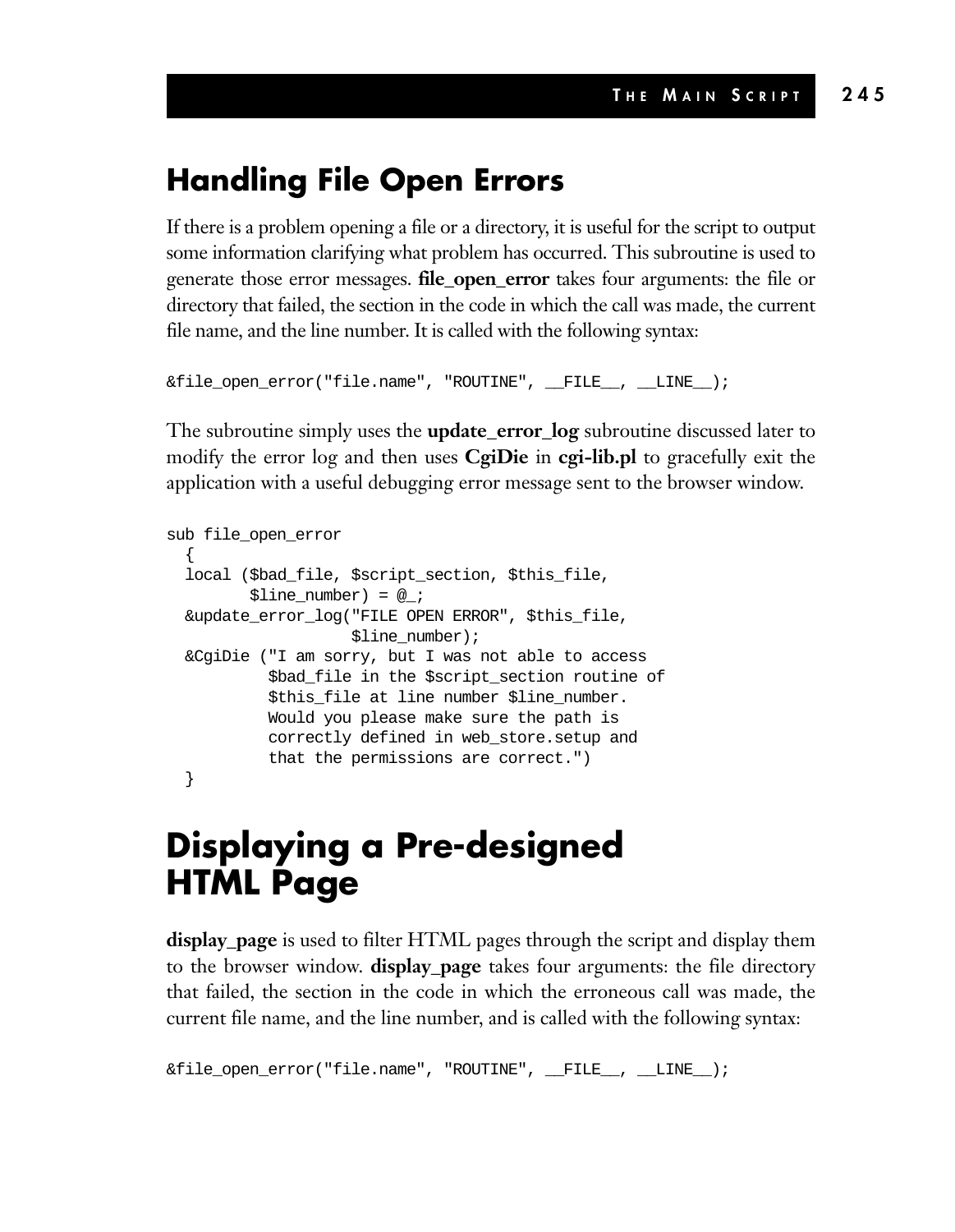The subroutine begins by opening the requested file for reading, exiting with **file\_open\_error** if there is a problem as usual.

```
sub display_page
  {
 local ($page, $routine, $file, $line) = @_;
 open (PAGE, "$page") ||
        &file_open_error("$page", "$routine", $file,
        $line);
```
It then reads in the file one line at a time. However, on every line it looks for special tag sequences that it knows must be replaced in order to maintain the state information necessary for the workings of this script. Specifically, every form must include a page and a **cart\_id** value and every URL hyperlink must have a **cart\_id** value added to it.

Raw pre-designed HTML pages must include the following tag lines if they are to filter properly and pass along this necessary state information. All forms must include two hidden field lines with the substitution "tags" embedded as follows:

```
<INPUT TYPE = "hidden" NAME = "cart_id"
     VALUE = "%%cart_id%%">
<INPUT TYPE = "hidden" NAME = "page"
      VALUE = "%%page%%">
```
When the script reads in these lines, it will see the tags **"%%cart\_id%%"** and **"%%page%%"** and substitute them for the actual **page** and **cart\_id** values which came in as form data. Similarly, it might see the following URL reference:

```
<A HREF = "web_store.cgi?page=Letters.html&cart_id=">
```
In this case, it will see the **cartid=** flag and substitute the correct and complete **cartid=[SOME NUMBER**].

```
while (<PAGE>)
  {
  s/cart_id=/cart_id=$cart_id/g;
  s/%%cart_id%%/$cart_id/g;
  s/%%page%%/$form_data{'page'}/g;
```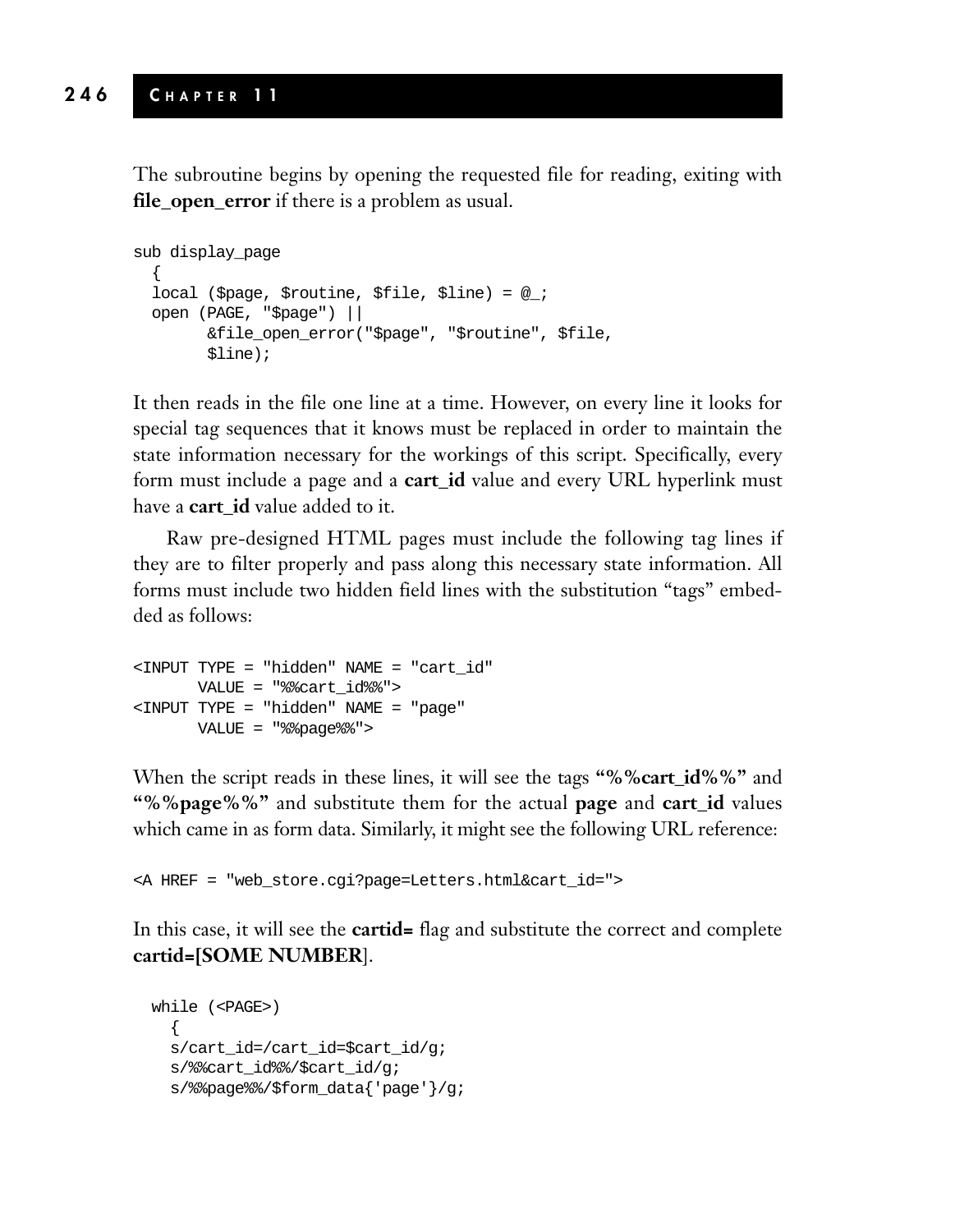Next, it checks to see if the **add\_to\_cart\_button** button has been clicked. If so, it means that we have just added an item and are returning to the display of the product page. In this case, we will sneak in an additional confirmation message right after the **<FORM>** tag line so that the customer will know that the item was successfully added.

```
if ($form_data{'add_to_cart_button'} ne "" &&
    $sc_shall_i_let_client_know_item_added eq
    "yes")
  {
 if (S_ = \sim /<FORM/)
   {
   print "$_";
   print "$sc_item_ordered_message";
    }
  }
```
If it is any other line, simply print it out to the browser window. Once we have gone through all of the lines in the file, the HTML will be complete and filtered.

```
print $_;
  }
close (PAGE);
} # End of sub display_page
```
#### **Getting a Unique Cart Row Number with Counter**

The **counter** subroutine is used to keep track of unique cart database i.d. numbers so that every item in every cart will be uniquely identifiable. The subroutine takes three arguments, the name of the counter file defined in the Setup file, the current filename, and the current line number. It is called with the following syntax:

```
&counter ($sc_counter_file_path, __FILE__, __LINE__);
```
First, the subroutine assigns to the local variable **\$counter\_file**, the filename that we passed to this subroutine from the main script. It also defines **\$file**, **\$line**, and **\$item\_number** as local.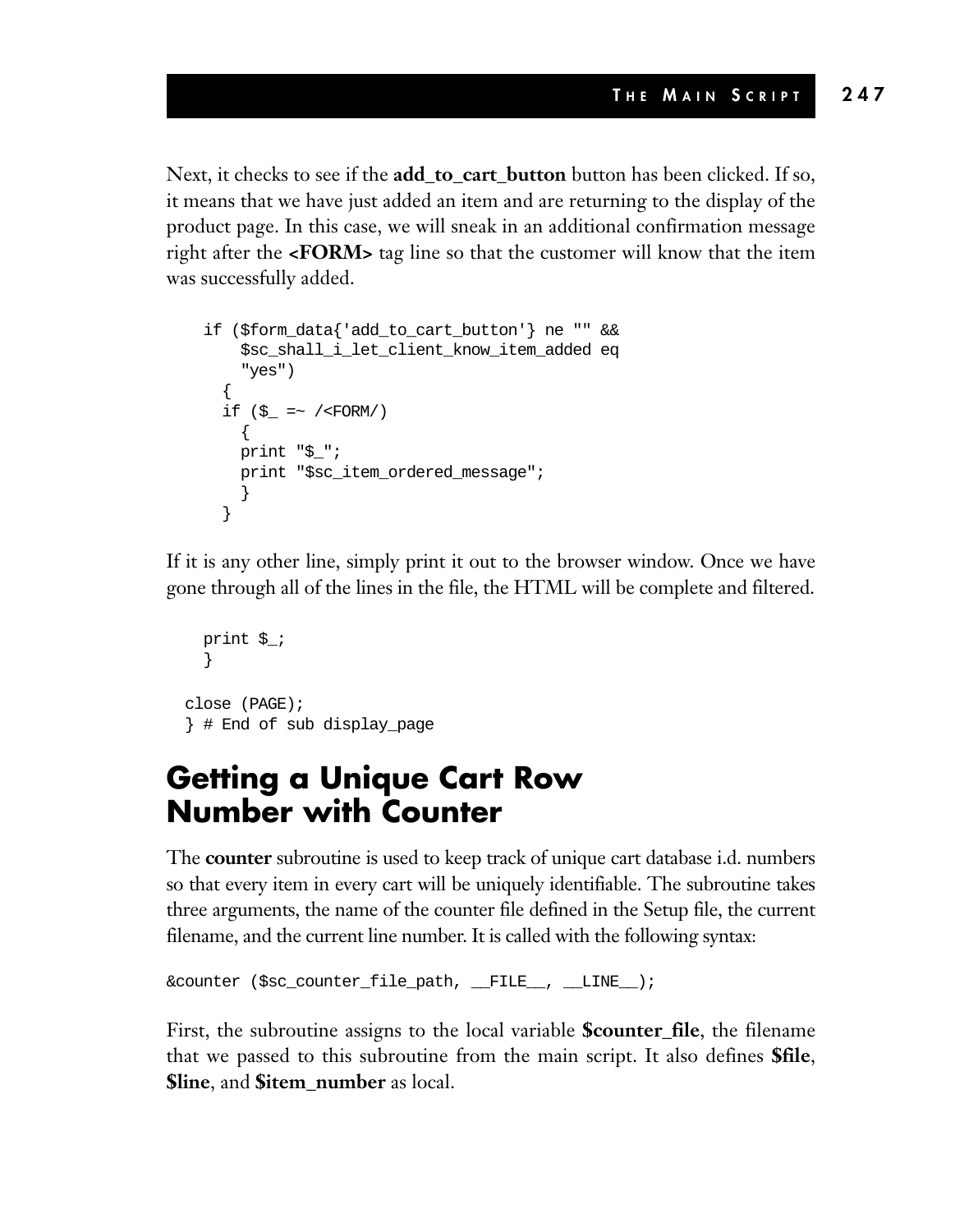```
sub counter
  {
local($counter_file, $file, $line) = @_;
local ($item_number);
```
Next, the script checks to see if the Counter file exists. If it does not, it attempts to create it.

```
if (!(-e $counter_file))
  {
 open(COUNTER_FILE, ">$counter_file") ||
      &file_open_error("$counter_file", "Counter",
      $file, $line);
 print COUNTER_FILE "1\n";
 close(COUNTER_FILE);
  }
```
Next, the script opens the Counter file. If the Counter file cannot be opened, however, **&file\_open\_error** is called as usual.

```
open (COUNTER_FILE, "$counter_file") ||
     &file_open_error("$counter_file", "Counter",
     $file, $line);
```
Then, the script checks to see what number the counter is currently on and assigns that value to **\$item\_number**.

```
while (<COUNTER_FILE>)
  {
  $item number = "§";
  }
close (COUNTER_FILE);
```
It then adds 1 to that number, changes the Counter file to reflect the addition, returns the number to the main script, and closes the Counter file.

```
$item number += 1;open (NOTE, ">$counter_file") ||
   &file_open_error("$counter_file", "Counter",
   $file, $line);
```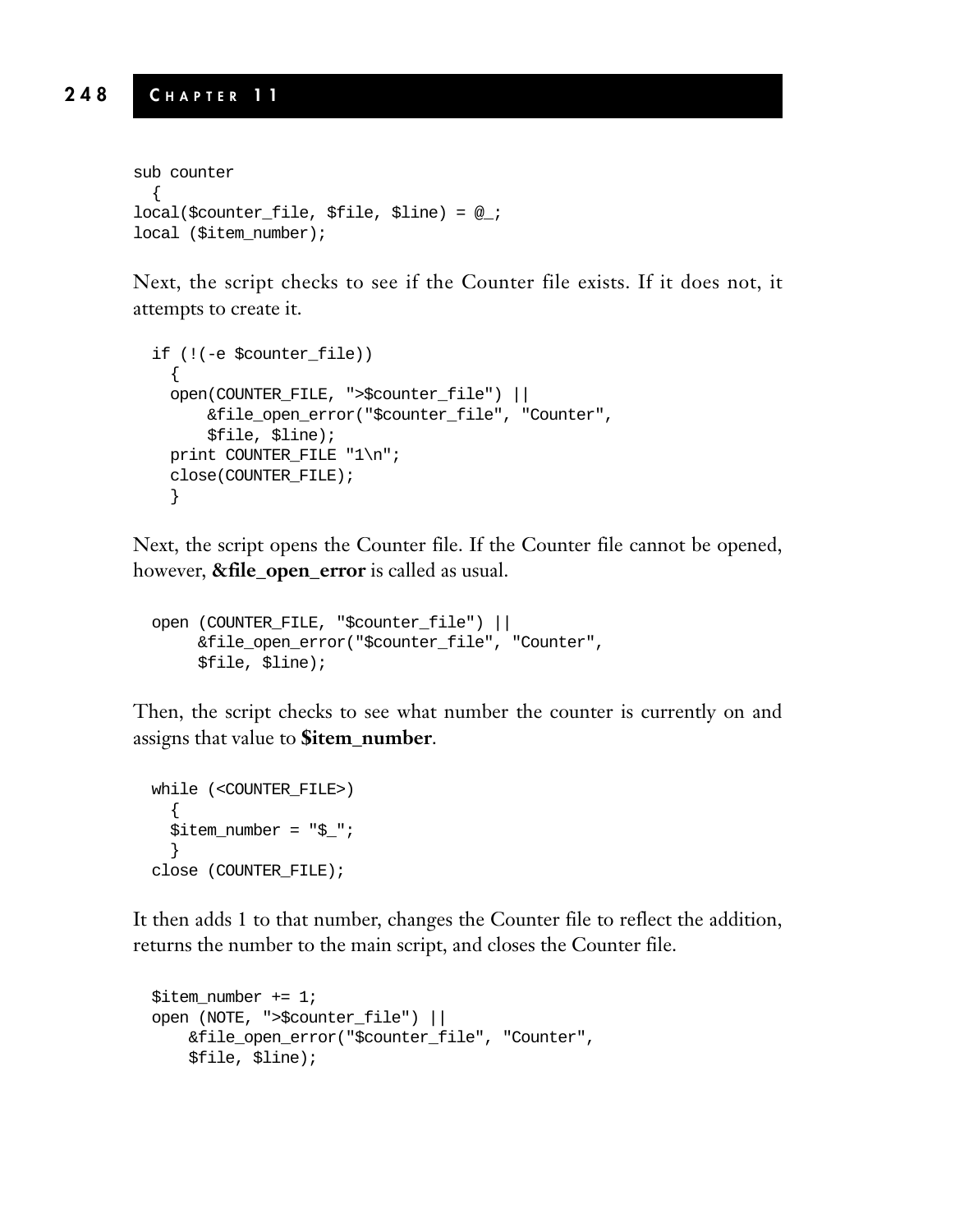```
print NOTE "$item_number\n";
close (NOTE);
return $item_number;
} # End of sub counter
```
#### **Updating the Error Log**

**update\_error\_log** is used to append to the error log if there has been a process executing this script and/or email the administrator. The subroutine takes three arguments: the type of error, the current filename, and the current line number. It is called with the following syntax:

&update\_error\_log("WARNING", \_\_FILE\_\_, \_\_LINE\_\_);

The subroutine begins by assigning the incoming arguments to local variables and defining some other local variables to use during its work.

- **\$type\_of\_error** will be a text string explaining what kind of error is being logged.
- **\$file\_name** is the current filename of this script.
- **Sline number** is the line number on which the error occurred. Note that it is essential that the line number, stored in **\_\_LINE\_\_** be passed through all levels of subroutines so that the line number value will truly represent the line number of the error and not the line number of some subroutine for error handling.

```
sub update_error_log
 {
local ($type_of_error, $file_name, $line_number) = @_;
local ($log_entry, $email_body, $variable, @env_vars);
```
The list of the HTTP environment variables is culled into the **@env\_vars** list array and **get\_date** is used to assign the current date to **\$date**.

```
@env\_vars = keys(%EW);\deltadate = \deltaget_date;
```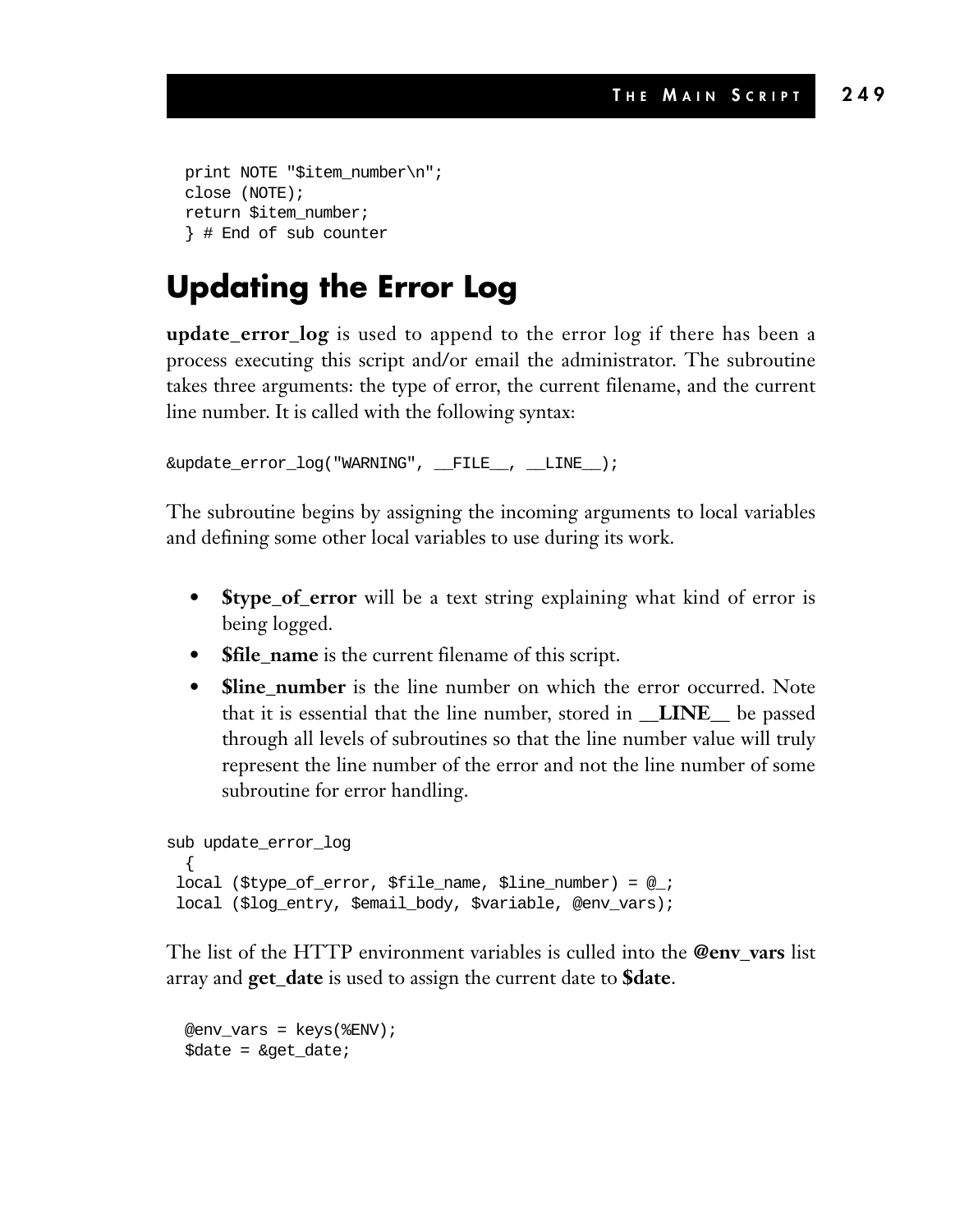Now, if the administrator has instructed the script to log errors by setting **\$sc\_shall\_i\_log\_errors** in the Web store Setup file, the script will create an error log entry.

```
if ($sc_shall_i_log_errors eq "yes")
  {
```
First, the new log entry row is created as a pipe-delimited list beginning with the error type, filename, line number, and the current date.

```
$log_entry = "$type_of_error\|FILE=$file_name\|LINE=$line_num-
ber\setminus|";
    $log_entry .= "DATE=$date\|";
```
Then, the error log file is opened securely by using the lock file routines in **get\_file\_lock** discussed later in this chapter.

```
&get_file_lock("$sc_error_log_path.lockfile");
open (ERROR_LOG, ">>$sc_error_log_path") ||
     &CgiDie("The Error Log Could Not Be Opened");
```
Next, the script adds to the log entry row, the values associated with all of the HTTP environment variables, and prints the whole row to the log file it then closes and opens for use by other instances of this script by removing the lock file.

```
foreach $variable (@env_vars)
  {
  $log_entry .= "$ENV{$variable}\|";
  }
print ERROR_LOG "$log_entry\n";
close (ERROR_LOG);
&release_file_lock("$sc_error_log_path.lockfile");
} # End of if ($sc_shall_i_log_errors eq "yes")
```
Finally, the script checks to see if the administrator has instructed it to also send an email error notification to the administrator by setting the \$**sc\_shall\_i\_email\_if\_error** in the Web store Setup file.

If so, it prepares an e-mail with the same information contained in the log file row and mails it to the administrator using the **send\_mail** routine in **maillib.pl**. Note that a common source of email errors lies in the administrator not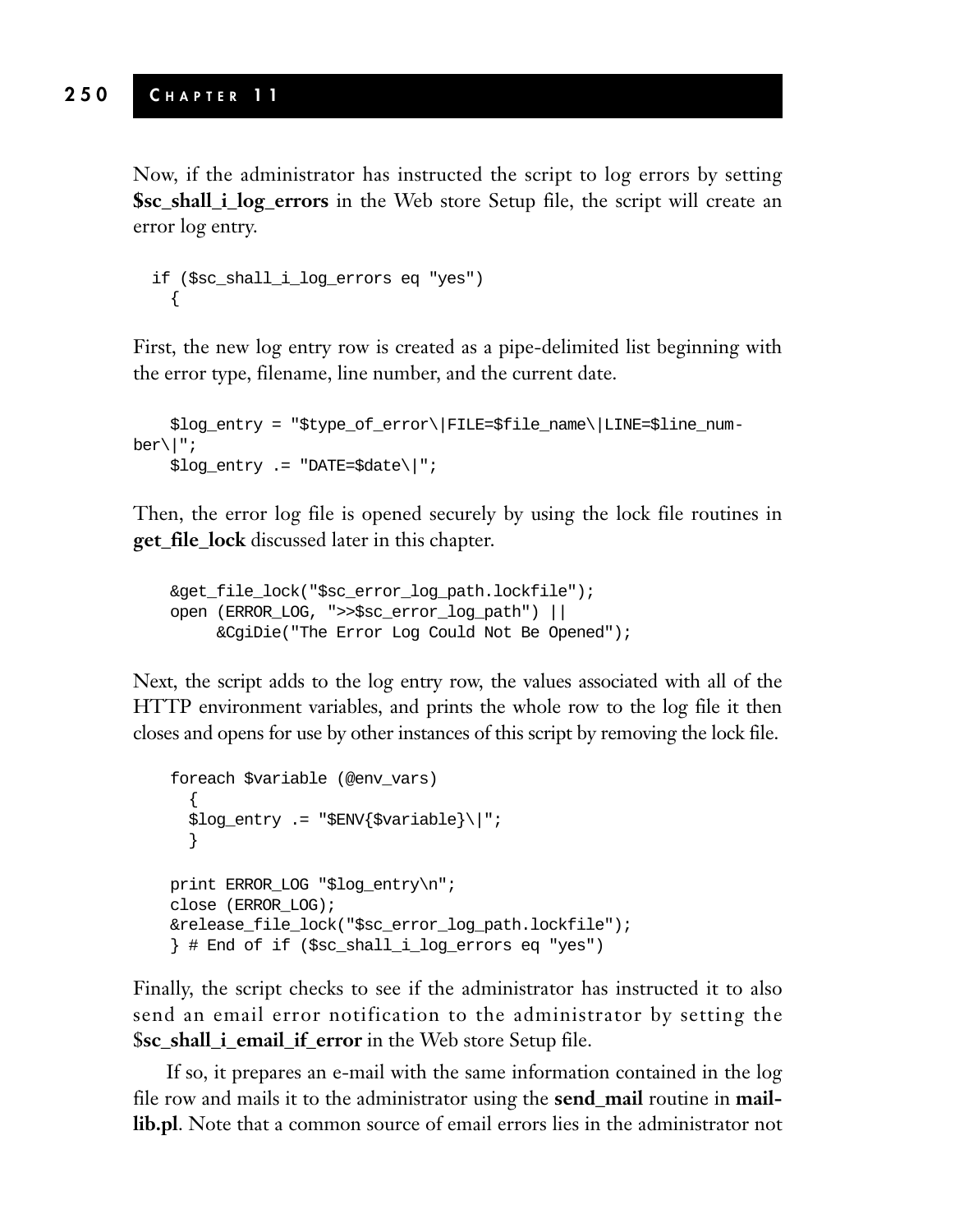setting the correct path for **sendmail** in **mail-lib.pl** on line 42. Make sure that you set this variable there if you are not receiving your mail and you are using the **sendmail** version of the mail-lib package.

```
if ($sc_shall_i_email_if_error eq "yes")
  {
  $email_body = "$type_of_error\n\n";
  $email_body .= "FILE = $file_name\n";
  $email_body .= "LINE = $line_number\n";
  \text{Semail body} := \text{''DATE} = \text{Sdate} \cdot | ";foreach $variable (@env_vars)
    {
    $email_body .= "$variable = $ENV{$variable}\n";
    }
  &send_mail("$sc_administrator_email",
              "$sc_administrator_email", "Web Store
              Error", "$email_body");
  } # End of if ($sc_shall_i_email_if_error eq "yes")
}
```
#### **Getting the Date**

**get\_date** is used to get the current date and time and format it into a readable form. The subroutine takes no arguments and is called with the following syntax:

 $\text{Sdate} = \text{kget date};$ 

Since it will return the value of the current date, you must assign it to a variable in the calling routine if you are going to use the value.

```
sub get_date
  {
```
The subroutine begins by defining some local working variables

```
local ($sec,$min,$hour,$mday,$mon,$year,
       $wday,$yday,$isdst,$date);
local (@days, @months);
@days = ('Sunday','Monday','Tuesday',
         'Wednesday', 'Thursday', 'Friday', 'Saturday');
@months = ('January','February','March','April',
           'May','June','July', 'August','September',
           'October', 'November','December');
```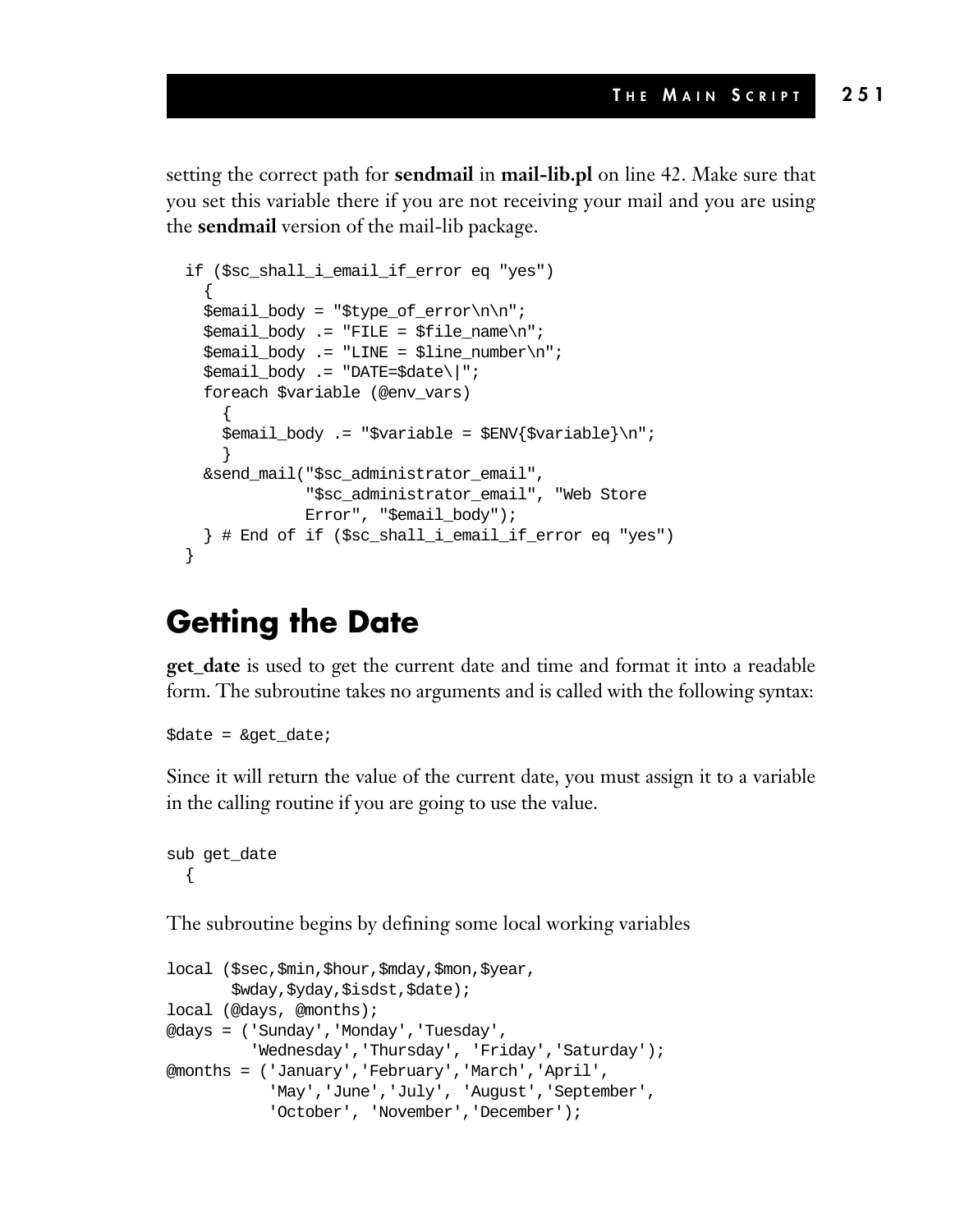Next, it uses the **localtime** command to get the current time from the value returned by the time command, splitting it into variables.

```
($sec,$min,$hour,$mday,$mon,$year,$wday,$yday,$isdst) = localtime(time);
```
Then the script formats the variables and assign them to the final **\$date** variable. Note that \$**sc\_current\_century** is defined in **web\_store.setup**. Since the 20th century is really 1900–1999, we will need to subtract 1 from this value in order to format the year correctly.

```
if (\text{shour} < 10){
  $hour = "0$hour";
  }
if ($min < 10)
  {
  $min = "0$min";
  }
if (<i>Sec</i> < 10)\{ $sec = "0$sec";
  }
$year = ($sc_current_century-1) . "$year";
$date = "$days[$wday], $months[$mon] $mday, $year at
          $hour\:$min\:$sec";
return $date;
}
```
#### **Displaying the Price**

**display\_price** is used to format the price string so that the store can take into account differing methods for displaying prices. For example, some countries use **\$xx.yy**. Others may use **xx.yy UNIT**. This subroutine will use the **\$sc\_money\_symbol\_placement** and the **\$sc\_money\_symbol** variables defined in **web\_store.setup** to format the entire price string for display. The subroutine takes one argument, the price to be formatted, and is called with the following syntax:

```
$price = &display_price(xx.yy);
```
Where **xx.yy** is some number like "23.99".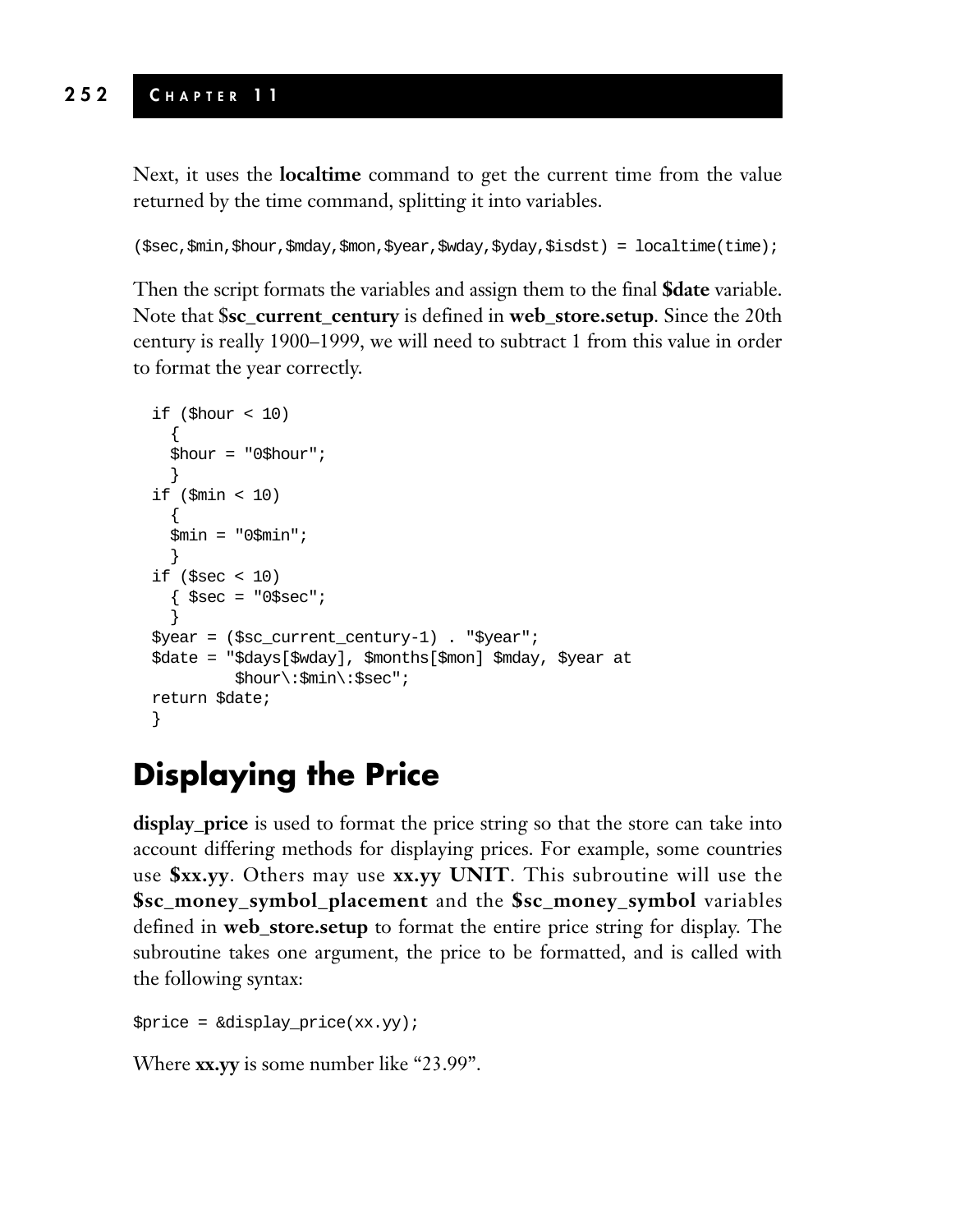

The main routine calling this subroutine must prepare a variable for the returned formatted price to be assigned to.

```
sub display_price
  {
  local (\text{Sprice}) = @;
  local ($format_price);
  if ($sc_money_symbol_placement eq "front")
    {
    $format_price = "$sc_money_symbol $price";
    }
  else
    {
    $format_price = "$price $sc_money_symbol";
    }
  return $format_price;
  }
```
#### **Making a Lockfile**

**get\_file\_lock** is a subroutine used to create a lockfile. Lock files are used to make sure that no more than one instance of the script can modify a file at one time. A lockfile is vital to the integrity of your data. Imagine what would happen if two or three people were using the same script to modify a shared file (such as the error log) and each accessed the file at the same time. At best, the data entered by some of the customers would be lost. Worse, conflicting demands could possibly result in the corruption of the file.

Thus, it is crucial to provide a way to monitor and control access to the file. This is the goal of the lockfile routines. When an instance of this script tries to access a shared file, it must first check for the existence of a lockfile by using the **file lock** checks in **get\_file\_lock**.

If **get\_file\_lock** determines that there is an existing lockfile, it instructs the instance that called it to wait until the lockfile disappears. The script then waits and checks back after some time interval. If the lockfile still remains, it continues to wait until some point at which the administrator has given it permission to just overwrite the file because some other error must have occurred.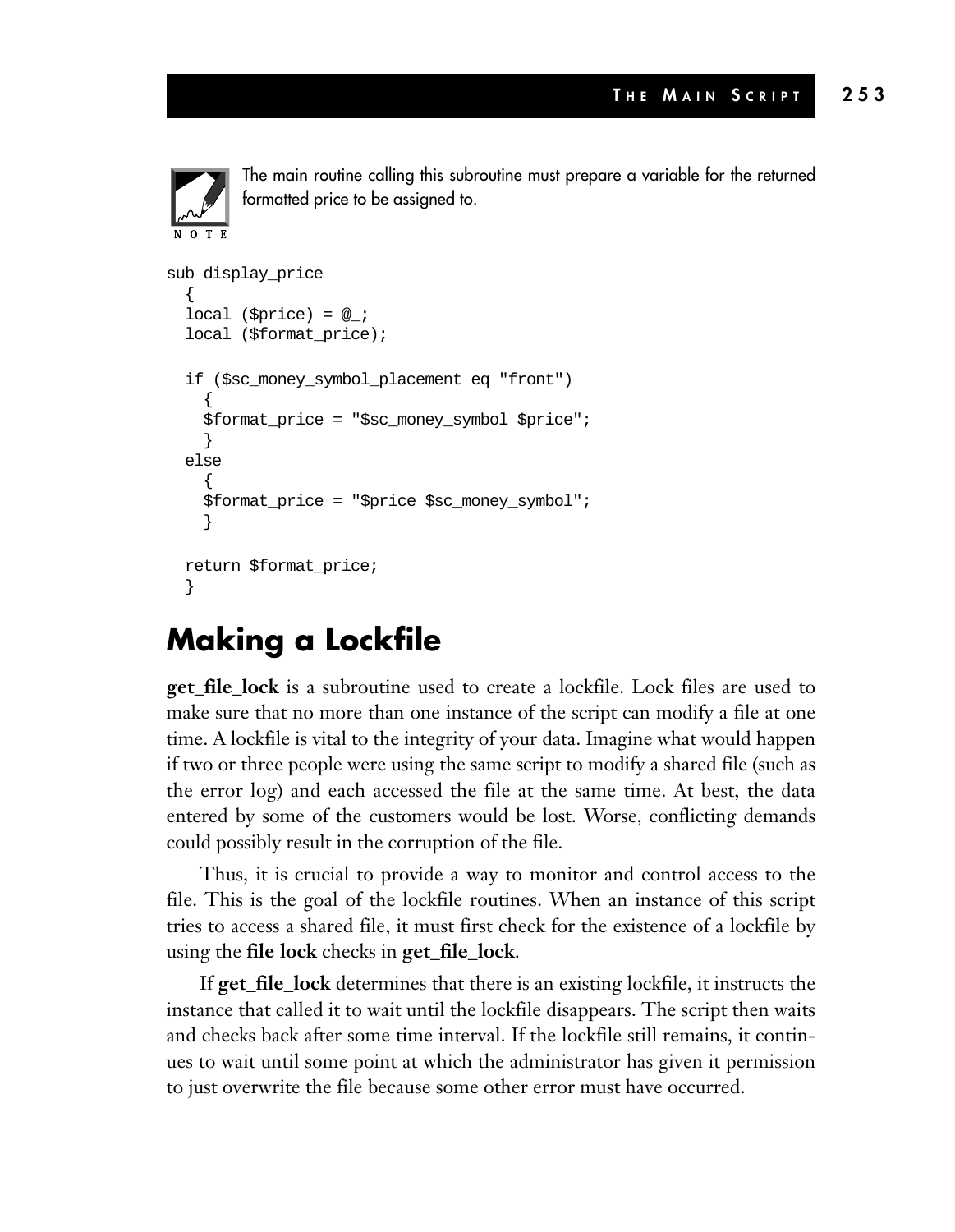If, on the other hand, the lockfile has disappeared, the script asks **get file lock** to create a new lock file and then goes ahead and edits the file.

The subroutine takes one argument, the name to use for the lock file, and is called with the following syntax:

```
&get_file_lock("file.name");
```
The code is explained below:

```
sub get_file_lock
  {
 local ($lock_file) = @;
 local ($endtime);
 $endtime = 60;$endtime = time + $endtime;
```
We set endtime to wait 60 seconds. If the lockfile has not been removed by then, there must be some other problem with the file system. Perhaps an instance of the script crashed and could never delete the lock file.

```
while (-e $lock_file && time < $endtime)
  \left\{ \right.# Do Nothing
  }
open(LOCK_FILE, ">$lock_file");
```


If **flock** is available on your system, feel free to use it. **flock** is an even safer method of locking your file because it locks it at the system level. The above routine is "pretty good" and it will server for most systems. But if you are lucky enough to have a server with **flock** routines built in, go ahead and uncomment the next line and comment the one above.

```
# flock(LOCK_FILE, 2); # 2 exclusively locks the file
  }
```
#### **Deleting a Lockfile**

**release\_file\_lock** is the partner of **get\_file\_lock**. When an instance of this script is through using the file it needs to manipulate, it calls **release\_file\_lock**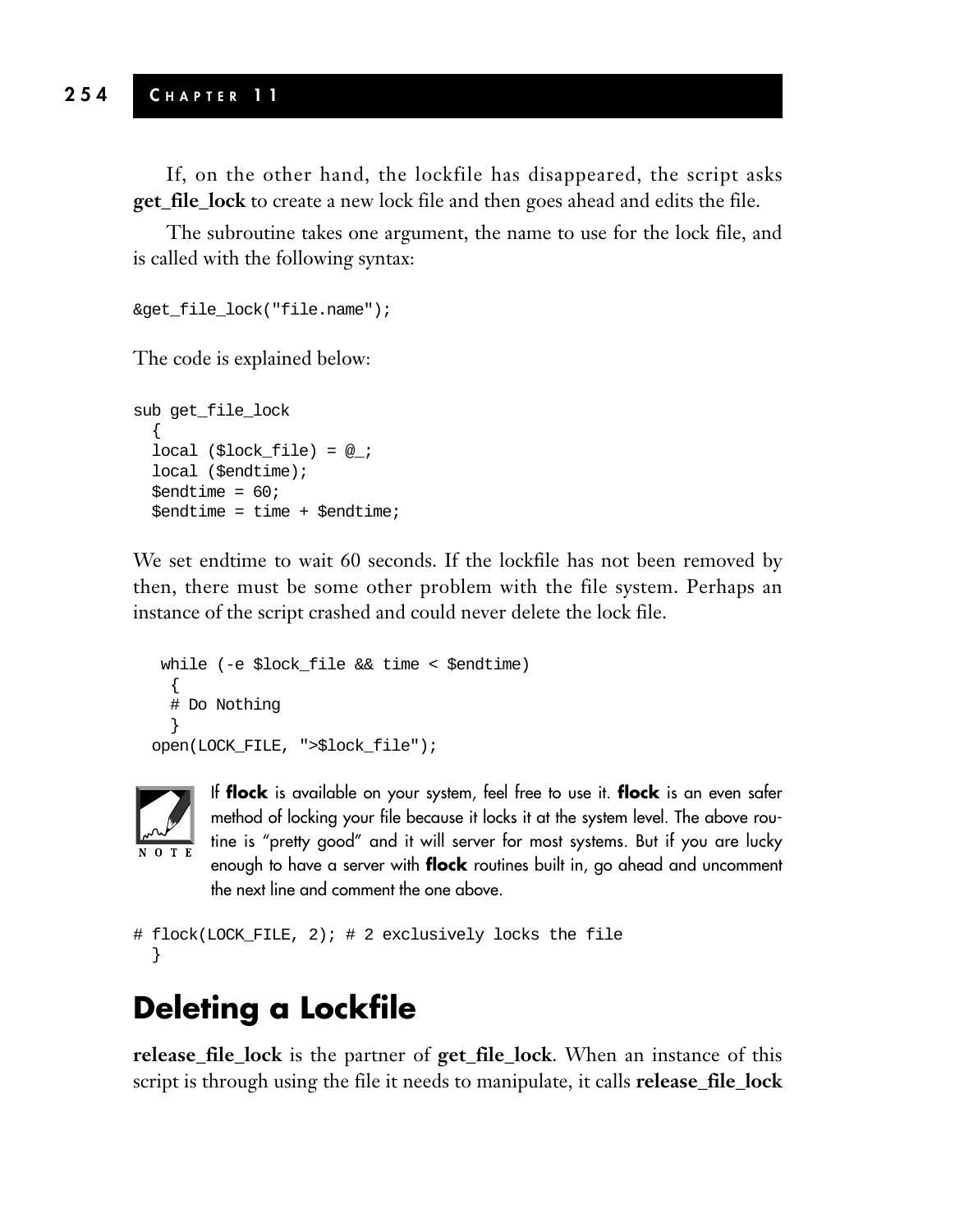to delete the lockfile that it put in place so that other instances of the script can get to the shared file. It takes one argument, the name of the lock file, and is called with the following syntax:

&release\_file\_lock("file.name");

The code is explained below

```
sub release_file_lock
  {
 local ($lock_file) = @_;
 # flock(LOCK_FILE, 8); # 8 unlocks the file
```
As we mentioned in the note in the discussion of **get\_file\_lock**, **flock** is a superior file locking system. If your system has it, go ahead and use it instead of the version here. Uncomment the above line and comment the two that follow.

```
close(LOCK_FILE);
unlink($lock_file);
}
```
#### **Formatting Prices**

**format\_price** is used to format prices to two decimal places. It takes one argument, the price to be formatted, and is called with the following syntax: \$price =&format\_price(xxx.yyyyy);

Notice that the main calling routine must assign the returned formatted price to some variable for its own use. Also notice that this routine takes a value even if it is longer than two decimal places and formats it with rounding. Thus, you can utilize price calculations such as 12.99 \* 7.985 (where 7.985 might be some tax value).

```
sub format_price
{
```
The incoming price is set to a local variable and a few working local variables are defined.